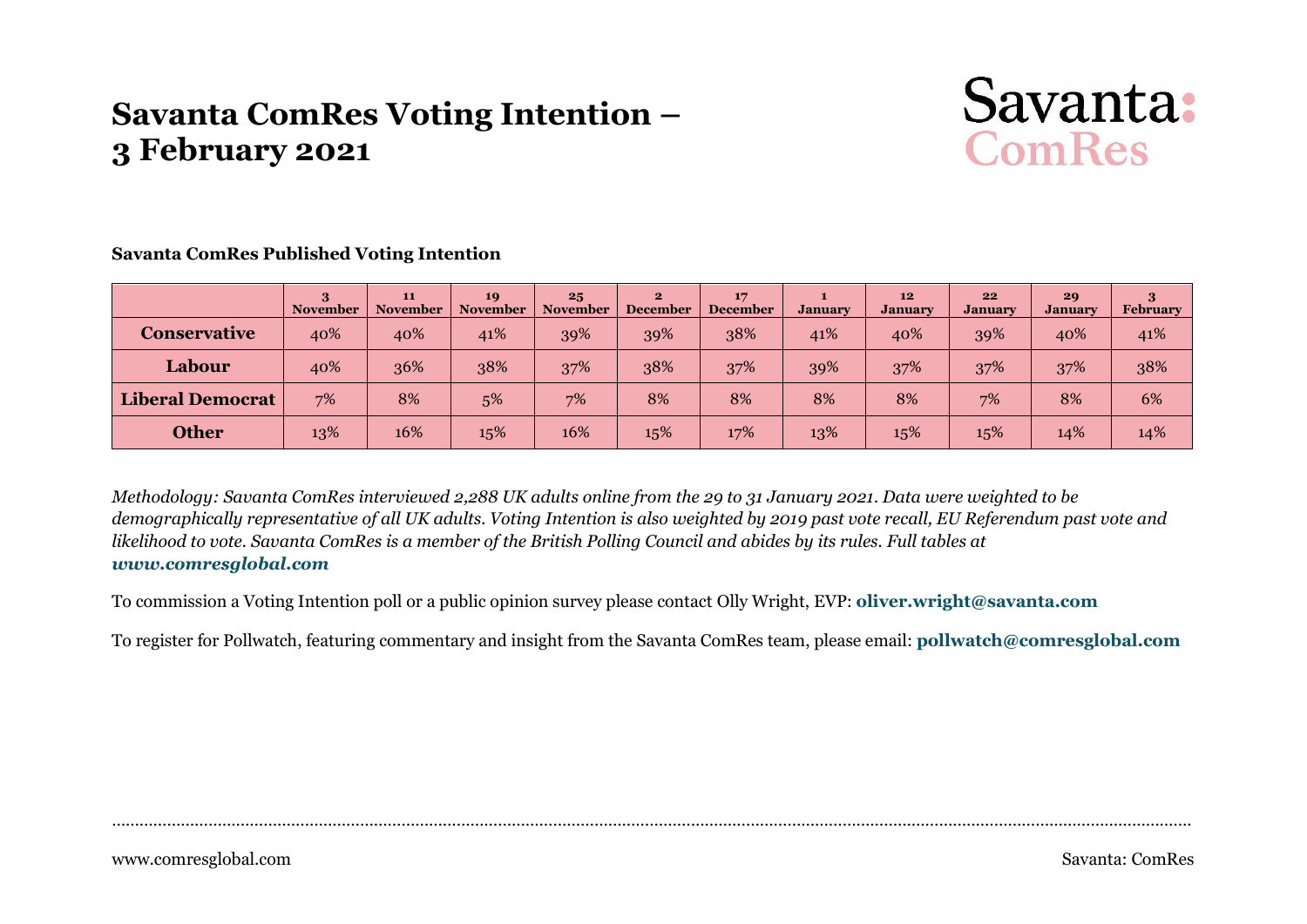#### **Page: i Table of Contents**

| QCVIMQ1. If there were a General Election tomorrow, how likely would you be to vote on a scale from 0 to 10, where 0 means you are certain NOT to vote and 10 means you are absolutely CERTAIN to vote?<br><b>BASE: All respondents</b>                                              |  |
|--------------------------------------------------------------------------------------------------------------------------------------------------------------------------------------------------------------------------------------------------------------------------------------|--|
| BASE: All respondents likely to vote                                                                                                                                                                                                                                                 |  |
| BASE: All respondents likely to vote and choosing Another party                                                                                                                                                                                                                      |  |
| BASE: All respondents likely to vote                                                                                                                                                                                                                                                 |  |
| BASE: All respondents likely to vote and Undecided or who Prefer not to say                                                                                                                                                                                                          |  |
| BASE: All respondents likely to vote and Undecided or who Prefer not to say                                                                                                                                                                                                          |  |
| BASE: All respondents likely to vote and Undecided or who Prefer not to say                                                                                                                                                                                                          |  |
| QCVIMQ2/2a/3/3a. If there were a General Election tomorrow to elect MPs to Westminster, which of the following parties do you think you would vote for or would you vote for another party?<br>BASE: All respondents likely to vote                                                  |  |
| QCVIMQ2/2a/3/3a. If there were a General Election tomorrow to elect MPs to Westminster, which of the following parties do you think you would vote for or would you vote for another party?<br>BASE: All respondents likely to vote and expressing a voting intention                |  |
| QCVIMQ2/2a/3/3a. If there were a General Election tomorrow to elect MPs to Westminster, which of the following parties do you think you would vote for or would you vote for another party?<br>BASE: All respondents likely to vote and expressing a voting intention (LTV weighted) |  |
| <b>BASE: All respondents</b>                                                                                                                                                                                                                                                         |  |
| BASE: All respondents that voted                                                                                                                                                                                                                                                     |  |
| BASE: All respondents that voted for another party                                                                                                                                                                                                                                   |  |
| <b>BASE: All respondents</b>                                                                                                                                                                                                                                                         |  |
| BASE: All respondents that voted                                                                                                                                                                                                                                                     |  |

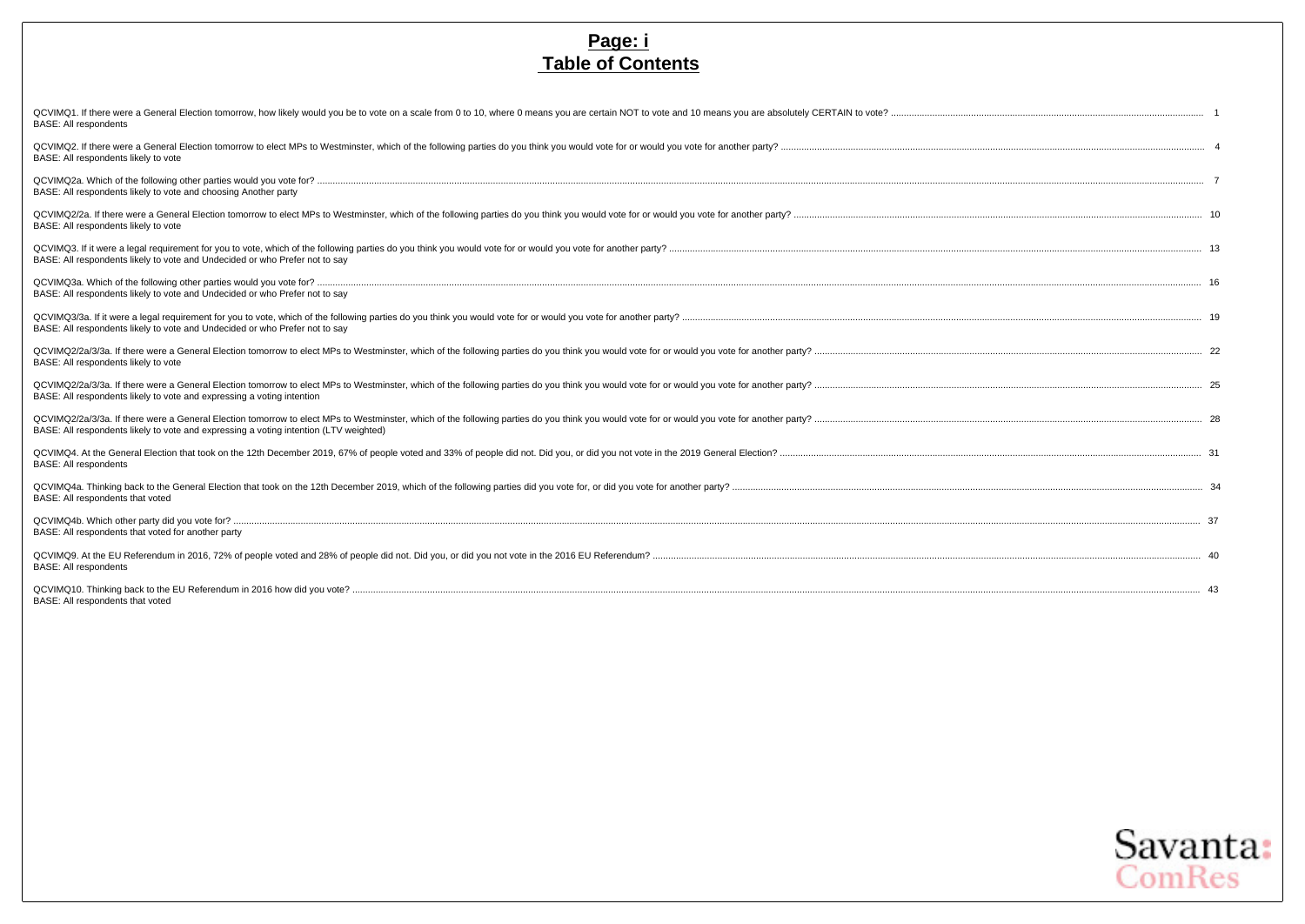<span id="page-2-0"></span>**QCVIMQ1. If there were a General Election tomorrow, how likely would you be to vote on a scale from 0 to 10, where 0 means you are certain NOT to vote and 10 means you are absolutely CERTAIN to vote?** BASE: All respondents

|                         |              | Gender          |                |                       |                    |                                                    |                            | Age                                     |                                                         |                            |                    |                           |
|-------------------------|--------------|-----------------|----------------|-----------------------|--------------------|----------------------------------------------------|----------------------------|-----------------------------------------|---------------------------------------------------------|----------------------------|--------------------|---------------------------|
|                         | Total        | Male            | Female         | $18 - 24$             | $25 - 34$          | $35 - 44$                                          | $45 - 54$                  | 55-64                                   | $65+$                                                   | Net: 18-34                 | Net: 35-54         | Net: 55+                  |
| Significance Level: 95% |              | a               | b              | a                     | b                  | $\mathbf c$                                        | d                          | e                                       | $\mathsf{f}$                                            | g                          | h                  | -i.                       |
| Unweighted Total        | 2288         | 1099            | 1189           | 363                   | 443                | 380                                                | 355                        | 355                                     | 392                                                     | 806                        | 735                | 747                       |
| Total                   | 2288<br>100% | 1117<br>100%    | 1171<br>100%   | 254<br>100%           | 396<br>100%        | 366<br>100%                                        | 405<br>100%                | 339<br>100%                             | 529<br>100%                                             | 650<br>100%                | 771<br>100%        | 867<br>100%               |
| 0 - Certain NOT to vote | 152<br>7%    | 60<br>$5\%$     | 92<br>8%<br>a  | 23<br>9%<br>fi.       | 31<br>8%           | 23<br>6%                                           | 28<br>7%                   | 23<br>7%                                | 25<br>5%                                                | 54<br>8%<br>fi             | 51<br>7%           | 47<br>5%                  |
| $\overline{1}$          | 19<br>1%     | 11<br>1%        | 8<br>1%        | 3<br>1%<br>fi.        | 8<br>2%<br>dfi     | $\sqrt{5}$<br>$1\%$<br>$\operatorname{\sf fi}$     | $\mathbf{1}$<br>$^\star$   | $\mathbf{1}$<br>$\star$                 | $\overline{\phantom{a}}$<br>$\mathcal{L}_{\mathcal{A}}$ | 11<br>2%<br>dfi            | 6<br>1%            | $\mathbf{1}$<br>$^\star$  |
| $\sqrt{2}$              | 34<br>1%     | 19<br>2%        | 15<br>1%       | 8<br>3%<br>efhi       | 16<br>4%<br>cdefhi | $\overline{4}$<br>$1\%$<br>$\operatorname{\sf fi}$ | $\overline{4}$<br>1%<br>fi | $\overline{1}$<br>$\star$               | $\overline{\phantom{a}}$<br>$\overline{\phantom{a}}$    | 24<br>4%<br>cdefhi         | 8<br>1%<br>fi      | $\mathbf{1}$<br>$^\star$  |
| $\mathbf{3}$            | 56<br>2%     | 30<br>3%        | 26<br>2%       | 17<br>7%<br>bcdefhi   | 11<br>3%<br>ei     | 11<br>$3%$<br>ei                                   | 8<br>2%                    | $\overline{2}$<br>1%                    | $\overline{7}$<br>$1\%$                                 | 29<br>4%<br>defhi          | 19<br>2%<br>ei     | 9<br>1%                   |
| $\overline{4}$          | 60<br>3%     | 32<br>3%        | 27<br>2%       | 18<br>7%<br>bcdefhi   | 13<br>3%<br>efi    | 14<br>4%<br>efi                                    | 11<br>3%<br>fi             | $\overline{4}$<br>$1\%$<br>$\mathbf{f}$ | $\blacksquare$<br>$\blacksquare$                        | 31<br>5%<br>efi            | 25<br>3%<br>efi    | $\overline{4}$<br>$\star$ |
| $\,$ 5 $\,$             | 125<br>5%    | 55<br>5%        | 70<br>6%       | 24<br>10%<br>defhi    | 39<br>10%<br>defhi | 24<br>7%<br>efi                                    | 22<br>5%<br>fi             | 10 <sub>1</sub><br>3%                   | 6<br>1%                                                 | 63<br>10%<br>defhi         | 46<br>6%<br>efi    | 16<br>2%                  |
| 6                       | 87<br>4%     | 41<br>4%        | 46<br>4%       | 21<br>8%<br>defhi     | 26<br>6%<br>defhi  | 21<br>6%<br>defi                                   | $\,6\,$<br>1%              | 6<br>2%                                 | $\overline{7}$<br>1%                                    | 47<br>7%<br>defhi          | 27<br>4%<br>fi     | 12<br>1%                  |
| $\overline{7}$          | 107<br>5%    | 56<br>5%        | 52<br>4%       | 15<br>$6\%$<br>efi    | 30<br>8%<br>defi   | 30<br>8%<br>defi                                   | 17<br>4%<br>fi             | 9<br>3%                                 | 6<br>$1\%$                                              | 46<br>7%<br>efi            | 47<br>6%<br>efi    | 15<br>2%                  |
| 8                       | 133<br>6%    | 77<br>7%<br>b   | 56<br>5%       | 10<br>4%              | 27<br>7%<br>ei     | 35<br>10%<br>aefgi                                 | 28<br>7%<br>ei             | 11<br>3%                                | 22<br>4%                                                | 37<br>6%                   | 63<br>8%<br>aefi   | 33<br>4%                  |
| 9                       | 129<br>6%    | 65<br>6%        | 64<br>5%       | 17<br>7%              | 25<br>6%           | 19<br>5%                                           | 22<br>5%                   | 21<br>6%                                | 26<br>5%                                                | 42<br>6%                   | 40<br>5%           | 47<br>5%                  |
| 10 - Certain to vote    | 1222<br>53%  | 629<br>56%<br>b | 593<br>51%     | 55<br>22%             | 139<br>35%<br>a    | 150<br>41%<br>ag                                   | 229<br>57%<br>abcgh        | 236<br>70%<br>abcdgh                    | 413<br>78%<br>abcdegh                                   | 194<br>30%<br>$\mathsf{a}$ | 380<br>49%<br>abcg | 649<br>75%<br>abcdgh      |
| Prefer not to say       | 30<br>1%     | 11<br>1%        | 19<br>2%       | 6<br>$2\%$<br>j.      | 6<br>$1\%$         | $\,6\,$<br>$2\%$                                   | $\overline{4}$<br>1%       | $\overline{4}$<br>$1\%$                 | $\overline{4}$<br>1%                                    | 12<br>$2\%$                | 10<br>$1\%$        | 8<br>1%                   |
| Don't know              | 134<br>6%    | 32<br>3%        | 103<br>9%<br>a | 35<br>14%<br>bcdefghi | 26<br>7%<br>efi    | 24<br>7%<br>efi                                    | 24<br>6%<br>fi             | 11<br>3%                                | 14<br>3%                                                | 61<br>9%<br>efhi           | 48<br>6%<br>efi    | 25<br>$3%$                |

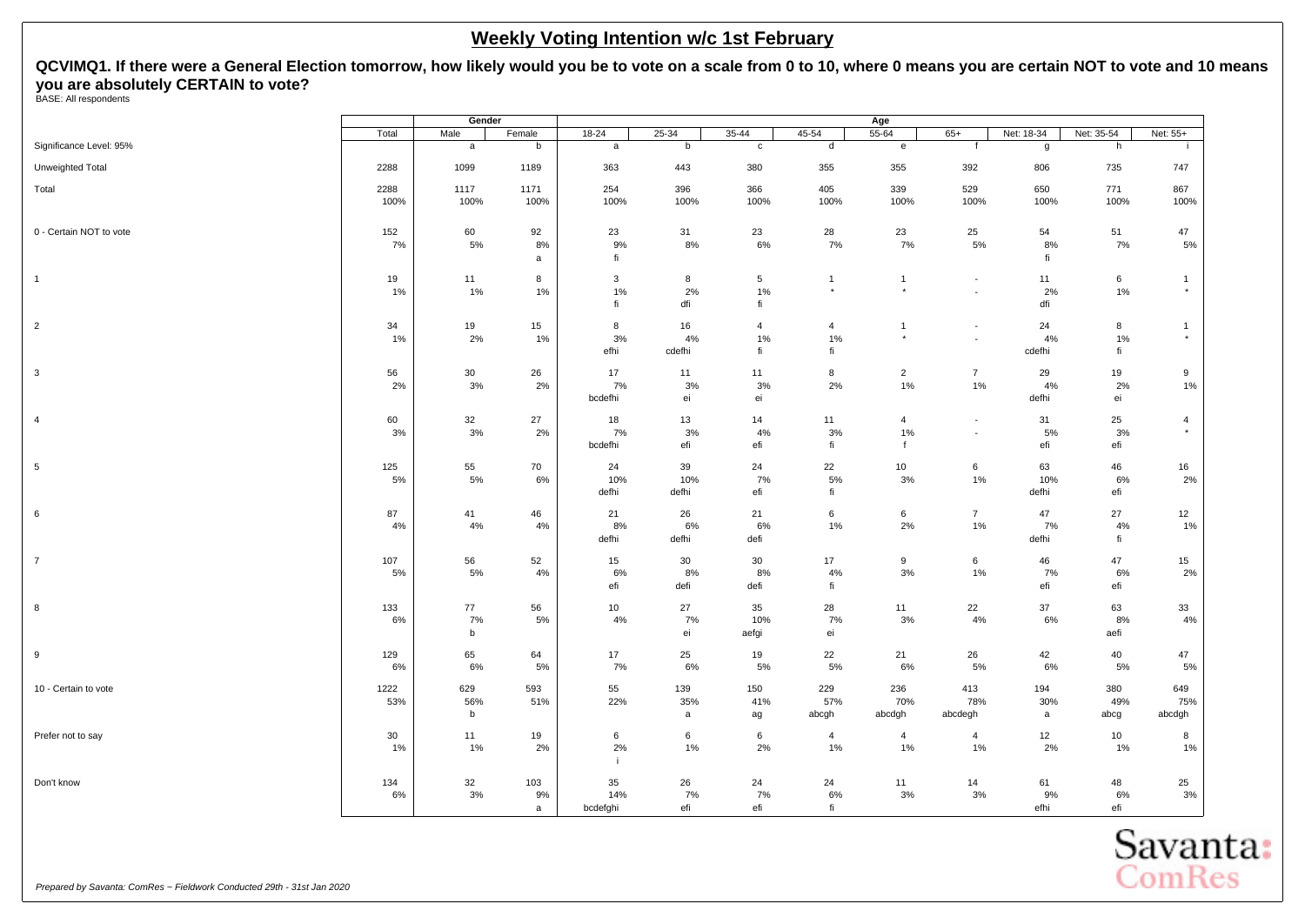**QCVIMQ1. If there were a General Election tomorrow, how likely would you be to vote on a scale from 0 to 10, where 0 means you are certain NOT to vote and 10 means you are absolutely CERTAIN to vote?** BASE: All respondents

|                                                                        |              |                                                      |                           |                       |                             |                                |                      | <b>Regions</b>       |                           |                       |                      |                       |                      |                             |                      | Social grade   |                          |                          |
|------------------------------------------------------------------------|--------------|------------------------------------------------------|---------------------------|-----------------------|-----------------------------|--------------------------------|----------------------|----------------------|---------------------------|-----------------------|----------------------|-----------------------|----------------------|-----------------------------|----------------------|----------------|--------------------------|--------------------------|
|                                                                        | Total        | Northern<br>Ireland                                  | Scotland                  | North-West            | North-East                  | Yorkshire<br>and the<br>Humber | Wales                | West<br>Midlands     | East<br>Midlands          | South-West            | South-East           | Eastern               | London               | NET:<br>England             | AB                   | C <sub>1</sub> | C <sub>2</sub>           | DE                       |
| Significance Level: 95%                                                |              | a                                                    | b                         | $\mathbf{c}$          | d                           | e                              |                      | g                    | h                         |                       |                      | k                     |                      | m                           | $\mathsf{a}$         | b              | $\mathbf{c}$             | d                        |
| Unweighted Total                                                       | 2288         | 44                                                   | 254                       | 258                   | 98                          | 194                            | 132                  | 200                  | 176                       | 178                   | 284                  | 160                   | 310                  | 1858                        | 648                  | 541            | 310                      | 789                      |
| Total                                                                  | 2288<br>100% | 69<br>100%                                           | 193<br>100%               | 255<br>100%           | 93<br>100%                  | 186<br>100%                    | 111<br>100%          | 197<br>100%          | 162<br>100%               | 197<br>100%           | 311<br>100%          | 213<br>100%           | 300<br>100%          | 1915<br>100%                | 625<br>100%          | 643<br>100%    | 464<br>100%              | 556<br>100%              |
| 0 - Certain NOT to vote                                                | 152<br>7%    | $\overline{7}$<br>10%                                | 11<br>6%                  | 19<br>7%              | 10 <sup>10</sup><br>10%     | 13<br>7%                       | 6<br>5%              | 13<br>7%             | 11<br>7%                  | 14<br>7%              | 17<br>5%             | 11<br>5%              | 20<br>7%             | 128<br>7%                   | 27<br>4%             | 48<br>7%<br>a  | 32<br>7%                 | 45<br>8%<br>a            |
| $\mathbf{1}$                                                           | 19<br>1%     | $\overline{\phantom{a}}$                             | $\overline{2}$<br>1%      | $\overline{2}$<br>1%  | $\mathbf{1}$<br>1%          |                                | $\overline{2}$<br>1% | $\mathbf{1}$<br>1%   | $\mathbf{1}$<br>$1\%$     | $\mathbf{1}$<br>1%    | $\overline{2}$<br>1% | $\overline{4}$<br>2%  | $\overline{4}$<br>1% | 15<br>1%                    | 6<br>1%              | 6<br>1%        | 6<br>1%                  | $\overline{2}$           |
| $\overline{2}$                                                         | 34<br>1%     | $\overline{2}$<br>3%                                 | 3<br>1%                   | $5\phantom{.0}$<br>2% | $\overline{2}$<br>3%        | $\mathbf{1}$                   | $\mathbf{1}$         | $\mathbf{1}$<br>1%   | $\overline{2}$<br>1%      | $\overline{2}$<br>1%  | $\overline{2}$<br>1% | $\mathbf{3}$<br>$1\%$ | 10<br>3%<br>egjm     | 28<br>1%                    | 19<br>3%<br>bd       | 3<br>1%        | 6<br>1%                  | 5<br>1%                  |
| 3                                                                      | 56<br>2%     | $\mathbf{1}$<br>2%                                   | 3<br>2%                   | $\overline{4}$<br>2%  | 3<br>3%                     | $\overline{4}$<br>2%           | $\mathbf{1}$         | 5<br>2%              | 9<br>$6\%$<br>bcfjm       | $\overline{4}$<br>2%  | $\overline{4}$<br>1% | 8<br>$4\%$            | 12<br>4%             | 51<br>3%                    | 18<br>3%<br>d        | 20<br>3%<br>d  | 12<br>3%                 | 6<br>1%                  |
| $\overline{4}$                                                         | 60<br>3%     | 5<br>8%<br>bhjkm                                     | $\overline{4}$<br>2%      | 6<br>2%               | 3<br>3%                     | $\overline{4}$<br>2%           | 3<br>3%              | 5<br>3%              | $\overline{2}$<br>1%      | 5<br>2%               | 6<br>2%              | 3<br>2%               | 13<br>4%             | 47<br>2%                    | 20<br>3%<br>d        | 19<br>3%<br>d  | 14<br>$3%$               | $\overline{7}$<br>1%     |
| $\sqrt{5}$                                                             | 125<br>5%    | 8<br>12%<br>bdijk                                    | 3<br>2%                   | 15<br>6%<br>b         | $\mathbf{1}$<br>1%          | 12<br>6%<br>b                  | 8<br>7%<br>bd        | 12<br>6%<br>b        | 13<br>8%<br>bdk           | 8<br>4%               | 14<br>4%             | 6<br>$3%$             | 25<br>8%<br>bdkm     | 105<br>5%<br>b              | 30<br>5%             | 39<br>6%       | 34<br>7%<br>d            | 21<br>4%                 |
| 6                                                                      | 87<br>4%     | $\overline{2}$<br>3%                                 | $\overline{2}$<br>1%      | 5<br>2%               | $\mathbf{1}$<br>1%          | 6<br>3%                        | 9<br>8%<br>bcdm      | 8<br>4%<br>b         | 5<br>3%                   | 9<br>4%<br>b          | 15<br>5%<br>b        | 8<br>4%<br>b          | 17<br>6%<br>bc       | 74<br>4%<br>b               | 29<br>5%<br>d        | 28<br>4%<br>d  | 18<br>4%                 | 12<br>2%                 |
| $\overline{7}$                                                         | 107<br>5%    | $\overline{\phantom{a}}$<br>$\overline{\phantom{a}}$ | $\overline{7}$<br>4%      | 11<br>4%              | $\mathbf{3}$<br>3%          | 12<br>7%                       | 5<br>4%              | 10<br>5%             | 5<br>3%                   | 10 <sub>1</sub><br>5% | 20<br>6%             | 5<br>2%               | 20<br>7%             | 96<br>5%                    | 37<br>6%<br>d        | 31<br>5%<br>d  | 26<br>6%<br>d            | 14<br>2%                 |
| 8                                                                      | 133<br>6%    | 3<br>4%                                              | 13<br>6%                  | 14<br>5%              | $\overline{7}$<br>7%        | 8<br>4%                        | 12<br>11%<br>cegjkm  | 9<br>5%              | 9<br>$6\%$                | 10 <sub>1</sub><br>5% | 16<br>5%             | 9<br>$4\%$            | 24<br>8%             | 106<br>6%                   | 42<br>7%             | 36<br>6%       | 27<br>$6\%$              | 28<br>5%                 |
| 9                                                                      | 129<br>6%    | $\overline{1}$<br>2%                                 | 14<br>7%                  | 13<br>5%              | 8<br>9%                     | 10<br>5%                       | $\overline{7}$<br>6% | 10<br>5%             | 6<br>4%                   | 13<br>6%              | 19<br>6%             | 10 <sub>1</sub><br>5% | 18<br>6%             | 106<br>6%                   | 35<br>6%             | 36<br>6%       | 31<br>7%                 | 28<br>5%                 |
| 10 - Certain to vote                                                   | 1222<br>53%  | 37<br>54%<br>-1                                      | 120<br>62%<br>flm         | 146<br>57%<br>fl      | 49<br>53%<br>$\overline{1}$ | 102<br>55%<br>$\mathbf{I}$     | 51<br>46%<br>Τ.      | 108<br>54%<br>- 11   | 89<br>55%<br>$\mathbf{I}$ | 112<br>57%<br>$\perp$ | 179<br>58%<br>f      | 128<br>60%<br>fl      | 101<br>34%           | 1014<br>53%<br>$\mathbf{I}$ | 335<br>54%           | 319<br>50%     | 222<br>48%               | 346<br>62%<br>abc        |
| Prefer not to say                                                      | 30<br>1%     | $\overline{a}$<br>$\overline{\phantom{a}}$           | $\overline{1}$<br>$\star$ | $\overline{4}$<br>2%  | $\overline{\phantom{a}}$    | $\overline{2}$<br>1%           | $\mathbf{1}$<br>1%   | $\overline{2}$<br>1% | $\overline{2}$<br>2%      | $\mathbf{1}$<br>1%    | 6<br>2%              | $\mathbf{1}$<br>1%    | 9<br>3%<br>b         | 28<br>1%                    | $\overline{4}$<br>1% | 12<br>2%       | $\sqrt{5}$<br>1%         | 8<br>2%                  |
| Don't know                                                             | 134<br>6%    | $\overline{2}$<br>$3%$                               | 9<br>$5\%$                | 12<br>$5\%$           | 6<br>6%                     | 11<br>6%                       | $\overline{7}$<br>6% | 12<br>6%             | 8<br>$5\%$                | 9<br>$4\%$            | 13<br>4%             | 18<br>$8\%$           | 28<br>9%<br>bcijm    | 116<br>$6\%$                | 21<br>3%             | 46<br>7%<br>a  | 33<br>7%<br>$\mathsf{a}$ | 34<br>6%<br>$\mathsf{a}$ |
|                                                                        |              |                                                      |                           |                       |                             |                                |                      |                      |                           |                       |                      |                       |                      |                             |                      | Savanta:       |                          |                          |
| Prepared by Savanta: ComRes ~ Fieldwork Conducted 29th - 31st Jan 2020 |              |                                                      |                           |                       |                             |                                |                      |                      |                           |                       |                      |                       |                      |                             |                      | <b>ComRes</b>  |                          |                          |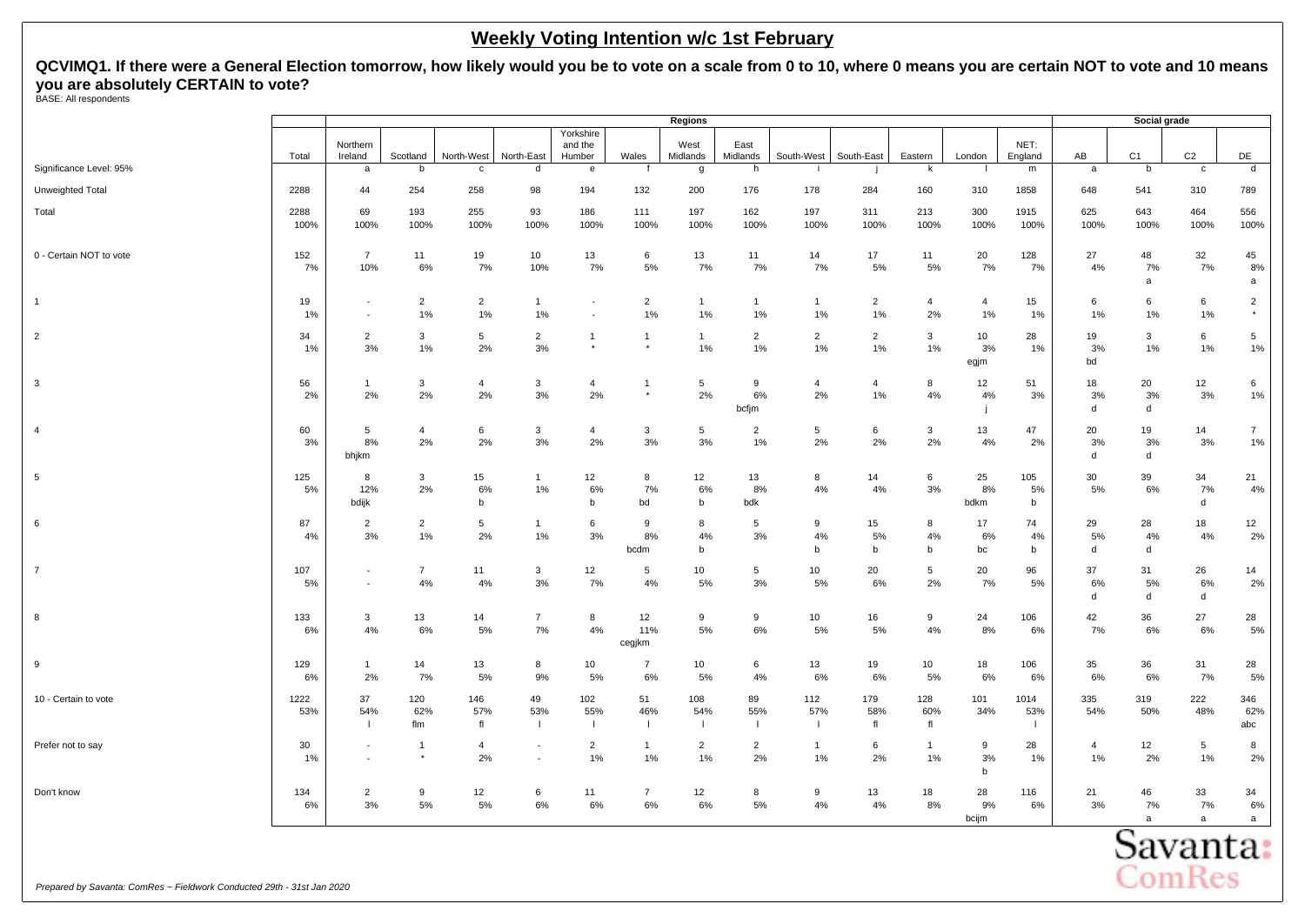**QCVIMQ1. If there were a General Election tomorrow, how likely would you be to vote on a scale from 0 to 10, where 0 means you are certain NOT to vote and 10 means you are absolutely CERTAIN to vote?** BASE: All respondents

|                                                                        |              |                  |                            | <b>Voting Intention</b>    |                           |                                            |                                                      |                          |                            |                            |                        | 2019 Past Vote           |                       |                        |                              |                           | 2016 EU Vote              |                         |
|------------------------------------------------------------------------|--------------|------------------|----------------------------|----------------------------|---------------------------|--------------------------------------------|------------------------------------------------------|--------------------------|----------------------------|----------------------------|------------------------|--------------------------|-----------------------|------------------------|------------------------------|---------------------------|---------------------------|-------------------------|
|                                                                        | Total        | Conservative     | Labour                     | Liberal<br>Democrat        | SNP                       | Plaid<br>Cymru                             | Another<br>party                                     | Conservative             | Labour                     | Liberal<br>Democrat        | <b>Brexit</b><br>Party | Green                    | SNP                   | Plaid<br>Cymru         | Another<br>party             | Did not<br>vote           | Leave                     | Remain                  |
| Significance Level: 95%                                                |              | $\mathsf{a}$     | $\mathsf b$                | $\mathbf c$                | d                         | $^\star{\rm e}$                            | f                                                    | $\mathsf a$              | b                          | $\mathbf c$                | $\overline{d}$         | $^*e$                    |                       | $^{\star}$ g           | h                            |                           | $\mathsf{a}$              | b                       |
| Unweighted Total                                                       | 2288         | 526              | 543                        | 72                         | 100                       | 12                                         | 115                                                  | 631                      | 501                        | 117                        | 15                     | 25                       | 91                    | 14                     | 49                           | 438                       | 716                       | 696                     |
| Total                                                                  | 2288<br>100% | 609<br>100%      | 538<br>100%                | 66<br>100%                 | 78<br>100%                | 10<br>100%                                 | 134<br>100%                                          | 725<br>100%              | 501<br>100%                | 126<br>100%                | 16<br>100%             | 28<br>100%               | 68<br>100%            | 13<br>100%             | 66<br>100%                   | 390<br>100%               | 814<br>100%               | 716<br>100%             |
| 0 - Certain NOT to vote                                                | 152<br>7%    |                  |                            |                            |                           |                                            | $\overline{\phantom{a}}$<br>$\overline{\phantom{a}}$ | 21<br>3%                 | $\boldsymbol{9}$<br>2%     | $\overline{2}$<br>1%       | $\overline{a}$         | $\mathbf{1}$<br>3%       |                       |                        |                              | 90<br>23%<br>abcfh        | 31<br>4%                  | 22<br>3%                |
| $\mathbf{1}$                                                           | 19<br>1%     |                  |                            |                            |                           |                                            | $\sim$<br>$\sim$                                     | $\mathbf{1}$<br>$^\star$ | $\overline{4}$<br>$1\%$    |                            |                        | $\overline{1}$<br>3%     |                       |                        |                              | $\overline{7}$<br>2%<br>a | $\overline{2}$<br>$\star$ | 5<br>1%                 |
| $\overline{2}$                                                         | 34<br>1%     |                  |                            |                            |                           |                                            | $\sim$                                               |                          | $\blacksquare$             | $\overline{1}$<br>1%<br>ab | $\overline{1}$<br>3%   |                          |                       |                        |                              | 21<br>5%<br>abcf          | $\overline{2}$<br>$\star$ | 5<br>$1\%$              |
| $\mathbf{3}$                                                           | 56<br>2%     |                  |                            |                            |                           |                                            | $\overline{\phantom{a}}$<br>$\blacksquare$           | $\sqrt{5}$<br>1%         | $\sqrt{5}$<br>1%           |                            |                        |                          | $\mathbf{1}$<br>1%    | $\mathbf{1}$<br>4%     | $\mathbf{1}$<br>2%           | 24<br>6%<br>abcf          | 6<br>1%                   | $\overline{7}$<br>$1\%$ |
| $\overline{4}$                                                         | 60<br>3%     |                  |                            |                            |                           |                                            | $\sim$<br>$\sim$                                     | $\overline{7}$<br>1%     | 11<br>2%                   | $\overline{1}$<br>$1\%$    | $\mathbf{1}$<br>3%     | $\overline{\phantom{a}}$ | $\mathbf{1}$<br>1%    |                        | $\mathbf{1}$<br>1%           | 19<br>5%<br>abc           | 6<br>$1\%$                | 11<br>2%                |
| 5                                                                      | 125<br>5%    |                  |                            |                            |                           |                                            | $\sim$                                               | 6<br>1%                  | 20<br>$4\%$<br>a           | $\overline{1}$<br>$1\%$    |                        | $\overline{2}$<br>$6\%$  | $\mathbf{1}$<br>1%    | $\sim$                 | $\overline{7}$<br>10%<br>acf | 45<br>11%<br>abcf         | 15<br>2%                  | 24<br>3%                |
| 6                                                                      | 87<br>4%     | 25<br>4%         | 24<br>4%                   | 6<br>9%<br>d               | $\mathbf{1}$<br>1%        | $\overline{2}$<br>23%                      | $\overline{7}$<br>5%                                 | 14<br>2%                 | 14<br>3%                   | $\overline{1}$<br>$^\star$ |                        |                          |                       | $\mathbf{3}$<br>22%    |                              | 22<br>6%<br>abcf          | 11<br>1%                  | 16<br>2%                |
| $\overline{7}$                                                         | 107<br>5%    | 28<br>5%         | 39<br>7%                   | $\overline{7}$<br>11%<br>a | 6<br>7%                   | $\blacksquare$<br>$\overline{\phantom{a}}$ | 11<br>8%                                             | 26<br>4%                 | 24<br>5%                   | $\overline{5}$<br>$4\%$    | $\overline{1}$<br>3%   | $\overline{\phantom{a}}$ | $\overline{4}$<br>6%  |                        |                              | 24<br>6%                  | 32<br>4%                  | 23<br>3%                |
| 8                                                                      | 133<br>6%    | 41<br>7%         | 49<br>9%                   | $\overline{4}$<br>5%       | $\overline{7}$<br>9%      | $\overline{4}$<br>39%                      | $\overline{7}$<br>5%                                 | 37<br>5%                 | 33<br>7%                   | 11<br>$8\%$                | $\overline{a}$         | $\mathbf{1}$<br>3%       | $\overline{4}$<br>6%  | $5\phantom{.0}$<br>35% | 3<br>$4\%$                   | 26<br>7%                  | 48<br>$6\%$               | 50<br>7%                |
| 9                                                                      | 129<br>6%    | 37<br>6%         | 42<br>8%                   | 13<br>19%<br>abdf          | 5<br>7%                   | $\overline{\phantom{a}}$<br>$\sim$         | 11<br>8%                                             | 36<br>5%                 | 37<br>7%                   | 15<br>12%<br>ahi           | $\mathbf{1}$<br>9%     | $\mathbf{1}$<br>5%       | $5\phantom{.0}$<br>8% |                        | $\mathbf{1}$<br>2%           | 21<br>5%                  | 34<br>4%                  | 54<br>8%<br>a           |
| 10 - Certain to vote                                                   | 1222<br>53%  | 478<br>79%<br>bc | 384<br>71%<br>$\mathtt{C}$ | 37<br>55%                  | 59<br>76%<br>$\mathtt{c}$ | $\overline{4}$<br>38%                      | 98<br>73%<br>$\mathbf{c}$                            | 553<br>76%<br>bi         | 328<br>65%<br>$\mathbf{i}$ | 86<br>68%<br>-i.           | 13<br>81%              | 20<br>69%                | 52<br>76%<br>bi       | $\overline{4}$<br>34%  | 51<br>77%<br>- i             | 58<br>15%                 | 603<br>74%<br>$\mathsf b$ | 477<br>67%              |
| Prefer not to say                                                      | 30<br>1%     |                  |                            |                            |                           |                                            |                                                      | 3                        | $\overline{1}$<br>$^\star$ |                            |                        |                          |                       |                        |                              | 8<br>2%<br>ab             | $\overline{4}$<br>$\star$ | $\mathbf{1}$            |
| Don't know                                                             | 134<br>$6\%$ |                  |                            |                            |                           |                                            | $\overline{\phantom{a}}$<br>$\overline{a}$           | 17<br>2%                 | 14<br>3%                   | $\overline{4}$<br>$3%$     |                        | 3<br>11%                 |                       | $\mathbf{1}$<br>$5\%$  | 3<br>$4\%$                   | 25<br>6%<br>abf           | 20<br>2%                  | 21<br>3%                |
| Prepared by Savanta: ComRes ~ Fieldwork Conducted 29th - 31st Jan 2020 |              |                  |                            |                            |                           |                                            |                                                      |                          |                            |                            |                        |                          |                       |                        |                              |                           | Savanta:<br><b>ComRes</b> |                         |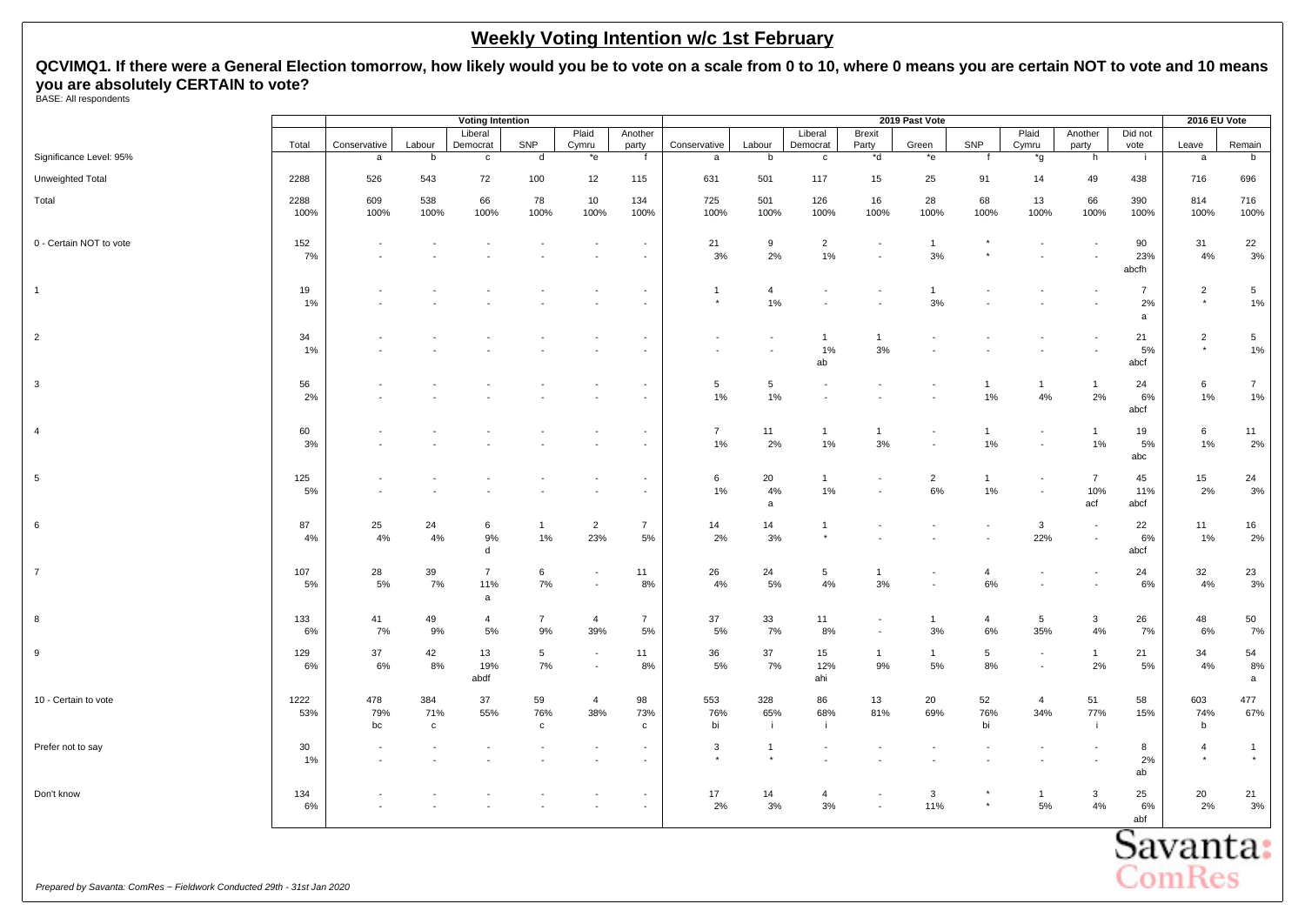<span id="page-5-0"></span>**QCVIMQ2. If there were a General Election tomorrow to elect MPs to Westminster, which of the following parties do you think you would vote for or would you vote for another party?** BASE: All respondents likely to vote

|                         |       | Gender   |                |           |              |                |           | Age            |                |                |                |                |
|-------------------------|-------|----------|----------------|-----------|--------------|----------------|-----------|----------------|----------------|----------------|----------------|----------------|
|                         | Total | Male     | Female         | $18 - 24$ | $25 - 34$    | $35 - 44$      | $45 - 54$ | $55 - 64$      | $65+$          | Net: 18-34     | Net: 35-54     | Net: 55+       |
| Significance Level: 95% |       | a        | b              | a         | b            | $\mathbf c$    | d         | $\mathbf{e}$   | $\mathbf{f}$   | g              | h              | j.             |
| Unweighted Total        | 1607  | 823      | 784            | 173       | 271          | 261            | 259       | 290            | 353            | 444            | 520            | 643            |
| Total                   | 1679  | 867      | 812            | 119       | 246          | 255            | 302       | 283            | 474            | 365            | 557            | 757            |
|                         | 100%  | 100%     | 100%           | 100%      | 100%         | 100%           | 100%      | 100%           | 100%           | 100%           | 100%           | 100%           |
| Conservative            | 609   | 341      | 268            | 22        | 57           | 73             | 105       | 104            | 249            | 78             | 177            | 353            |
|                         | 36%   | 39%      | 33%            | 18%       | 23%          | 29%            | 35%       | 37%            | 53%            | 21%            | 32%            | 47%            |
|                         |       | b        |                |           |              | ag             | abg       | abcg           | abcdegh        |                | abg            | abcdegh        |
| Labour                  | 538   | 279      | 260            | 53        | 102          | 109            | 94        | 94             | 86             | 155            | 203            | 180            |
|                         | 32%   | 32%      | 32%            | 44%       | 42%          | 43%            | 31%       | 33%            | 18%            | 42%            | 37%            | 24%            |
|                         |       |          |                | defi      | defi         | defi           | fi        | fi             |                | defi           | fi             |                |
| <b>Liberal Democrat</b> | 66    | 41       | 25             | 9         | 14           | 15             | 10        | $\overline{2}$ | 16             | 24             | 25             | 18             |
|                         | 4%    | 5%       | 3%             | 8%        | 6%           | 6%             | 3%        | 1%             | 3%             | 6%             | 4%             | 2%             |
|                         |       |          |                | defi      | ei           | ei             | e         |                | $\mathbf{e}$   | efi            | ei             |                |
| SNP                     | 78    | 28       | 49             | 13        | 14           | 14             | 18        | 12             | $\overline{7}$ | 27             | 31             | 19             |
|                         | 5%    | 3%       | 6%             | 11%       | 6%           | 5%             | $6\%$     | 4%             | 2%             | 7%             | 6%             | $3%$           |
|                         |       |          | a              | cefhi     | fi           | fi             | fi        |                |                | fi             | fi             |                |
| Plaid Cymru             | 10    | 3        | $\overline{7}$ | $\star$   | $\mathbf{1}$ | $\overline{c}$ |           | $\overline{4}$ |                | $\overline{2}$ | $\overline{4}$ | $\overline{4}$ |
|                         | 1%    | $^\star$ | 1%             | $\star$   | 1%           | $1\%$          | $\star$   | 2%             | $\sim$         | 1%             | $1\%$          | 1%             |
|                         |       |          |                |           |              |                |           |                |                |                |                |                |
| Another party           | 134   | 74       | 60             | 9         | 20           | 13             | 25        | 29             | 39             | 29             | 37             | 68             |
|                         | 8%    | 9%       | 7%             | 8%        | 8%           | 5%             | 8%        | 10%            | 8%             | 8%             | 7%             | 9%             |
|                         |       |          |                |           |              |                |           | $\mathbf{c}$   |                |                |                | $\mathbf c$    |
| Undecided               | 198   | 84       | 114            | 9         | 27           | 22             | 38        | 32             | 70             | 36             | 60             | 102            |
|                         | 12%   | 10%      | 14%            | 7%        | 11%          | 9%             | 13%       | 11%            | 15%            | 10%            | 11%            | 13%            |
|                         |       |          | a              |           |              |                |           |                | acg            |                |                | ac             |
| Prefer not to say       | 46    | 17       | 28             | 5         | 10           | $\overline{7}$ | 11        | 6              | $\overline{7}$ | 15             | 18             | 13             |
|                         | 3%    | 2%       | 4%             | 4%        | 4%           | 3%             | 4%        | 2%             | 1%             | 4%             | 3%             | 2%             |
|                         |       |          |                |           | fi           |                |           |                |                | fi             |                |                |

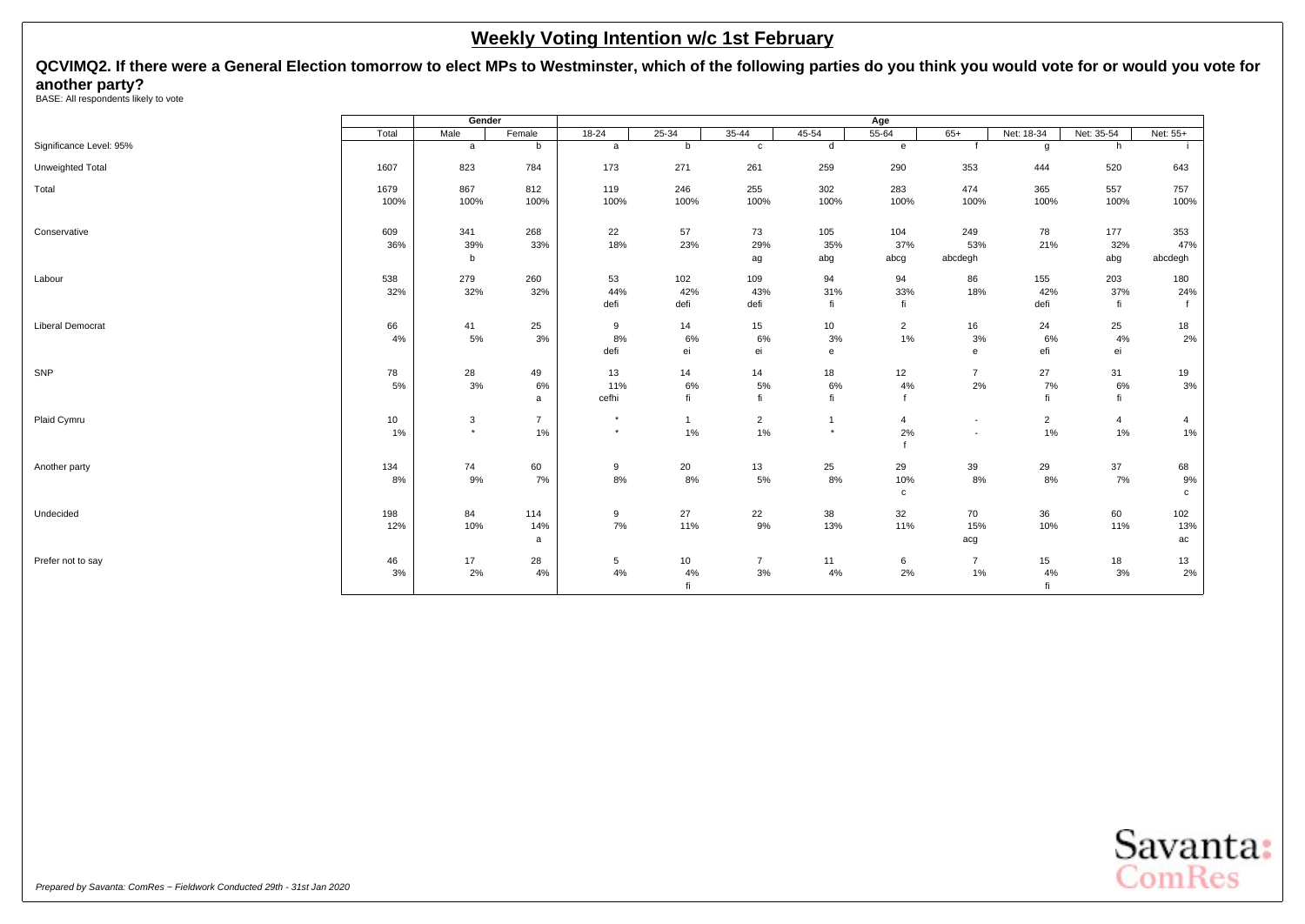# **QCVIMQ2. If there were a General Election tomorrow to elect MPs to Westminster, which of the following parties do you think you would vote for or would you vote for another party?** BASE: All respondents likely to vote

|                         |              |                                                      |                          |                        |                          |                                |                          | Regions                  |                      |                         |                  |                   |                          |                   |                           | Social grade              |                |                           |
|-------------------------|--------------|------------------------------------------------------|--------------------------|------------------------|--------------------------|--------------------------------|--------------------------|--------------------------|----------------------|-------------------------|------------------|-------------------|--------------------------|-------------------|---------------------------|---------------------------|----------------|---------------------------|
|                         | Total        | Northern<br>Ireland                                  | Scotland                 | North-West             | North-East               | Yorkshire<br>and the<br>Humber | Wales                    | West<br>Midlands         | East<br>Midlands     | South-West              | South-East       | Eastern           | London                   | NET:<br>England   | AB                        | C <sub>1</sub>            | C <sub>2</sub> | DE                        |
| Significance Level: 95% |              | $*_{a}$                                              | b                        | $\mathbf{c}$           | d                        | e                              |                          | g                        | h                    |                         |                  | k                 |                          | m                 | a                         | b                         | C              | d                         |
| Unweighted Total        | 1607         | 26                                                   | 192                      | 188                    | 68                       | 139                            | 98                       | 137                      | 115                  | 128                     | 218              | 120               | 178                      | 1291              | 476                       | 358                       | 205            | 568                       |
| Total                   | 1679<br>100% | 43<br>100%                                           | 156<br>100%              | 188<br>100%            | 68<br>100%               | 139<br>100%                    | 84<br>100%               | 145<br>100%              | 114<br>100%          | 153<br>100%             | 249<br>100%      | 160<br>100%       | 180<br>100%              | 1397<br>100%      | 479<br>100%               | 450<br>100%               | 323<br>100%    | 427<br>100%               |
| Conservative            | 609<br>36%   | $\overline{\phantom{a}}$<br>$\overline{\phantom{a}}$ | 23<br>15%                | 61<br>32%<br>b         | 22<br>32%<br>$\mathbf b$ | 52<br>37%<br>b                 | 27<br>32%<br>b           | 71<br>49%<br>bcdfklm     | 48<br>42%<br>b       | 87<br>57%<br>bcdefhjklm | 104<br>42%<br>bc | 55<br>34%<br>b    | 61<br>34%<br>b           | 559<br>40%<br>bc  | 166<br>35%                | 143<br>32%                | 121<br>37%     | 179<br>42%<br>ab          |
| Labour                  | 538<br>32%   | $\overline{\phantom{a}}$<br>$\overline{\phantom{a}}$ | 29<br>18%                | 95<br>51%<br>befghijlm | 28<br>41%<br>bij         | 51<br>37%<br>bij               | 24<br>29%<br>b           | 41<br>28%<br>$\mathbf b$ | 44<br>39%<br>bij     | 28<br>18%               | 67<br>27%<br>b   | 66<br>41%<br>bgij | 65<br>36%<br>bi          | 485<br>35%<br>bij | 165<br>34%<br>d           | 158<br>35%<br>d           | 103<br>32%     | 112<br>26%                |
| <b>Liberal Democrat</b> | 66<br>4%     | $\overline{\phantom{a}}$<br>$\overline{\phantom{a}}$ | 5<br>3%                  | 7<br>4%                | 1%                       | 6<br>5%                        | 3<br>4%                  | 5<br>3%                  | $\overline{4}$<br>3% | 5<br>3%                 | 6<br>2%          | 5<br>3%           | 20<br>11%<br>bcdefghijkm | 58<br>4%          | 25<br>5%                  | 17<br>4%                  | 9<br>3%        | 15<br>4%                  |
| SNP                     | 78<br>5%     | $\overline{\phantom{a}}$                             | 78<br>50%<br>cdefghijklm |                        |                          |                                |                          |                          |                      |                         |                  |                   |                          |                   | 18<br>4%                  | 22<br>5%                  | 22<br>7%       | 16<br>4%                  |
| Plaid Cymru             | 10<br>1%     |                                                      |                          |                        |                          |                                | 10<br>12%<br>bcdeghijklm |                          |                      |                         |                  |                   |                          |                   | $\overline{2}$<br>$\star$ | $\overline{2}$<br>$\star$ | 4<br>$1\%$     | $\overline{2}$<br>$\star$ |
| Another party           | 134<br>8%    | 43<br>100%                                           | 8<br>5%                  | $\overline{7}$<br>4%   | 5<br>8%<br>h             | 6<br>4%                        | 5<br>6%<br>h             | 6<br>4%                  | $\overline{1}$<br>1% | $\overline{7}$<br>$4\%$ | 19<br>7%<br>h    | 13<br>8%<br>h     | 16<br>9%<br>ch           | 79<br>6%<br>h     | 41<br>9%                  | 44<br>10%<br>$\mathbf{c}$ | 16<br>5%       | 33<br>8%                  |
| Undecided               | 198<br>12%   | $\overline{a}$<br>$\overline{\phantom{a}}$           | 11<br>7%                 | 15<br>8%               | 11<br>15%<br>bl          | 17<br>12%                      | 12<br>15%<br>bl          | 20<br>14%                | 16<br>14%            | 25<br>16%<br>bcl        | 41<br>16%<br>bcl | 18<br>11%         | 11<br>6%                 | 174<br>12%<br>bl  | 50<br>10%                 | 50<br>11%                 | 36<br>11%      | 62<br>15%<br>a            |
| Prefer not to say       | 46<br>3%     | $\overline{\phantom{a}}$<br>$\overline{\phantom{a}}$ | $\overline{2}$<br>2%     | 3<br>2%                | 2<br>3%                  | 6<br>5%                        | 3<br>3%                  | 3<br>2%                  | $\overline{2}$<br>2% | -1<br>1%                | 13<br>5%<br>bi   | 3<br>2%           | $\overline{7}$<br>$4\%$  | 41<br>3%          | 12<br>3%                  | 13<br>3%                  | 12<br>4%       | 8<br>2%                   |

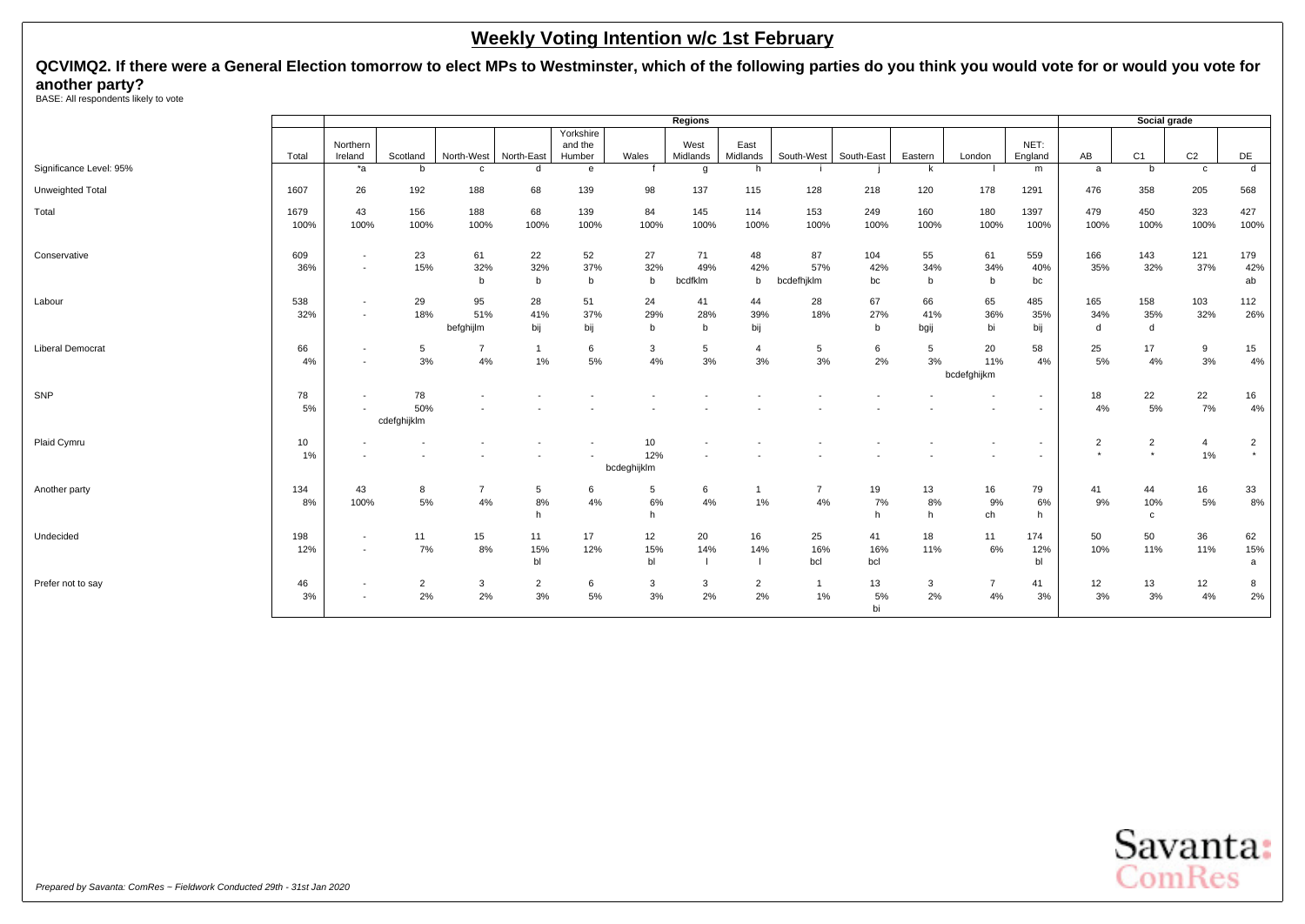**QCVIMQ2. If there were a General Election tomorrow to elect MPs to Westminster, which of the following parties do you think you would vote for or would you vote for another party?** BASE: All respondents likely to vote

|                         |              |                                                      |                                                      | <b>Voting Intention</b> |                          |                          |                                    |                          |                      |                    |                       | 2019 Past Vote        |                      |                       |                                    |                            | 2016 EU Vote         |                      |
|-------------------------|--------------|------------------------------------------------------|------------------------------------------------------|-------------------------|--------------------------|--------------------------|------------------------------------|--------------------------|----------------------|--------------------|-----------------------|-----------------------|----------------------|-----------------------|------------------------------------|----------------------------|----------------------|----------------------|
|                         |              |                                                      |                                                      | Liberal                 |                          | Plaid                    | Another                            |                          |                      | Liberal            | Brexit                |                       |                      | Plaid                 | Another                            | Did not                    |                      |                      |
|                         | Total        | Conservative                                         | Labour                                               | Democrat                | SNP                      | Cymru                    | party                              | Conservative             | Labour               | Democrat           | Party                 | Green                 | SNP                  | Cymru                 | party                              | vote                       | Leave                | Remain               |
| Significance Level: 95% |              | a                                                    | b                                                    | $\mathbf{c}$            | d                        | $*$ e                    | f                                  | a                        | b                    | $\mathbf{c}$       | $b^*$                 | $*$ e                 |                      | $*_{\mathfrak{q}}$    | h                                  | $\mathbf{i}$               | a                    | b                    |
| Unweighted Total        | 1607         | 526                                                  | 543                                                  | 72                      | 100                      | 12                       | 115                                | 574                      | 434                  | 107                | 13                    | 19                    | 85                   | 12                    | 42                                 | 167                        | 622                  | 605                  |
| Total                   | 1679<br>100% | 609<br>100%                                          | 538<br>100%                                          | 66<br>100%              | 78<br>100%               | 10<br>100%               | 134<br>100%                        | 667<br>100%              | 436<br>100%          | 117<br>100%        | 15<br>100%            | 22<br>100%            | 66<br>100%           | 12<br>100%            | 54<br>100%                         | 150<br>100%                | 728<br>100%          | 619<br>100%          |
| Conservative            | 609<br>36%   | 609<br>100%<br>bcdf                                  |                                                      |                         |                          |                          |                                    | 507<br>76%<br>bcfhi      | 16<br>4%             | 6<br>$5\%$         | $\overline{4}$<br>26% | $\star$<br>2%         |                      |                       | $\overline{7}$<br>13%<br>bf        | 46<br>31%<br>bcfh          | 403<br>55%<br>b      | 132<br>21%           |
| Labour                  | 538<br>32%   | $\overline{\phantom{a}}$<br>$\overline{\phantom{a}}$ | 538<br>100%<br>acdf                                  |                         |                          |                          | $\overline{\phantom{a}}$           | 37<br>6%                 | 374<br>86%<br>acfhi  | 44<br>37%<br>afh   | $\sim$                | $\overline{2}$<br>10% | $\overline{2}$<br>3% | 8%                    | 3<br>5%                            | 47<br>32%<br>afh           | 133<br>18%           | 289<br>47%<br>a      |
| <b>Liberal Democrat</b> | 66<br>4%     |                                                      | $\overline{\phantom{a}}$<br>$\overline{\phantom{a}}$ | 66<br>100%<br>abdf      |                          |                          | $\overline{\phantom{a}}$           | 5<br>1%                  | $\overline{3}$<br>1% | 38<br>32%<br>abfhi |                       |                       |                      |                       |                                    | 13<br>8%<br>abf            | $\overline{7}$<br>1% | 36<br>6%<br>a        |
| SNP                     | 78<br>5%     |                                                      |                                                      |                         | 78<br>100%<br>abcf       | $\overline{\phantom{a}}$ | $\overline{\phantom{a}}$           | $\star$                  | $\overline{2}$<br>1% |                    |                       |                       | 62<br>95%<br>abchi   |                       | $\star$<br>1%                      | $\overline{4}$<br>3%<br>ab | 14<br>2%             | 45<br>7%<br>a        |
| Plaid Cymru             | 10<br>1%     |                                                      |                                                      |                         | $\overline{\phantom{a}}$ | 10<br>100%               | $\overline{\phantom{a}}$<br>$\sim$ | $\overline{\phantom{a}}$ |                      |                    | $3%$                  |                       |                      | $\overline{7}$<br>59% | $\sim$<br>$\overline{\phantom{a}}$ | $\mathbf{1}$<br>$1\%$<br>a | 3<br>$\star$         | 5<br>1%              |
| Another party           | 134<br>8%    |                                                      |                                                      |                         |                          |                          | 134<br>100%<br>abcd                | 25<br>$4\%$              | 11<br>$3%$           | 3<br>$3%$          | $\overline{7}$<br>48% | 15<br>70%             | -1<br>1%             |                       | 41<br>76%<br>abcfi                 | 18<br>12%<br>abcf          | 60<br>8%             | 43<br>7%             |
| Undecided               | 198<br>12%   |                                                      |                                                      |                         |                          |                          |                                    | 91<br>14%<br>bf          | 28<br>6%             | 26<br>22%<br>abfhi | 3<br>23%              | $\overline{4}$<br>18% | -1<br>1%             | 4<br>34%              | 3<br>6%                            | 15<br>10%                  | 96<br>13%            | 65<br>10%            |
| Prefer not to say       | 46<br>3%     |                                                      |                                                      |                         |                          |                          | $\overline{\phantom{a}}$           | $\star$                  |                      |                    |                       |                       |                      |                       |                                    | 6<br>4%<br>abc             | 11<br>2%             | $\overline{4}$<br>1% |

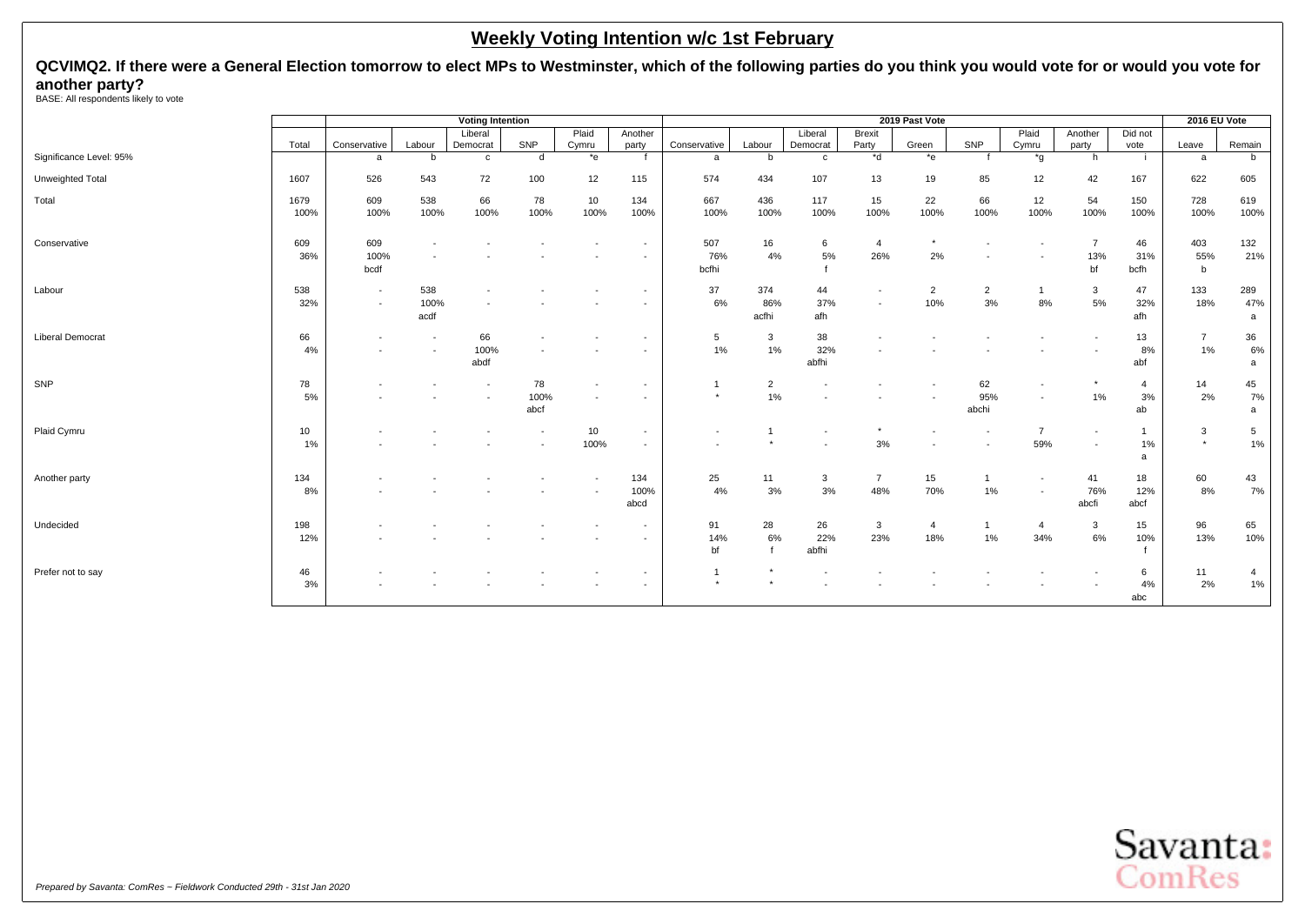# <span id="page-8-0"></span>**QCVIMQ2a. Which of the following other parties would you vote for?** BASE: All respondents likely to vote and choosing Another party

|                         |               | Gender         |        |                          |                |                          |                | Age                      |       |                |                |          |
|-------------------------|---------------|----------------|--------|--------------------------|----------------|--------------------------|----------------|--------------------------|-------|----------------|----------------|----------|
|                         | Total         | Male           | Female | 18-24                    | 25-34          | 35-44                    | 45-54          | $55 - 64$                | $65+$ | Net: 18-34     | Net: 35-54     | Net: 55+ |
| Significance Level: 95% |               | a              | b      | $*_{a}$                  | $b^*$          | $^{\star}$ c             | *d             | $*$ e                    | $*f$  | g              |                |          |
| Unweighted Total        | 115           | 58             | 57     | 12                       | 19             | 13                       | 20             | 25                       | 26    | 31             | 33             | 51       |
| Total                   | 134           | 74             | 60     | 9                        | 20             | 13                       | 25             | 29                       | 39    | 29             | 37             | 68       |
|                         | 100%          | 100%           | 100%   | 100%                     | 100%           | 100%                     | 100%           | 100%                     | 100%  | 100%           | 100%           | 100%     |
| Reform UK               | 28            | 17             | 10     | $\star$                  | 6              | $\overline{2}$           | 5              | $\overline{4}$           | 11    | 6              | $\overline{7}$ | 15       |
|                         | 21%           | 23%            | 17%    | 4%                       | 29%            | 14%                      | 19%            | 15%                      | 27%   | 22%            | 18%            | 22%      |
| Green                   | 35            | 20             | 15     | $\overline{4}$           | $\overline{4}$ | $\overline{\phantom{a}}$ | 9              | 6                        | 10    | 9              | 9              | 17       |
|                         | 26%           | 27%            | 24%    | 48%                      | 22%            | $\overline{\phantom{a}}$ | 38%            | 22%                      | 26%   | 30%            | 25%            | 25%      |
| Another party           | 54            | 29             | 25     | $\sim$                   | 6              | $\overline{7}$           | $\overline{7}$ | 18                       | 17    | 6              | 14             | 35       |
|                         | 41%           | 40%            | 42%    | $\overline{\phantom{a}}$ | 31%            | 54%                      | 28%            | 62%                      | 43%   | 21%            | 36%            | 51%      |
|                         |               |                |        |                          |                |                          |                |                          |       |                |                | g        |
| Undecided               | 11            | $\overline{4}$ | 6      | 3                        |                | $\overline{4}$           | $\overline{2}$ | $\sim$                   |       | $\overline{4}$ | 6              |          |
|                         | 8%            | 6%             | 11%    | 32%                      | 6%             | 29%                      | 9%             | $\overline{\phantom{a}}$ | 2%    | 14%            | 16%            | 1%       |
|                         |               |                |        |                          |                |                          |                |                          |       |                |                |          |
| Prefer not to say       | $\rightarrow$ | 3              | 4      |                          | $\overline{2}$ | $\star$                  |                | $\sim$                   |       | $\overline{4}$ | $\overline{2}$ |          |
|                         | 5%            | 4%             | 6%     | 16%                      | 12%            | 3%                       | 6%             | $\overline{\phantom{a}}$ | 2%    | 13%            | 5%             | 1%       |
|                         |               |                |        |                          |                |                          |                |                          |       |                |                |          |

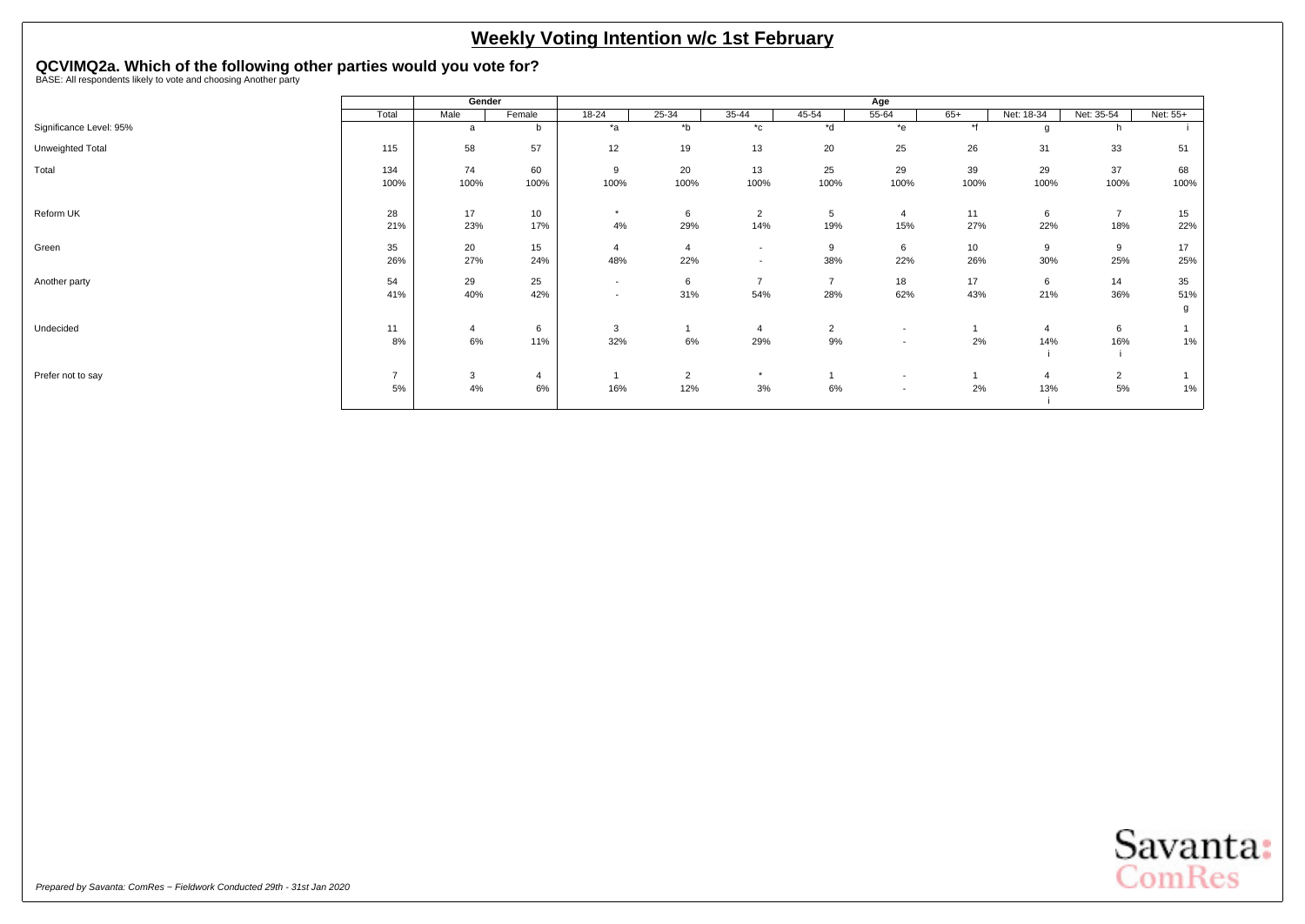# **QCVIMQ2a. Which of the following other parties would you vote for?** BASE: All respondents likely to vote and choosing Another party

|                         |             |                                                      |                       |                        |                          |                                |           | <b>Regions</b>        |                                                      |                                                      |            |                                                      |                                                      |                 |            |                                                      | Social grade          |                         |
|-------------------------|-------------|------------------------------------------------------|-----------------------|------------------------|--------------------------|--------------------------------|-----------|-----------------------|------------------------------------------------------|------------------------------------------------------|------------|------------------------------------------------------|------------------------------------------------------|-----------------|------------|------------------------------------------------------|-----------------------|-------------------------|
|                         | Total       | Northern<br>Ireland                                  | Scotland              | North-West             | North-East               | Yorkshire<br>and the<br>Humber | Wales     | West<br>Midlands      | East<br>Midlands                                     | South-West                                           | South-East | Eastern                                              | London                                               | NET:<br>England | AB         | C <sub>1</sub>                                       | C <sub>2</sub>        | DE                      |
| Significance Level: 95% |             | *a                                                   | *b                    | *c                     | *d                       | *e                             | $*4$      | *g                    | *h                                                   |                                                      |            | *k                                                   |                                                      | m               | a          | *b                                                   | $^{\star}$ c          |                         |
| Unweighted Total        | 115         | 26                                                   | $\overline{ }$        | 8                      | 9                        |                                |           | $\overline{ }$        | $\overline{2}$                                       | 6                                                    | 12         | 8                                                    | 16                                                   | 75              | 34         | 29                                                   | 10                    | 42                      |
| Total                   | 134<br>100% | 43<br>100%                                           | 8<br>100%             | $\overline{ }$<br>100% | 5<br>100%                | 6<br>100%                      | 5<br>100% | 6<br>100%             | 100%                                                 | -<br>100%                                            | 19<br>100% | 13<br>100%                                           | 16<br>100%                                           | 79<br>100%      | 41<br>100% | 44<br>100%                                           | 16<br>100%            | 33<br>100%              |
| Reform UK               | 28<br>21%   | $\overline{\phantom{a}}$<br>$\overline{\phantom{a}}$ | 3<br>41%              | 20%                    | $\overline{2}$<br>34%    | $\overline{2}$<br>32%          |           |                       | 75%                                                  | $\overline{2}$<br>28%                                | 5<br>25%   | 6<br>47%                                             | 6<br>40%                                             | 25<br>31%       | 8<br>18%   | 11<br>24%                                            | $\overline{3}$<br>18% | 20%                     |
| Green                   | 35<br>26%   | $\overline{\phantom{a}}$<br>$\overline{\phantom{a}}$ | $\overline{2}$<br>20% | 5<br>70%               | $\star$<br>10%           | 2<br>42%                       | 3<br>62%  | $\overline{2}$<br>43% |                                                      | 3<br>42%                                             | 49%        | 5<br>39%                                             | 3<br>18%                                             | 30<br>38%       | 6<br>14%   | 15<br>34%                                            | $\mathbf{3}$<br>20%   | 11<br>33%               |
| Another party           | 54<br>41%   | 43<br>100%                                           | 2<br>27%              | $\overline{a}$         | $\overline{2}$<br>35%    | 16%                            | 16%       | 22%                   | $\overline{\phantom{0}}$<br>$\overline{\phantom{a}}$ | 21%                                                  | 9%         | $\overline{2}$<br>14%                                | $\overline{\phantom{a}}$<br>$\overline{\phantom{a}}$ | 9<br>11%        | 18<br>43%  | 17<br>39%                                            | 9<br>56%              | 10 <sup>10</sup><br>32% |
| Undecided               | 11<br>8%    | $\overline{\phantom{a}}$<br>$\overline{\phantom{a}}$ |                       | 9%                     | 21%                      | 10%                            | 21%       | $\overline{2}$<br>28% | 25%                                                  | $\overline{\phantom{a}}$<br>$\overline{\phantom{a}}$ | 10%        | $\overline{\phantom{a}}$<br>$\overline{\phantom{a}}$ | 3<br>22%                                             | 10<br>12%       | 4<br>9%    | 3%                                                   | 5%                    | 14%                     |
| Prefer not to say       | ۰,<br>5%    | $\overline{\phantom{a}}$<br>$\overline{\phantom{a}}$ | 12%                   | . .                    | $\overline{\phantom{a}}$ |                                | ٠.        | 7%                    | $\overline{\phantom{a}}$                             | 9%                                                   | 8%         | $\overline{\phantom{a}}$<br>. .                      | 3<br>20%                                             | 6<br>7%         | 6<br>15%   | $\overline{\phantom{a}}$<br>$\overline{\phantom{a}}$ |                       | $\star$<br>1%           |

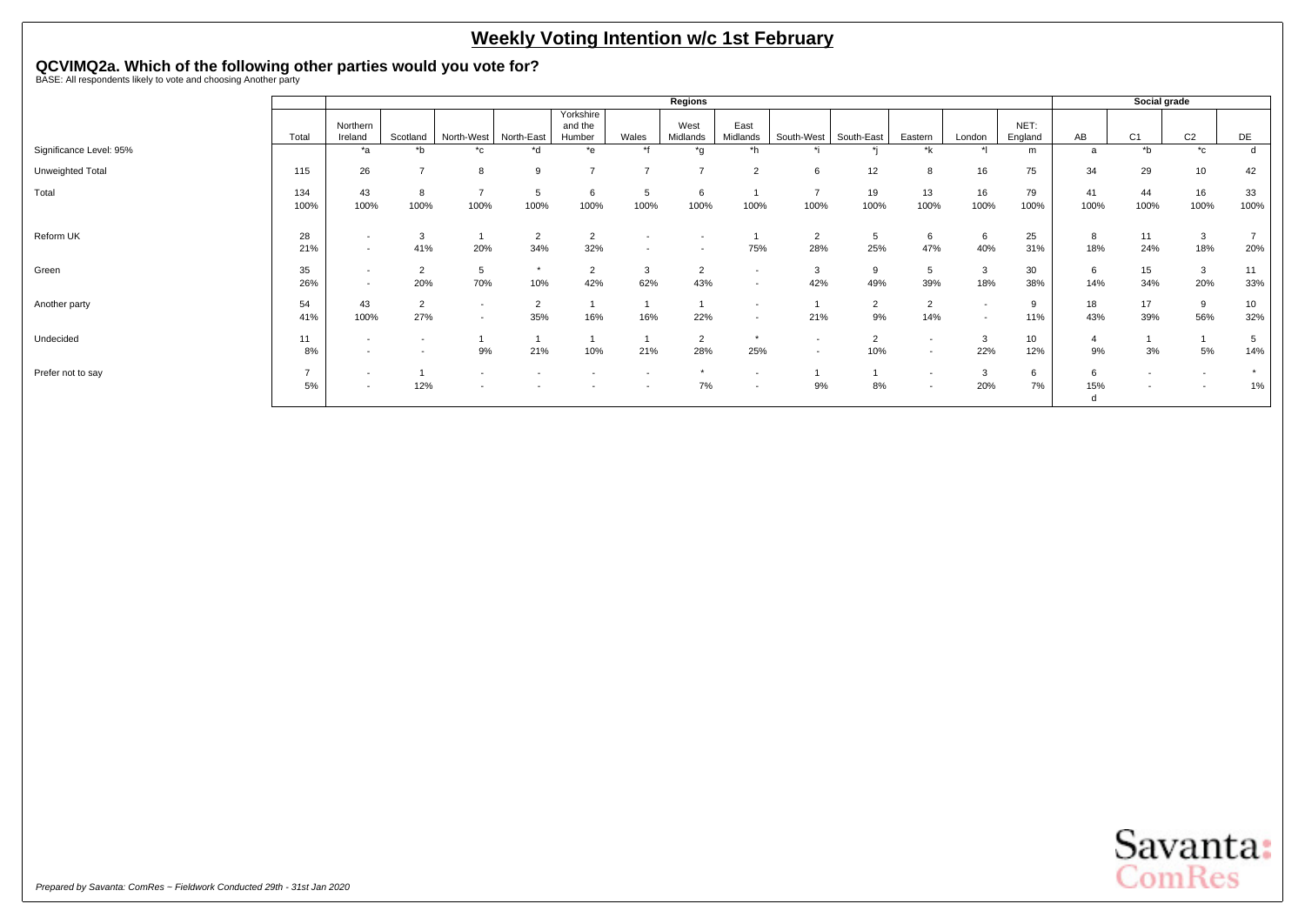# **QCVIMQ2a. Which of the following other parties would you vote for?** BASE: All respondents likely to vote and choosing Another party

|                         |               |                                                      |                          | <b>Voting Intention</b> |                          |                                                      |                  |                          |                |                                                      |                        | 2019 Past Vote           |                          |                  |                  |                 | 2016 EU Vote   |            |
|-------------------------|---------------|------------------------------------------------------|--------------------------|-------------------------|--------------------------|------------------------------------------------------|------------------|--------------------------|----------------|------------------------------------------------------|------------------------|--------------------------|--------------------------|------------------|------------------|-----------------|----------------|------------|
|                         | Total         | Conservative                                         | Labour                   | Liberal<br>Democrat     | SNP                      | Plaid<br>Cymru                                       | Another<br>party | Conservative             | Labour         | Liberal<br>Democrat                                  | Brexit<br>Party        | Green                    | SNP                      | Plaid<br>Cymru   | Another<br>party | Did not<br>vote | Leave          | Remain     |
| Significance Level: 95% |               | *a                                                   | $b^*$                    | $^{\star}$ c            | *d                       | $*_{e}$                                              |                  | $*_{a}$                  | $b^*$          | $^{\star}$ c                                         | $h^*$                  | $*_{e}$                  | $*$                      | $*_{g}$          | $*h$             | $\star$ :       | a              |            |
| Unweighted Total        | 115           | $\overline{\phantom{0}}$                             |                          |                         | $\overline{\phantom{a}}$ | $\overline{\phantom{a}}$                             | 115              | 22                       | 11             | 3                                                    | 6                      | 11                       |                          | $\sim$           | 28               | 19              | 48             | 34         |
| Total                   | 134<br>100%   | $\overline{\phantom{a}}$<br>$\overline{\phantom{a}}$ |                          |                         |                          | $\overline{\phantom{a}}$<br>$\overline{\phantom{a}}$ | 134<br>100%      | 25<br>100%               | 11<br>100%     | 3<br>100%                                            | $\overline{7}$<br>100% | 15<br>100%               | 100%                     | $\sim$<br>$\sim$ | 41<br>100%       | 18<br>100%      | 60<br>100%     | 43<br>100% |
|                         |               |                                                      |                          |                         |                          |                                                      |                  |                          |                |                                                      |                        |                          |                          |                  |                  |                 |                |            |
| Reform UK               | 28<br>21%     | $\overline{\phantom{a}}$                             |                          |                         |                          | $\overline{\phantom{a}}$                             | 28<br>21%        | 13<br>54%                | $\star$<br>3%  | $\overline{\phantom{a}}$<br>$\overline{\phantom{a}}$ | 86%                    | $\overline{\phantom{0}}$ |                          |                  | 1%               | 5<br>29%        | 21<br>35%      | 3%         |
|                         |               |                                                      |                          |                         |                          |                                                      |                  |                          |                |                                                      |                        |                          |                          |                  |                  |                 | <sub>n</sub>   |            |
| Green                   | 35            |                                                      |                          |                         |                          |                                                      | 35               | $\overline{4}$           | $\overline{7}$ | 3                                                    |                        | 15                       |                          |                  |                  | 3               | $\overline{7}$ | 22         |
|                         | 26%           |                                                      |                          |                         |                          |                                                      | 26%              | 15%                      | 60%            | 100%                                                 | 14%                    | 100%                     | $\overline{\phantom{a}}$ |                  |                  | 15%             | 11%            | 51%<br>a   |
| Another party           | 54            | $\overline{\phantom{a}}$                             |                          |                         |                          | $\overline{\phantom{a}}$                             | 54               | -                        |                |                                                      |                        |                          |                          |                  | 41               | 3               | 29             | 18         |
|                         | 41%           | $\overline{\phantom{a}}$                             |                          |                         |                          | $\overline{\phantom{a}}$                             | 41%              | 29%                      | 12%            |                                                      |                        |                          |                          |                  | 99%              | 18%             | 49%            | 42%        |
| Undecided               | 11            | $\overline{\phantom{a}}$                             |                          |                         |                          |                                                      | 11               |                          | $\overline{2}$ |                                                      |                        |                          |                          |                  | $\sim$           | 5               | $\overline{2}$ |            |
|                         | 8%            | $\overline{\phantom{a}}$                             |                          |                         |                          |                                                      | 8%               | 2%                       | 16%            | $\overline{\phantom{a}}$                             |                        |                          |                          |                  |                  | 30%             | 4%             | 1%         |
| Prefer not to say       | $\rightarrow$ |                                                      |                          |                         |                          |                                                      |                  | $\overline{a}$           |                |                                                      |                        |                          |                          |                  |                  |                 |                |            |
|                         | 5%            | $\overline{\phantom{a}}$                             | $\overline{\phantom{a}}$ |                         |                          |                                                      | 5%               | $\overline{\phantom{a}}$ | 8%             | $\overline{\phantom{a}}$                             |                        | $\overline{\phantom{0}}$ | 100%                     | $\sim$           | $\sim$           | 8%              | 1%             | 2%         |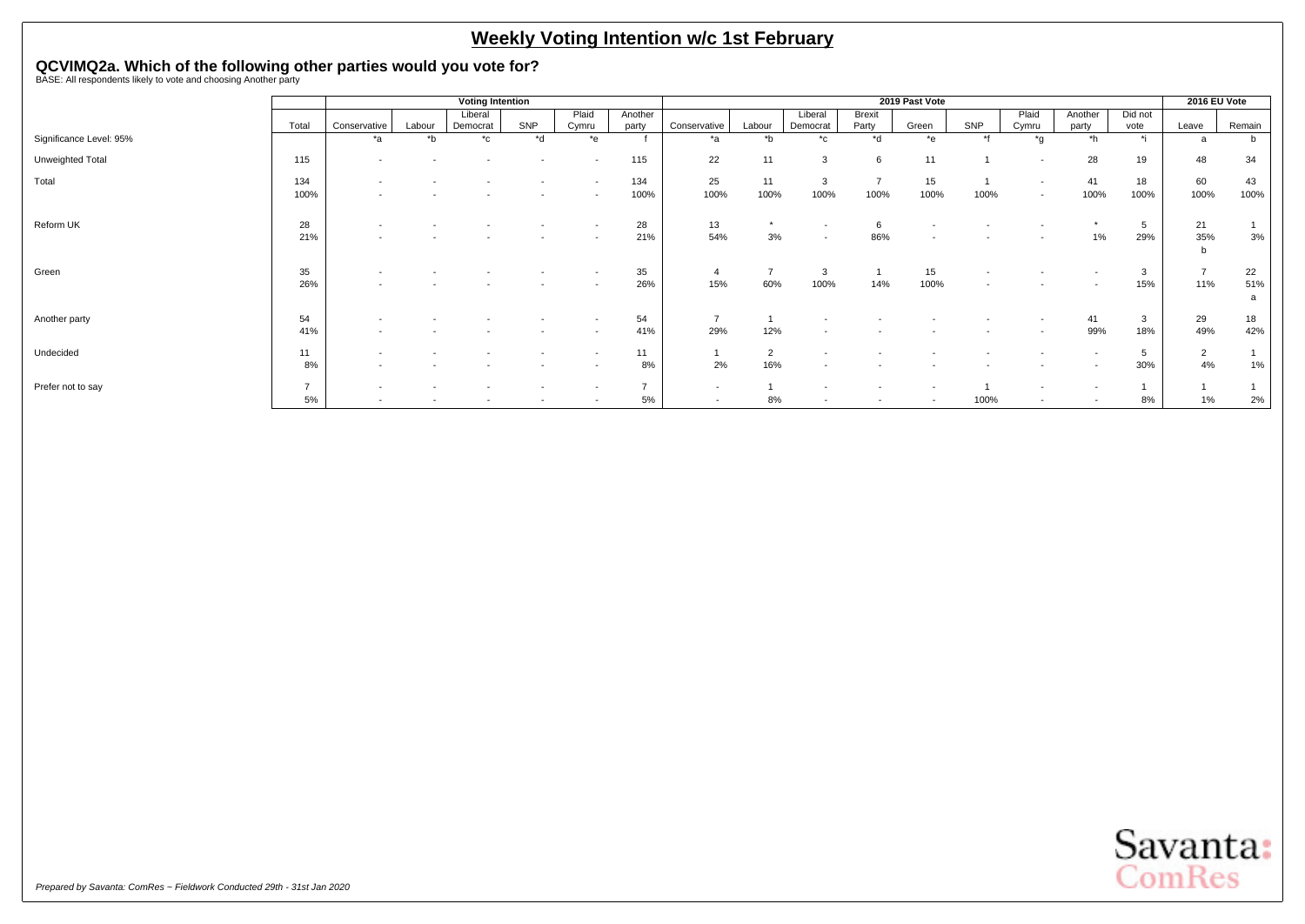<span id="page-11-0"></span>**QCVIMQ2/2a. If there were a General Election tomorrow to elect MPs to Westminster, which of the following parties do you think you would vote for or would you vote for another party?**<br>BASE: All respondents likely to vote

|                         |       | Gender       |                |                          |                |                          |                | Age            |                          |                |                  |                |
|-------------------------|-------|--------------|----------------|--------------------------|----------------|--------------------------|----------------|----------------|--------------------------|----------------|------------------|----------------|
|                         | Total | Male         | Female         | $18 - 24$                | $25 - 34$      | $35 - 44$                | 45-54          | $55 - 64$      | $65+$                    | Net: 18-34     | Net: 35-54       | Net: 55+       |
| Significance Level: 95% |       | $\mathsf{a}$ | b              | a                        | b              | $\mathtt{c}$             | d              | $\mathbf{e}$   | f                        | g              | h                | - 11           |
| Unweighted Total        | 1607  | 823          | 784            | 173                      | 271            | 261                      | 259            | 290            | 353                      | 444            | 520              | 643            |
| Total                   | 1679  | 867          | 812            | 119                      | 246            | 255                      | 302            | 283            | 474                      | 365            | 557              | 757            |
|                         | 100%  | 100%         | 100%           | 100%                     | 100%           | 100%                     | 100%           | 100%           | 100%                     | 100%           | 100%             | 100%           |
| Conservative            | 609   | 341          | 268            | 22                       | 57             | 73                       | 105            | 104            | 249                      | 78             | 177              | 353            |
|                         | 36%   | 39%<br>b     | 33%            | 18%                      | 23%            | 29%<br>ag                | 35%<br>abg     | 37%<br>abcg    | 53%<br>abcdegh           | 21%            | 32%<br>abg       | 47%<br>abcdegh |
| Labour                  | 538   | 279          | 260            | 53                       | 102            | 109                      | 94             | 94             | 86                       | 155            | 203              | 180            |
|                         | 32%   | 32%          | 32%            | 44%                      | 42%            | 43%                      | 31%            | 33%            | 18%                      | 42%            | 37%              | 24%            |
|                         |       |              |                | defi                     | defi           | defi                     | fi             | fi             |                          | defi           | fi               |                |
| <b>Liberal Democrat</b> | 66    | 41           | 25             | 9                        | 14             | 15                       | 10             | $\overline{2}$ | 16                       | 24             | 25               | 18             |
|                         | 4%    | 5%           | 3%             | 8%                       | 6%             | 6%                       | 3%             | 1%             | $3%$                     | 6%             | 4%               | 2%             |
|                         |       |              |                | defi                     | ei             | ei                       | $\mathbf{e}$   |                | $\mathbf{e}$             | efi            | ei               |                |
| Reform UK               | 28    | 17           | 10             | $\star$                  | 6              | $\overline{2}$           | 5              | $\overline{4}$ | 11                       | 6              | $\overline{7}$   | 15             |
|                         | 2%    | 2%           | 1%             | $\star$                  | 2%             | 1%                       | 2%             | 2%             | 2%                       | 2%             | 1%               | 2%             |
| Green                   | 35    | 20           | 15             | $\overline{4}$           | $\overline{4}$ | $\overline{\phantom{a}}$ | 9              | 6              | 10                       | 9              | $\boldsymbol{9}$ | 17             |
|                         | 2%    | 2%           | 2%             | 4%                       | 2%             | $\overline{\phantom{a}}$ | 3%             | 2%             | 2%                       | 2%             | 2%               | 2%             |
|                         |       |              |                | $\mathbf{C}$             | c              |                          | $\mathbf c$    | $\mathbf c$    | $\mathbf{C}$             | c              | $\mathbf{C}$     | $\mathbf{C}$   |
| SNP                     | 78    | 28           | 49             | 13                       | 14             | 14                       | 18             | 12             | $\overline{7}$           | 27             | 31               | 19             |
|                         | 5%    | 3%           | 6%             | 11%                      | 6%             | 5%                       | 6%             | 4%             | 2%                       | 7%             | 6%               | 3%             |
|                         |       |              | a              | cefhi                    | fi             | fi                       | fi             |                |                          | fi             | fi               |                |
| Plaid Cymru             | 10    | 3            | $\overline{7}$ | $\star$                  | $\mathbf{1}$   | $\overline{2}$           | $\mathbf{1}$   | $\overline{4}$ | $\overline{\phantom{a}}$ | $\overline{2}$ | $\overline{4}$   | $\overline{4}$ |
|                         | 1%    | $\star$      | 1%             | $\star$                  | 1%             | 1%                       | $\star$        | 2%             | $\overline{\phantom{a}}$ | 1%             | 1%               | 1%             |
| Another party           | 54    | 29           | 25             | $\overline{\phantom{a}}$ | 6              | $\overline{7}$           | $\overline{7}$ | 18             | 17                       | 6              | 14               | 35             |
|                         | 3%    | 3%           | 3%             | $\blacksquare$           | 3%             | 3%                       | 2%             | 6%             | $4\%$                    | 2%             | 2%               | 5%             |
|                         |       |              |                |                          | a              | a                        | a              | abcdgh         | a                        |                | a                | ag             |
| Undecided               | 208   | 88           | 120            | 12                       | 28             | 26                       | 41             | 32             | 71                       | 40             | 66               | 102            |
|                         | 12%   | 10%          | 15%<br>a       | 10%                      | 11%            | 10%                      | 13%            | 11%            | 15%                      | 11%            | 12%              | 14%            |
| Prefer not to say       | 52    | 20           | 32             | 6                        | 13             | 8                        | 13             | 6              | 8                        | 19             | 20               | 14             |
|                         | 3%    | 2%           | 4%             | 5%                       | $5\%$          | 3%                       | 4%             | $2\%$          | 2%                       | 5%             | 4%               | 2%             |
|                         |       |              |                | fi                       | fi             |                          |                |                |                          | efi            |                  |                |
|                         |       |              |                |                          |                |                          |                |                |                          |                |                  |                |

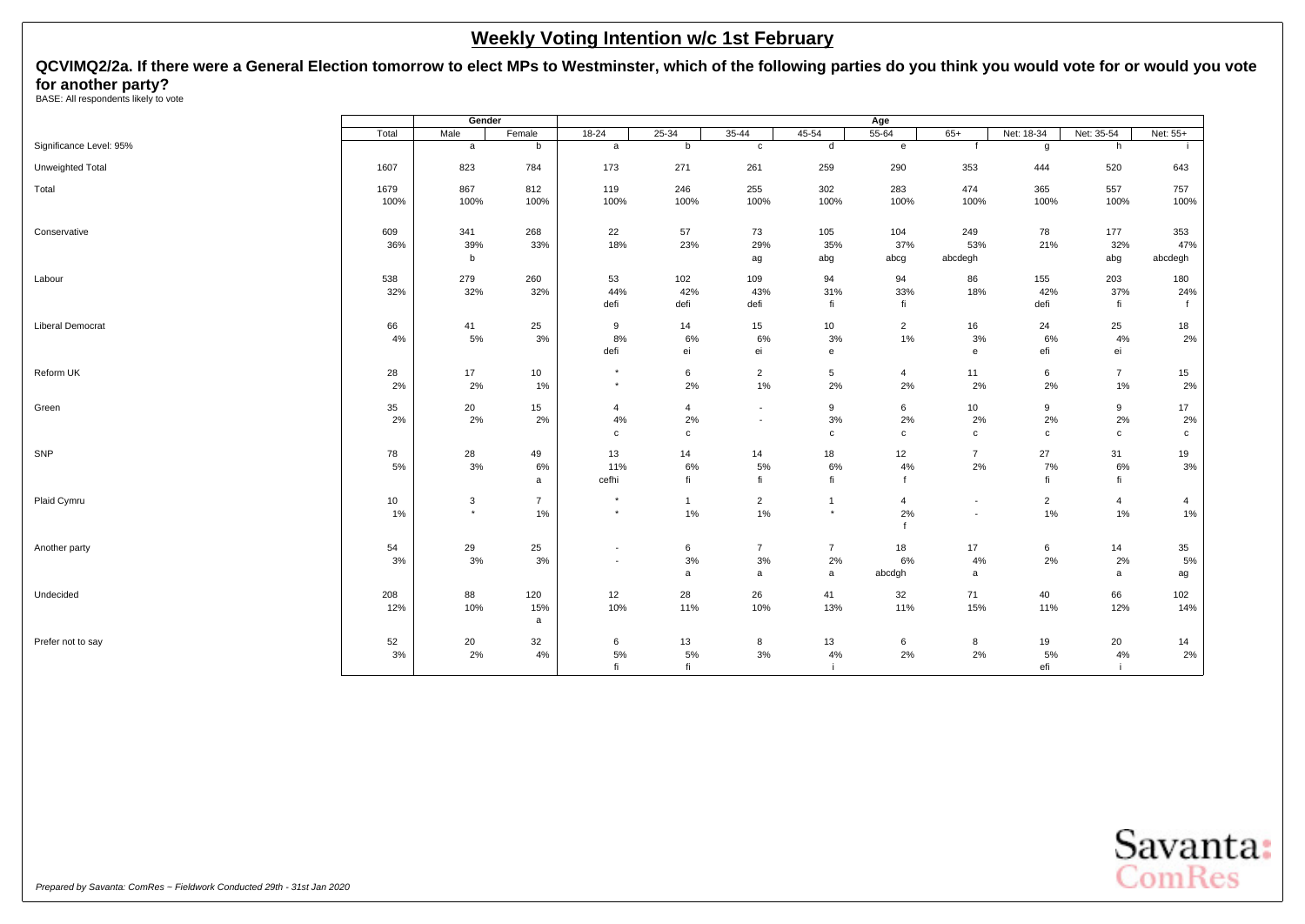**QCVIMQ2/2a. If there were a General Election tomorrow to elect MPs to Westminster, which of the following parties do you think you would vote for or would you vote for another party?**<br>BASE: All respondents likely to vote

|                         |              |                                                      |                          |                          |                             |                                |                          | Regions              |                      |                         |                      |                          |                                                      |                          |                           | Social grade              |                |                            |
|-------------------------|--------------|------------------------------------------------------|--------------------------|--------------------------|-----------------------------|--------------------------------|--------------------------|----------------------|----------------------|-------------------------|----------------------|--------------------------|------------------------------------------------------|--------------------------|---------------------------|---------------------------|----------------|----------------------------|
|                         | Total        | Northern<br>Ireland                                  | Scotland                 | North-West               | North-East                  | Yorkshire<br>and the<br>Humber | Wales                    | West<br>Midlands     | East<br>Midlands     | South-West              | South-East           | Eastern                  | London                                               | NET:<br>England          | AB                        | C <sub>1</sub>            | C <sub>2</sub> | DE                         |
| Significance Level: 95% |              | $*a$                                                 | b                        | $\mathbf{c}$             | d                           | e                              | $\mathsf{f}$             | $\mathfrak{g}$       | h                    |                         |                      | k                        |                                                      | m                        | a                         | b                         | $\mathbf{C}$   | $\overline{d}$             |
| Unweighted Total        | 1607         | 26                                                   | 192                      | 188                      | 68                          | 139                            | 98                       | 137                  | 115                  | 128                     | 218                  | 120                      | 178                                                  | 1291                     | 476                       | 358                       | 205            | 568                        |
| Total                   | 1679<br>100% | 43<br>100%                                           | 156<br>100%              | 188<br>100%              | 68<br>100%                  | 139<br>100%                    | 84<br>100%               | 145<br>100%          | 114<br>100%          | 153<br>100%             | 249<br>100%          | 160<br>100%              | 180<br>100%                                          | 1397<br>100%             | 479<br>100%               | 450<br>100%               | 323<br>100%    | 427<br>100%                |
| Conservative            | 609<br>36%   | $\overline{\phantom{a}}$<br>$\overline{\phantom{a}}$ | 23<br>15%                | 61<br>32%<br>b           | 22<br>32%<br>$\mathsf b$    | 52<br>37%<br>b                 | 27<br>32%<br>b           | 71<br>49%<br>bcdfklm | 48<br>42%<br>b       | 87<br>57%<br>bcdefhjklm | 104<br>42%<br>bc     | 55<br>34%<br>b           | 61<br>34%<br>b                                       | 559<br>40%<br>bc         | 166<br>35%                | 143<br>32%                | 121<br>37%     | 179<br>42%<br>ab           |
| Labour                  | 538<br>32%   | $\overline{\phantom{a}}$<br>$\overline{\phantom{a}}$ | 29<br>18%                | 95<br>51%<br>befghijlm   | 28<br>41%<br>bij            | 51<br>37%<br>bij               | 24<br>29%<br>b           | 41<br>28%<br>b       | 44<br>39%<br>bij     | 28<br>18%               | 67<br>27%<br>b       | 66<br>41%<br>bgij        | 65<br>36%<br>bi                                      | 485<br>35%<br>bij        | 165<br>34%<br>d           | 158<br>35%<br>d           | 103<br>32%     | 112<br>26%                 |
| <b>Liberal Democrat</b> | 66<br>4%     | $\overline{\phantom{a}}$<br>÷                        | 5<br>3%                  | $\overline{7}$<br>4%     | $\mathbf 1$<br>1%           | 6<br>5%                        | 3<br>4%                  | 5<br>3%              | 4<br>3%              | 5<br>3%                 | 6<br>2%              | 5<br>3%                  | 20<br>11%<br>bcdefghijkm                             | 58<br>4%                 | 25<br>5%                  | 17<br>4%                  | 9<br>3%        | 15<br>4%                   |
| Reform UK               | 28<br>2%     | $\overline{\phantom{a}}$<br>$\overline{\phantom{a}}$ | 3<br>2%                  | $\mathbf{1}$<br>1%       | $\overline{2}$<br>3%        | $\overline{2}$<br>$1\%$        | $\overline{\phantom{a}}$ |                      | $\mathbf{1}$<br>1%   | $\overline{2}$<br>1%    | 5<br>2%              | 6<br>4%<br>g             | 6<br>4%<br>g                                         | 25<br>2%                 | 8<br>2%                   | 11<br>2%                  | 3<br>1%        | $\overline{7}$<br>2%       |
| Green                   | 35<br>2%     | $\overline{\phantom{a}}$<br>$\overline{\phantom{a}}$ | $\overline{2}$<br>1%     | 5<br>3%                  | 1%                          | $\overline{2}$<br>2%           | 3<br>3%<br>h             | $\overline{2}$<br>2% |                      | 3<br>2%                 | 9<br>4%<br>h         | 5<br>3%                  | $\mathbf{3}$<br>2%                                   | 30<br>2%                 | 6<br>1%                   | 15<br>3%<br>a             | 3<br>1%        | 11<br>3%                   |
| SNP                     | 78<br>5%     | $\overline{\phantom{a}}$                             | 78<br>50%<br>cdefghijklm |                          |                             |                                |                          |                      |                      |                         |                      | $\overline{\phantom{a}}$ |                                                      | $\overline{\phantom{a}}$ | 18<br>4%                  | 22<br>5%                  | 22<br>7%       | 16<br>4%                   |
| Plaid Cymru             | 10<br>1%     |                                                      |                          |                          |                             |                                | 10<br>12%<br>bcdeghijklm |                      |                      |                         |                      |                          |                                                      |                          | $\overline{2}$<br>$\star$ | $\overline{2}$<br>$\star$ | 4<br>1%        | $\overline{2}$<br>$^\star$ |
| Another party           | 54<br>3%     | 43<br>100%                                           | $\overline{2}$<br>1%     | $\overline{\phantom{a}}$ | $\overline{2}$<br>3%<br>clm | -1<br>$1\%$                    | $\mathbf{1}$<br>1%       | -1<br>1%             |                      | $\overline{1}$<br>1%    | $\overline{2}$<br>1% | $\overline{2}$<br>1%     | $\overline{\phantom{a}}$<br>$\overline{\phantom{a}}$ | 9<br>1%                  | 18<br>4%                  | 17<br>4%                  | 9<br>3%        | 10<br>2%                   |
| Undecided               | 208<br>12%   | $\sim$<br>$\overline{\phantom{a}}$                   | 11<br>7%                 | 16<br>8%                 | 12<br>17%<br>bcl            | 18<br>13%                      | 13<br>16%<br>b           | 21<br>15%<br>b       | 16<br>14%            | 25<br>16%<br>bcl        | 43<br>17%<br>bcl     | 18<br>11%                | 15<br>8%                                             | 184<br>13%<br>b          | 53<br>11%                 | 51<br>11%                 | 37<br>11%      | 67<br>16%<br>a             |
| Prefer not to say       | 52<br>3%     | $\overline{\phantom{a}}$<br>$\overline{\phantom{a}}$ | 3<br>2%                  | $\mathbf{3}$<br>2%       | $\sqrt{2}$<br>3%            | 6<br>5%                        | 3<br>3%                  | $\overline{a}$<br>3% | $\overline{2}$<br>2% | $\overline{2}$<br>1%    | 14<br>6%<br>ci       | $\mathbf{3}$<br>2%       | 10<br>$6\%$<br>ci                                    | 47<br>3%                 | 19<br>4%                  | 13<br>3%                  | 12<br>4%       | 9<br>2%                    |

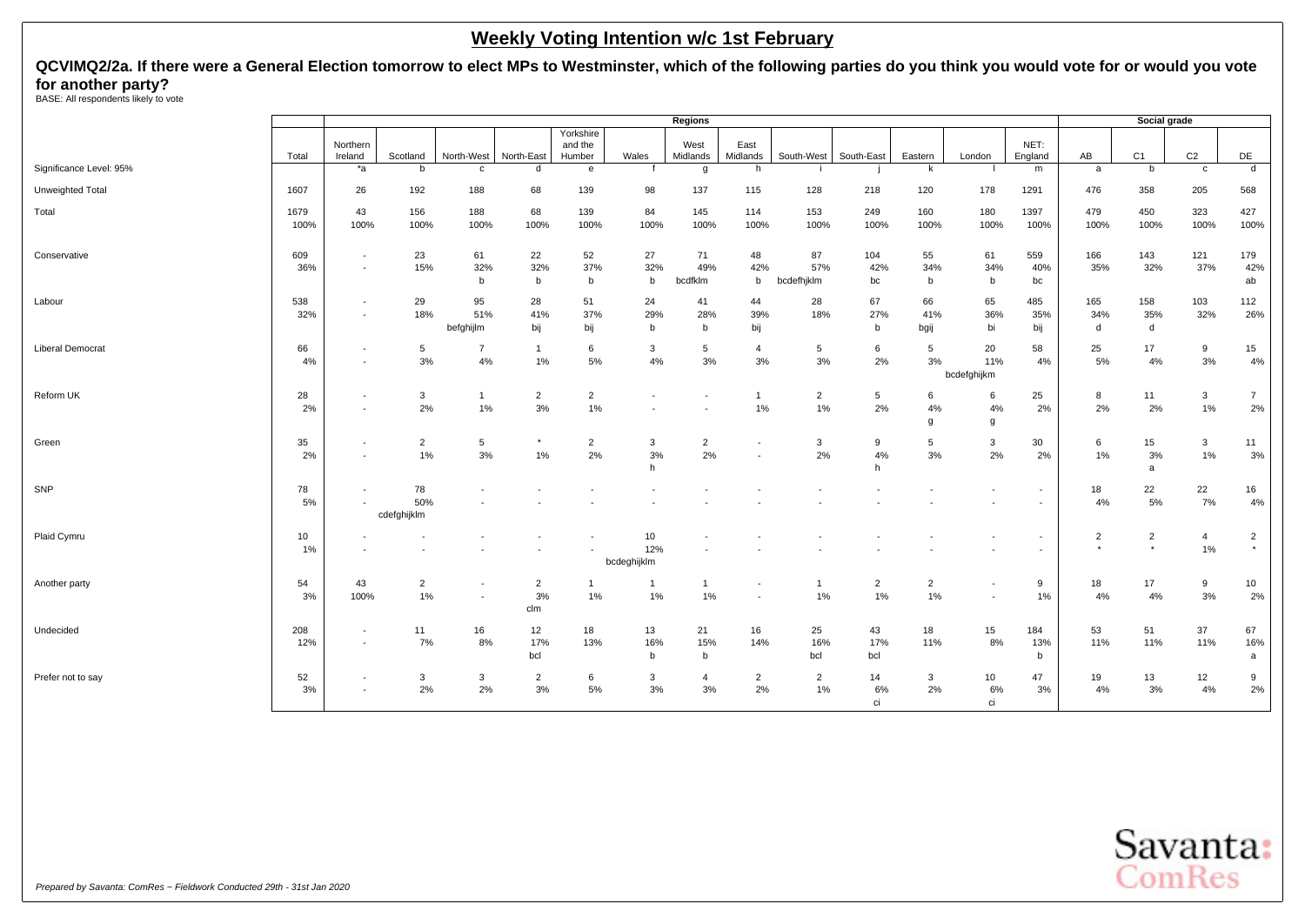**QCVIMQ2/2a. If there were a General Election tomorrow to elect MPs to Westminster, which of the following parties do you think you would vote for or would you vote for another party?**<br>BASE: All respondents likely to vote

|                         |       |                          |                | <b>Voting Intention</b> |      |         |                          |                |                |              |                | 2019 Past Vote |                |                |                          |                | 2016 EU Vote   |              |
|-------------------------|-------|--------------------------|----------------|-------------------------|------|---------|--------------------------|----------------|----------------|--------------|----------------|----------------|----------------|----------------|--------------------------|----------------|----------------|--------------|
|                         |       |                          |                | Liberal                 |      | Plaid   | Another                  |                |                | Liberal      | <b>Brexit</b>  |                |                | Plaid          | Another                  | Did not        |                |              |
|                         | Total | Conservative             | Labour         | Democrat                | SNP  | Cymru   | party                    | Conservative   | Labour         | Democrat     | Party<br>$b^*$ | Green          | SNP            | Cymru          | party                    | vote           | Leave          | Remain       |
| Significance Level: 95% |       | a                        | b              | $\mathbf c$             | d    | $*_{e}$ |                          | a              | b              | $\mathtt{c}$ |                | $*$ e          |                | *g             | h                        | -i             | a              | b            |
| Unweighted Total        | 1607  | 526                      | 543            | 72                      | 100  | 12      | 115                      | 574            | 434            | 107          | 13             | 19             | 85             | 12             | 42                       | 167            | 622            | 605          |
| Total                   | 1679  | 609                      | 538            | 66                      | 78   | 10      | 134                      | 667            | 436            | 117          | 15             | 22             | 66             | 12             | 54                       | 150            | 728            | 619          |
|                         | 100%  | 100%                     | 100%           | 100%                    | 100% | 100%    | 100%                     | 100%           | 100%           | 100%         | 100%           | 100%           | 100%           | 100%           | 100%                     | 100%           | 100%           | 100%         |
| Conservative            | 609   | 609                      | $\blacksquare$ |                         |      |         | ٠                        | 507            | 16             | 6            | $\overline{4}$ |                |                |                | $\overline{7}$           | 46             | 403            | 132          |
|                         | 36%   | 100%                     |                |                         |      |         |                          | 76%            | 4%             | $5\%$        | 26%            | 2%             |                |                | 13%                      | 31%            | 55%            | 21%          |
|                         |       | bcdf                     |                |                         |      |         |                          | bcfhi          |                | $\mathbf{f}$ |                |                |                |                | bf                       | bcfh           | b              |              |
| Labour                  | 538   | $\overline{\phantom{a}}$ | 538            |                         |      |         |                          | 37             | 374            | 44           |                | $\overline{2}$ | $\overline{2}$ | $\mathbf{1}$   | 3                        | 47             | 133            | 289          |
|                         | 32%   | $\overline{\phantom{a}}$ | 100%           |                         |      |         |                          | 6%             | 86%            | 37%          |                | 10%            | 3%             | 8%             | 5%                       | 32%            | 18%            | 47%          |
|                         |       |                          | acdf           |                         |      |         |                          |                | acfhi          | afh          |                |                |                |                |                          | afh            |                | a            |
| <b>Liberal Democrat</b> | 66    |                          | $\blacksquare$ | 66                      |      |         | $\overline{\phantom{a}}$ | 5              | 3              | 38           |                |                |                |                |                          | 13             | $\overline{7}$ | 36           |
|                         | 4%    |                          |                | 100%<br>abdf            |      |         |                          | 1%             | 1%             | 32%<br>abfhi |                |                |                |                |                          | 8%<br>abf      | 1%             | 6%<br>a      |
| Reform UK               | 28    |                          |                |                         |      |         | 28                       | 13             |                |              | 6              |                |                |                |                          | 5              | 21             | 1            |
|                         | 2%    |                          |                |                         |      |         | 21%                      | 2%             |                |              | 41%            |                |                |                |                          | 3%             | 3%             | $^{\star}$   |
|                         |       |                          |                |                         |      |         | abcd                     | b              |                |              |                |                |                |                |                          | b              | b              |              |
| Green                   | 35    |                          |                |                         |      |         | 35                       | $\overline{4}$ | $\overline{7}$ | 3            | $\overline{1}$ | 15             |                |                |                          | 3              | $\overline{7}$ | $22\,$       |
|                         | 2%    |                          |                |                         |      |         | 26%                      | 1%             | 2%             | 3%           | 7%             | 70%            |                |                |                          | 2%             | 1%             | 4%           |
|                         |       |                          |                |                         |      |         | abcd                     |                |                | a            |                |                |                |                |                          |                |                | $\mathsf{a}$ |
| SNP                     | 78    |                          |                |                         | 78   |         | $\overline{\phantom{a}}$ | 1              | $\overline{2}$ |              |                |                | 62             |                |                          | $\overline{4}$ | 14             | 45           |
|                         | 5%    |                          |                |                         | 100% |         |                          | $\star$        | 1%             |              |                |                | 95%            |                | 1%                       | 3%             | 2%             | 7%           |
|                         |       |                          |                |                         | abcf |         |                          |                |                |              |                |                | abchi          |                |                          | ab             |                | $\mathsf a$  |
| Plaid Cymru             | 10    |                          |                |                         |      | 10      | $\overline{\phantom{a}}$ |                | -1             |              |                |                |                | $\overline{7}$ | $\overline{\phantom{a}}$ | $\mathbf{1}$   | 3              | $\sqrt{5}$   |
|                         | 1%    |                          |                |                         |      | 100%    | $\sim$                   |                |                |              | 3%             |                |                | 59%            | $\blacksquare$           | 1%             | $\star$        | 1%           |
|                         |       |                          |                |                         |      |         |                          |                |                |              |                |                |                |                |                          | a              |                |              |
| Another party           | 54    |                          |                |                         |      |         | 54                       | $\overline{7}$ | -1             |              |                |                |                |                | 41                       | 3              | 29             | 18           |
|                         | 3%    |                          |                |                         |      |         | 41%                      | 1%             |                |              |                |                |                |                | 75%                      | 2%             | 4%             | 3%           |
|                         |       |                          |                |                         |      |         | abcd                     |                |                |              |                |                |                |                | abcfi                    | b              |                |              |
| Undecided               | 208   |                          |                |                         |      |         | 11                       | 91             | 29             | 26           | 3              | $\overline{4}$ |                | 4              | 3                        | 20             | 99             | 65           |
|                         | 12%   |                          |                |                         |      |         | 8%                       | 14%            | 7%             | 22%          | 23%            | 18%            | 1%             | 34%            | 6%                       | 13%            | 14%            | 11%          |
|                         |       |                          |                |                         |      |         | abcd                     | bf             |                | abfh         |                |                |                |                |                          | bf             |                |              |
| Prefer not to say       | 52    |                          |                |                         |      |         | $\overline{7}$           |                |                |              |                |                |                |                |                          | 8              | 12             | $\sqrt{5}$   |
|                         | 3%    |                          |                |                         |      |         | 5%                       | $^\star$       |                |              |                |                | 1%             |                |                          | 5%             | 2%             | 1%           |
|                         |       |                          |                |                         |      |         | abd                      |                |                |              |                |                |                |                |                          | abc            |                |              |

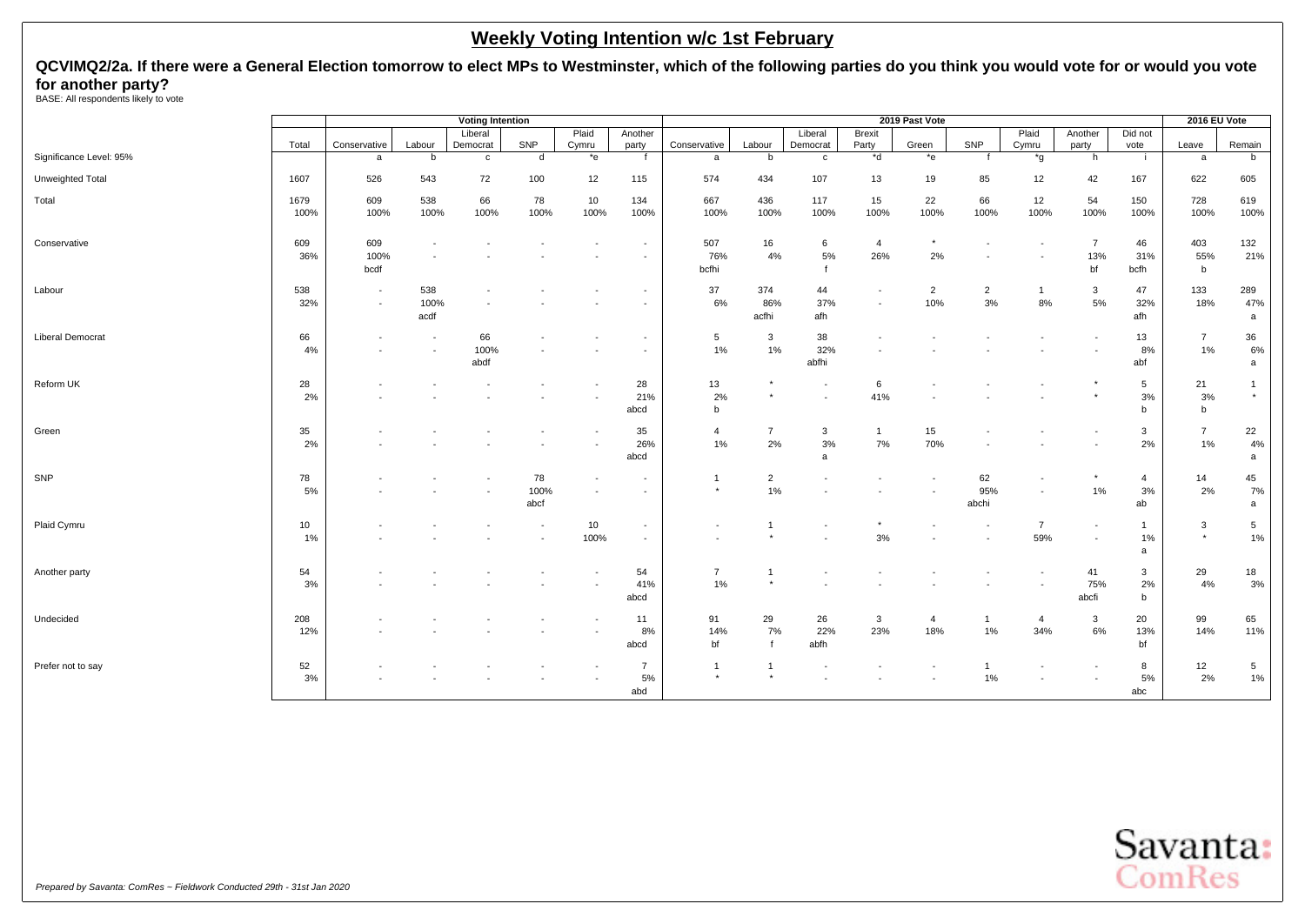<span id="page-14-0"></span>QCVIMQ3. If it were a legal requirement for you to vote, which of the following parties do you think you would vote for or would you vote for another party?<br>BASE: All respondents likely to vote and Undecided or who Prefer

|                         |                                    | Gender                                               |                                                      |                                                      |                |                                                      |                          | Age                      |                                                      |                |                                                      |                                                      |
|-------------------------|------------------------------------|------------------------------------------------------|------------------------------------------------------|------------------------------------------------------|----------------|------------------------------------------------------|--------------------------|--------------------------|------------------------------------------------------|----------------|------------------------------------------------------|------------------------------------------------------|
|                         | Total                              | Male                                                 | Female                                               | $18 - 24$                                            | 25-34          | 35-44                                                | 45-54                    | $55 - 64$                | $65+$                                                | Net: 18-34     | Net: 35-54                                           | Net: 55+                                             |
| Significance Level: 95% |                                    | a                                                    | b                                                    | $*a$                                                 | b              | $\mathbf{c}$                                         | d                        | e                        |                                                      | g              | h                                                    |                                                      |
| Unweighted Total        | 262                                | 109                                                  | 153                                                  | 26                                                   | 48             | 38                                                   | 48                       | 40                       | 62                                                   | 74             | 86                                                   | 102                                                  |
| Total                   | 261                                | 109                                                  | 152                                                  | 18                                                   | 41             | 33                                                   | 53                       | 38                       | 78                                                   | 58             | 86                                                   | 116                                                  |
|                         | 100%                               | 100%                                                 | 100%                                                 | 100%                                                 | 100%           | 100%                                                 | 100%                     | 100%                     | 100%                                                 | 100%           | 100%                                                 | 100%                                                 |
| Conservative            | 13                                 | $\,$ 5 $\,$                                          | 8                                                    | $\sim$                                               | $\overline{2}$ | $\mathbf{3}$                                         | $\mathbf{3}$             | 1                        | 3                                                    | $\overline{2}$ | $\overline{7}$                                       | 4                                                    |
|                         | 5%                                 | 5%                                                   | 5%                                                   | $\overline{\phantom{a}}$                             | 4%             | 10%                                                  | $6\%$                    | 3%                       | 4%                                                   | 3%             | 8%                                                   | $4\%$                                                |
| Labour                  | 16                                 | 4                                                    | 12                                                   | 3                                                    | $\mathbf{1}$   | $\overline{2}$                                       | 5                        | $\overline{2}$           | $\overline{2}$                                       | 5              | 8                                                    | 4                                                    |
|                         | 6%                                 | 4%                                                   | 8%                                                   | 19%                                                  | 3%             | 7%                                                   | 10%                      | 6%                       | 2%                                                   | 8%             | 9%                                                   | 3%                                                   |
| Liberal Democrat        | 12                                 | $\overline{7}$                                       | 5                                                    | $\overline{1}$                                       | -1             | $\overline{2}$<br>$5\%$                              | $\overline{2}$           | $\overline{2}$           | 3                                                    | $\overline{2}$ | $\overline{4}$                                       | 5                                                    |
|                         | 4%                                 | 6%                                                   | 3%                                                   | 7%                                                   | 3%             |                                                      | 5%                       | 5%                       | 4%                                                   | 4%             | 5%                                                   | 4%                                                   |
| SNP                     | $\sim$<br>$\overline{\phantom{a}}$ | $\overline{\phantom{a}}$<br>$\overline{\phantom{a}}$ | $\overline{\phantom{a}}$<br>$\overline{\phantom{a}}$ | $\overline{\phantom{a}}$<br>$\overline{\phantom{a}}$ | ٠              | $\overline{\phantom{a}}$<br>$\overline{\phantom{a}}$ | $\overline{\phantom{a}}$ |                          | $\overline{\phantom{a}}$<br>$\overline{\phantom{a}}$ | ٠              | $\overline{\phantom{a}}$<br>$\overline{\phantom{a}}$ | $\overline{\phantom{a}}$<br>$\overline{\phantom{a}}$ |
|                         |                                    |                                                      |                                                      |                                                      |                |                                                      |                          |                          |                                                      |                |                                                      |                                                      |
| Plaid Cymru             | $\sim$<br>$\sim$                   | $\overline{\phantom{a}}$<br>$\overline{\phantom{a}}$ | $\sim$<br>$\overline{\phantom{a}}$                   |                                                      |                | $\overline{\phantom{a}}$                             |                          |                          |                                                      |                | $\overline{\phantom{a}}$                             | $\overline{\phantom{a}}$<br>$\overline{\phantom{a}}$ |
| Another party           | 10                                 | 3                                                    | $\overline{7}$                                       | 3                                                    | 4              | $\overline{2}$                                       |                          | $\overline{\phantom{a}}$ | $\overline{2}$                                       | 6              | $\overline{2}$                                       | $\overline{2}$                                       |
|                         | 4%                                 | 3%                                                   | 5%                                                   | 15%                                                  | 9%             | 7%                                                   | $\overline{\phantom{a}}$ | $\overline{\phantom{a}}$ | 2%                                                   | 11%            | 3%                                                   | 1%                                                   |
|                         |                                    |                                                      |                                                      |                                                      | di             |                                                      |                          |                          |                                                      | defhi          |                                                      |                                                      |
| Undecided               | 182                                | 77                                                   | 105                                                  | 8                                                    | 25             | 22                                                   | 35                       | 29                       | 63                                                   | 33             | 57                                                   | 92                                                   |
|                         | 70%                                | 71%                                                  | 69%                                                  | 43%                                                  | 62%            | 66%                                                  | 66%                      | 76%<br>g                 | 81%<br>bgh                                           | 56%            | 66%                                                  | 79%<br>bgh                                           |
|                         |                                    |                                                      |                                                      |                                                      |                |                                                      |                          |                          |                                                      |                |                                                      |                                                      |
| Prefer not to say       | 28<br>11%                          | 13<br>12%                                            | 16<br>10%                                            | $\mathbf{3}$<br>16%                                  | 8<br>19%       | $\mathbf{1}$<br>4%                                   | $\overline{7}$<br>14%    | $\overline{4}$<br>11%    | 5<br>6%                                              | 11<br>18%      | 9<br>10%                                             | 9<br>8%                                              |
|                         |                                    |                                                      |                                                      |                                                      | cfi            |                                                      |                          |                          |                                                      | cfi            |                                                      |                                                      |

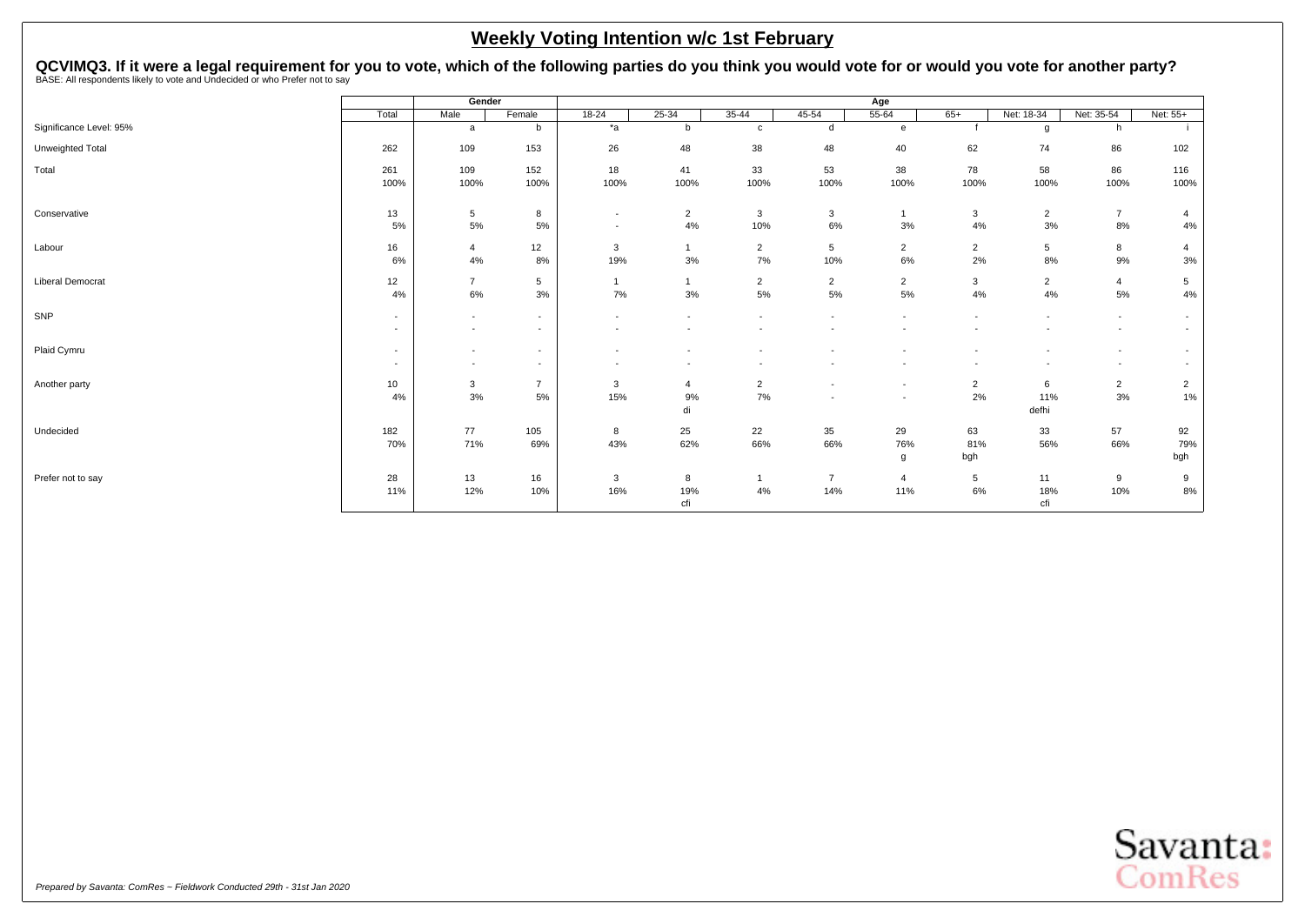QCVIMQ3. If it were a legal requirement for you to vote, which of the following parties do you think you would vote for or would you vote for another party?<br>BASE: All respondents likely to vote and Undecided or who Prefer

|                         |                          | Regions                  |                |                          |                      |                          |                          |                          |                          |                |                          |                          |         |                | Social grade             |                 |                |
|-------------------------|--------------------------|--------------------------|----------------|--------------------------|----------------------|--------------------------|--------------------------|--------------------------|--------------------------|----------------|--------------------------|--------------------------|---------|----------------|--------------------------|-----------------|----------------|
|                         |                          |                          |                |                          | Yorkshire<br>and the |                          | West                     | East                     |                          |                |                          |                          | NET:    |                |                          |                 |                |
|                         | Total                    | Scotland                 | North-West     | North-East               | Humber               | Wales                    | Midlands<br>$\star$      | Midlands                 | South-West               | South-East     | Eastern                  | London                   | England | AB             | C <sub>1</sub>           | C <sub>2</sub>  | DE             |
| Significance Level: 95% |                          | *a                       | *b             | $^{\star}$ c             | *d                   | $*$ e                    |                          | *g                       | $*h$                     |                |                          | *k                       |         | a              | b                        | $\mathbf c$     | d              |
| Unweighted Total        | 262                      | 19                       | 22             | 13                       | 23                   | 19                       | 27                       | 19                       | 24                       | 50             | 18                       | 28                       | 224     | 70             | 56                       | 33              | 103            |
| Total                   | 261                      | 15                       | 19             | 14                       | 24                   | 16                       | 25                       | 18                       | 27                       | 57             | 21                       | 25                       | 230     | 72             | 65                       | 49              | 76             |
|                         | 100%                     | 100%                     | 100%           | 100%                     | 100%                 | 100%                     | 100%                     | 100%                     | 100%                     | 100%           | 100%                     | 100%                     | 100%    | 100%           | 100%                     | 100%            | 100%           |
| Conservative            | 13                       |                          |                |                          | 3                    | $\overline{\phantom{a}}$ |                          | $\overline{\phantom{a}}$ | 4                        | $\overline{4}$ |                          | $\overline{\phantom{a}}$ | 12      | 3              | 3                        | $\mathbf{3}$    |                |
|                         | 5%                       | 5%                       |                |                          | 12%                  | $\overline{\phantom{a}}$ | 2%                       | $\overline{\phantom{a}}$ | 13%                      | 8%             | 4%                       | $\overline{\phantom{a}}$ | 5%      | 4%             | 4%                       | 6%              | 6%             |
| Labour                  | 16                       | $\overline{a}$           | 3              | $\overline{\phantom{a}}$ | $\overline{4}$       | $\overline{\phantom{a}}$ | $\overline{2}$           |                          | 4                        |                | $\overline{\phantom{0}}$ | $\overline{2}$           | 16      | 3              | 6                        | $\overline{4}$  | $\overline{2}$ |
|                         | 6%                       | $\overline{\phantom{a}}$ | 14%            | $\overline{\phantom{a}}$ | 16%                  | $\overline{\phantom{a}}$ | 8%                       | 7%                       | 13%                      | 2%             |                          | 8%                       | 7%      | 5%             | 9%                       | 9%              | 3%             |
| <b>Liberal Democrat</b> | 12                       |                          | $\sim$         | 3                        |                      | $\overline{\phantom{a}}$ | $\overline{\phantom{a}}$ | $\overline{2}$           | $\overline{\phantom{a}}$ | 3              | $\overline{\phantom{a}}$ | $\overline{2}$           | 10      | 6              | $\overline{\phantom{a}}$ | $\overline{2}$  | 3              |
|                         | 4%                       | 8%                       |                | 22%                      | 4%                   |                          |                          | 9%                       | ۰                        | 5%             |                          | 9%                       | 4%      | 9%             |                          | 4%              | 4%             |
|                         |                          |                          |                |                          |                      |                          |                          |                          |                          |                |                          |                          |         |                |                          |                 |                |
| SNP                     | $\overline{\phantom{a}}$ |                          |                |                          |                      |                          |                          |                          |                          |                |                          |                          |         |                |                          |                 |                |
|                         | $\overline{\phantom{a}}$ |                          |                |                          |                      |                          |                          |                          |                          |                |                          |                          |         |                |                          |                 |                |
| Plaid Cymru             | $\overline{\phantom{a}}$ |                          |                |                          |                      |                          |                          |                          |                          |                |                          |                          |         |                |                          |                 |                |
|                         | $\overline{\phantom{a}}$ |                          |                |                          |                      |                          |                          |                          |                          |                |                          |                          |         |                |                          |                 |                |
| Another party           | 10                       | $\overline{\phantom{a}}$ |                | $\overline{2}$           |                      |                          |                          |                          |                          |                |                          | $\overline{4}$           | 9       | $\overline{2}$ |                          | 5               | 3              |
|                         | 4%                       |                          |                | 13%                      | $6\%$                | 6%                       | 2%                       | 5%                       |                          | 1%             |                          | 16%                      | 4%      | 2%             | 2%                       | 9%              | 4%             |
| Undecided               | 182                      | 10                       | 15             | 9                        | 13                   | 13                       | 20                       | 12                       | 19                       | 42             | 18                       | 11                       | 158     | 47             | 47                       | 30 <sup>°</sup> | 58             |
|                         | 70%                      | 69%                      | 78%            | 65%                      | 56%                  | 83%                      | 78%                      | 67%                      | 70%                      | 73%            | 82%                      | 45%                      | 69%     | 65%            | 73%                      | 61%             | 77%            |
| Prefer not to say       | 28                       | 3                        | $\overline{2}$ | $\overline{\phantom{a}}$ | $\overline{2}$       | $\overline{2}$           | $\overline{2}$           | $\overline{2}$           | 1                        | 7              | 3                        | 6                        | 24      | 11             |                          | $5\overline{)}$ | 5              |
|                         | 11%                      | 18%                      | 9%             |                          | 7%                   | 10%                      | 9%                       | 12%                      | 4%                       | 12%            | 14%                      | 22%                      | 10%     | 15%            | 11%                      | 11%             | 6%             |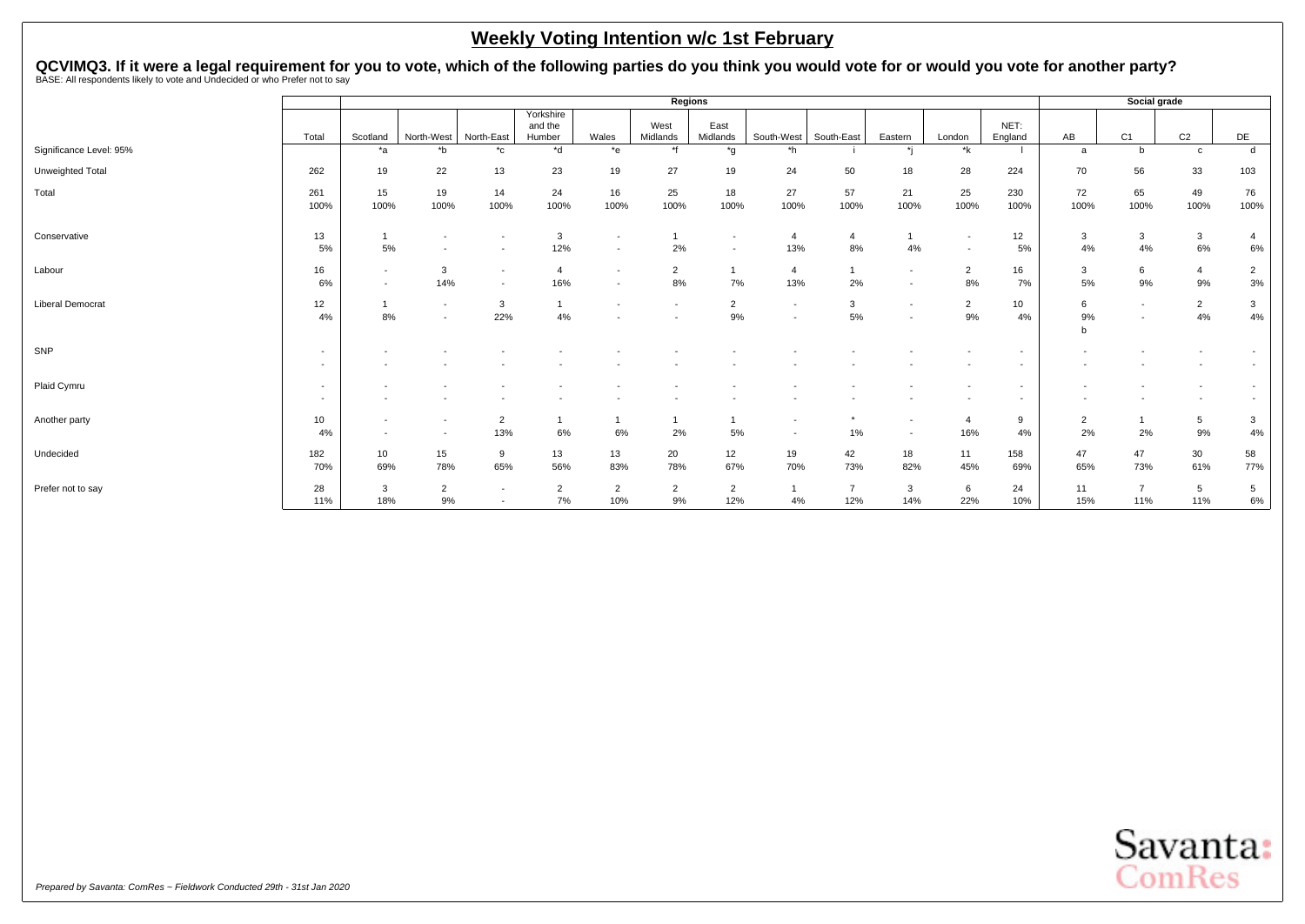QCVIMQ3. If it were a legal requirement for you to vote, which of the following parties do you think you would vote for or would you vote for another party?<br>BASE: All respondents likely to vote and Undecided or who Prefer

|                         |                          |              |        |              |       |                          |          | 2019 Past Vote |                |              |               |                | 2016 EU Vote   |       |                          |                          |                          |                |
|-------------------------|--------------------------|--------------|--------|--------------|-------|--------------------------|----------|----------------|----------------|--------------|---------------|----------------|----------------|-------|--------------------------|--------------------------|--------------------------|----------------|
|                         |                          |              |        | Liberal      |       | Plaid                    | Another  |                |                | Liberal      | <b>Brexit</b> |                |                | Plaid | Another                  | Did not                  |                          |                |
|                         | Total                    | Conservative | Labour | Democrat     | SNP   | Cymru                    | party    | Conservative   | Labour         | Democrat     | Party         | Green          | SNP<br>$*f$    | Cymru | party                    | vote                     | Leave                    | Remain         |
| Significance Level: 95% |                          | *a           | $b^*$  | $^{\star}$ c | $*$ d | $*$ e                    | $*$ f    | a              | b              | $^{\star}$ c | *d            | $e^*$          |                | $*$ g | $\overline{h}$           |                          | a                        | b              |
| Unweighted Total        | 262                      |              |        |              |       |                          | 23       | 85             | 32             | 21           | 3             |                | $\overline{2}$ |       |                          | 31                       | 99                       | 70             |
| Total                   | 261                      |              |        |              |       |                          | 17       | 93             | 31             | 26           | 3             |                | $\overline{2}$ |       | 3                        | 28                       | 111                      | 70             |
|                         | 100%                     |              |        |              |       |                          | 100%     | 100%           | 100%           | 100%         | 100%          | 100%           | 100%           | 100%  | 100%                     | 100%                     | 100%                     | 100%           |
|                         |                          |              |        |              |       |                          |          |                |                |              |               |                |                |       |                          |                          |                          |                |
| Conservative            | 13                       |              |        |              |       |                          |          | 8              |                |              |               |                |                |       |                          | $\overline{2}$           | 6                        | 3              |
|                         | 5%                       |              |        |              |       |                          |          | 9%             |                |              |               |                |                |       |                          | 6%                       | 5%                       | $4\%$          |
| Labour                  |                          |              |        |              |       |                          |          | 5              | $\overline{a}$ | 2            |               |                |                |       |                          |                          |                          | $\overline{7}$ |
|                         | 16<br>6%                 |              |        |              |       |                          | 3<br>15% | 5%             | 15%            | 8%           |               |                |                |       |                          | 3<br>11%                 | 3<br>3%                  | 10%            |
|                         |                          |              |        |              |       |                          |          |                |                |              |               |                |                |       |                          |                          |                          | a              |
|                         |                          |              |        |              |       |                          |          |                |                |              |               |                |                |       |                          |                          |                          |                |
| <b>Liberal Democrat</b> | 12                       |              |        |              |       |                          | 5        |                |                | 5            |               |                |                |       |                          | $\overline{2}$           | $\mathbf{3}$             | $\overline{a}$ |
|                         | 4%                       |              |        |              |       |                          | 32%      |                | 2%             | 20%          |               |                |                |       |                          | 7%                       | 2%                       | 6%             |
|                         |                          |              |        |              |       |                          |          |                |                |              |               |                |                |       |                          | a                        |                          |                |
| SNP                     | $\overline{\phantom{a}}$ |              |        |              |       |                          |          |                |                |              |               |                |                |       |                          |                          |                          | $\sim$         |
|                         | $\overline{\phantom{0}}$ |              |        |              |       |                          |          |                |                |              |               |                |                |       |                          |                          |                          | $\sim$         |
| Plaid Cymru             | $\sim$                   |              |        |              |       |                          |          |                |                |              |               |                |                |       |                          | $\overline{\phantom{a}}$ |                          | $\sim$         |
|                         | $\sim$                   |              |        |              |       |                          |          |                |                |              |               |                |                |       |                          |                          | $\overline{\phantom{a}}$ | $\sim$         |
|                         |                          |              |        |              |       |                          |          |                |                |              |               |                |                |       |                          |                          |                          |                |
| Another party           | 10                       |              |        |              |       |                          | 3        | 3              |                |              |               |                |                |       |                          | $\overline{2}$           | 5                        | $\sim$         |
|                         | 4%                       |              |        |              |       |                          | 17%      | 3%             | 3%             |              |               |                |                |       | 31%                      | 7%                       | 5%                       | $\sim$         |
| Undecided               | 182                      |              |        |              |       | $\overline{\phantom{a}}$ | 5        | 76             | 25             | 19           | 3             | $\overline{4}$ |                |       | $\overline{2}$           | 18                       | 87                       | 52             |
|                         | 70%                      |              |        |              |       |                          | 31%      | 82%            | 81%            | 72%          | 100%          | 100%           | 40%            | 100%  | 69%                      | 65%                      | 78%                      | 74%            |
|                         |                          |              |        |              |       |                          |          |                |                |              |               |                |                |       |                          |                          | $\overline{ }$           |                |
| Prefer not to say       | 28<br>11%                |              |        |              |       |                          | $5\%$    |                |                |              |               |                | 60%            |       | $\overline{\phantom{a}}$ | 4%                       | 7%                       | 4              |
|                         |                          |              |        |              |       |                          |          |                |                |              |               |                |                |       |                          |                          |                          | $6\%$          |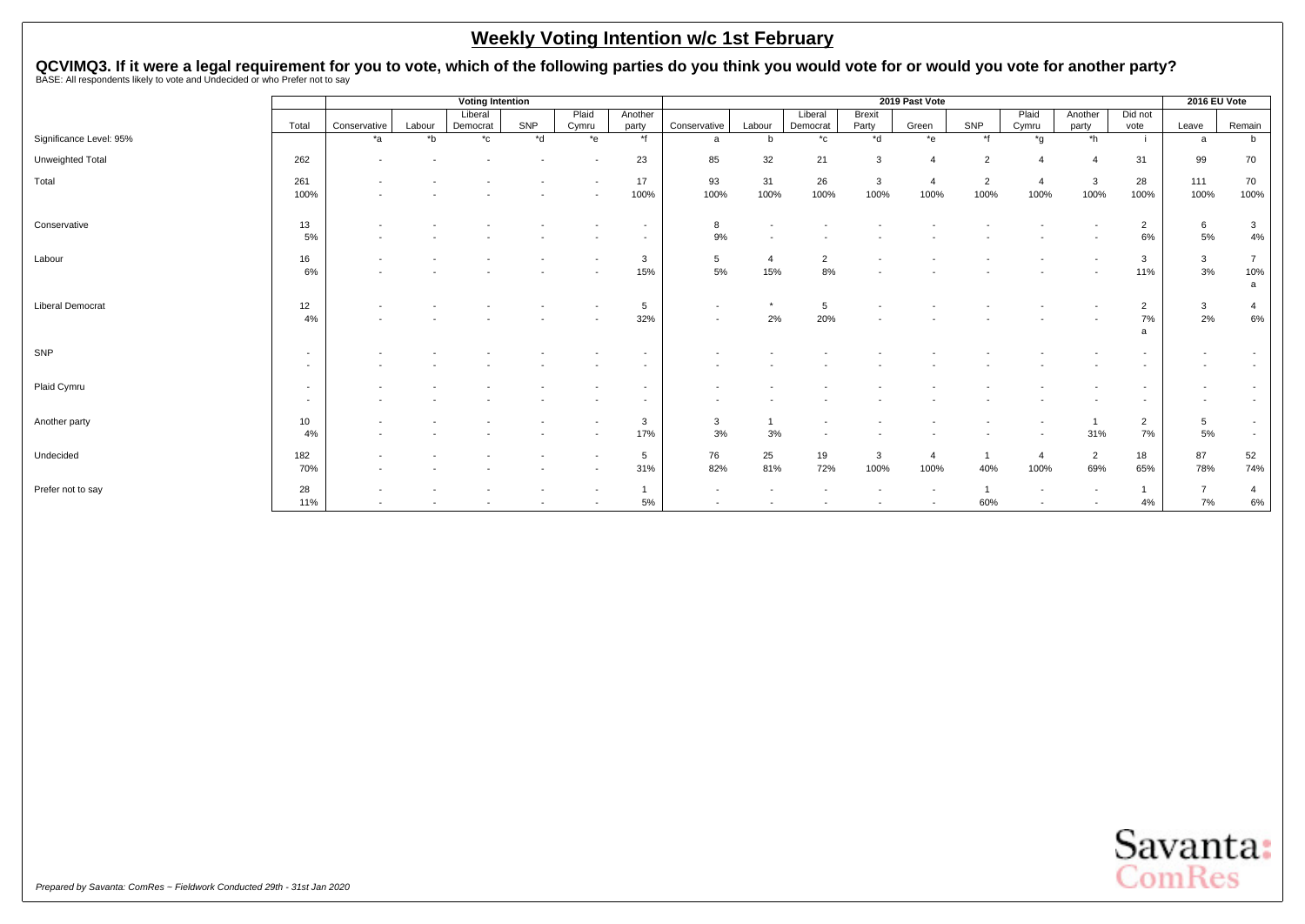# <span id="page-17-0"></span>**QCVIMQ3a. Which of the following other parties would you vote for?**<br>BASE: All respondents likely to vote and Undecided or who Prefer not to say

|                         |                          | Gender                   |                |                          |                          |                          |                          | Age                      |                          |                          |                          |                          |
|-------------------------|--------------------------|--------------------------|----------------|--------------------------|--------------------------|--------------------------|--------------------------|--------------------------|--------------------------|--------------------------|--------------------------|--------------------------|
|                         | Total                    | Male                     | Female         | 18-24                    | 25-34                    | 35-44                    | 45-54                    | 55-64                    | $65+$                    | Net: 18-34               | Net: 35-54               | Net: 55+                 |
| Significance Level: 95% |                          | $*_{a}$                  | $b^*$          | $*_{\mathsf{a}}$         | $b^*$                    | $^{\star}$ c             | $h^*$                    | *e                       | $*$                      | $*_{\alpha}$             | $*h$                     |                          |
| Unweighted Total        | 13                       | 5                        | 8              | 4                        | 5                        | 2                        | $\overline{\phantom{a}}$ | $\sim$                   | $\overline{2}$           | 9                        | $\overline{2}$           |                          |
| Total                   | 10                       | 3                        | $\rightarrow$  | 3                        | $\overline{4}$           | $\overline{2}$           | $\overline{\phantom{a}}$ | $\overline{\phantom{a}}$ | $\overline{2}$           | 6                        | $\overline{2}$           |                          |
|                         | 100%                     | 100%                     | 100%           | 100%                     | 100%                     | 100%                     | $\sim$                   | $\sim$                   | 100%                     | 100%                     | 100%                     | 100%                     |
| Reform UK               | $\overline{2}$           | $\overline{\phantom{0}}$ | $\overline{2}$ | $\overline{\phantom{a}}$ |                          | $\overline{\phantom{a}}$ |                          | $\overline{\phantom{a}}$ |                          |                          | $\overline{\phantom{a}}$ |                          |
|                         | 20%                      | $\overline{\phantom{a}}$ | 29%            | $\overline{\phantom{a}}$ | 38%                      | $\sim$                   |                          | $\overline{\phantom{a}}$ | 37%                      | 22%                      | $\overline{\phantom{a}}$ | 37%                      |
| Green                   |                          |                          | $\star$        | $\star$                  |                          | $\sim$                   |                          | $\overline{\phantom{a}}$ | $\overline{\phantom{a}}$ |                          | $\overline{\phantom{a}}$ | $\sim$                   |
|                         | 10%                      | 17%                      | 7%             | 18%                      | 15%                      | $\sim$                   | $\sim$                   | $\overline{\phantom{a}}$ | $\overline{\phantom{a}}$ | 16%                      | $\overline{\phantom{a}}$ | $\overline{\phantom{a}}$ |
| Another party           | 3                        |                          | $\overline{2}$ | $\overline{\phantom{a}}$ | $\overline{\phantom{a}}$ | $\overline{2}$           | $\overline{\phantom{a}}$ | $\overline{\phantom{a}}$ |                          | $\overline{\phantom{a}}$ | $\overline{2}$           |                          |
|                         | 27%                      | 28%                      | 26%            | $\overline{a}$           | $\overline{\phantom{a}}$ | 77%                      | $\sim$                   | $\overline{\phantom{a}}$ | 63%                      | $\sim$                   | 77%                      | 63%                      |
| Undecided               |                          | $\overline{2}$           | 3              | $\overline{2}$           | $\overline{2}$           |                          |                          | $\overline{\phantom{a}}$ | $\overline{\phantom{a}}$ | $\overline{4}$           |                          | $\sim$                   |
|                         | 44%                      | 55%                      | 38%            | 82%                      | 47%                      | 23%                      | $\sim$                   | $\overline{\phantom{a}}$ | $\overline{\phantom{a}}$ | 61%                      | 23%                      | $\sim$                   |
| Prefer not to say       | $\overline{\phantom{a}}$ | $\overline{\phantom{a}}$ | $\sim$         | $\overline{\phantom{a}}$ | $\overline{\phantom{a}}$ | $\overline{\phantom{a}}$ |                          | $\overline{\phantom{a}}$ |                          | $\overline{\phantom{a}}$ |                          | $\overline{\phantom{a}}$ |
|                         | $\overline{\phantom{a}}$ | $\overline{\phantom{a}}$ | $\sim$         | $\overline{\phantom{a}}$ | $\overline{\phantom{0}}$ | $\overline{\phantom{a}}$ | $\overline{\phantom{a}}$ | $\overline{\phantom{a}}$ | $\overline{\phantom{a}}$ | $\overline{\phantom{a}}$ | $\overline{\phantom{a}}$ |                          |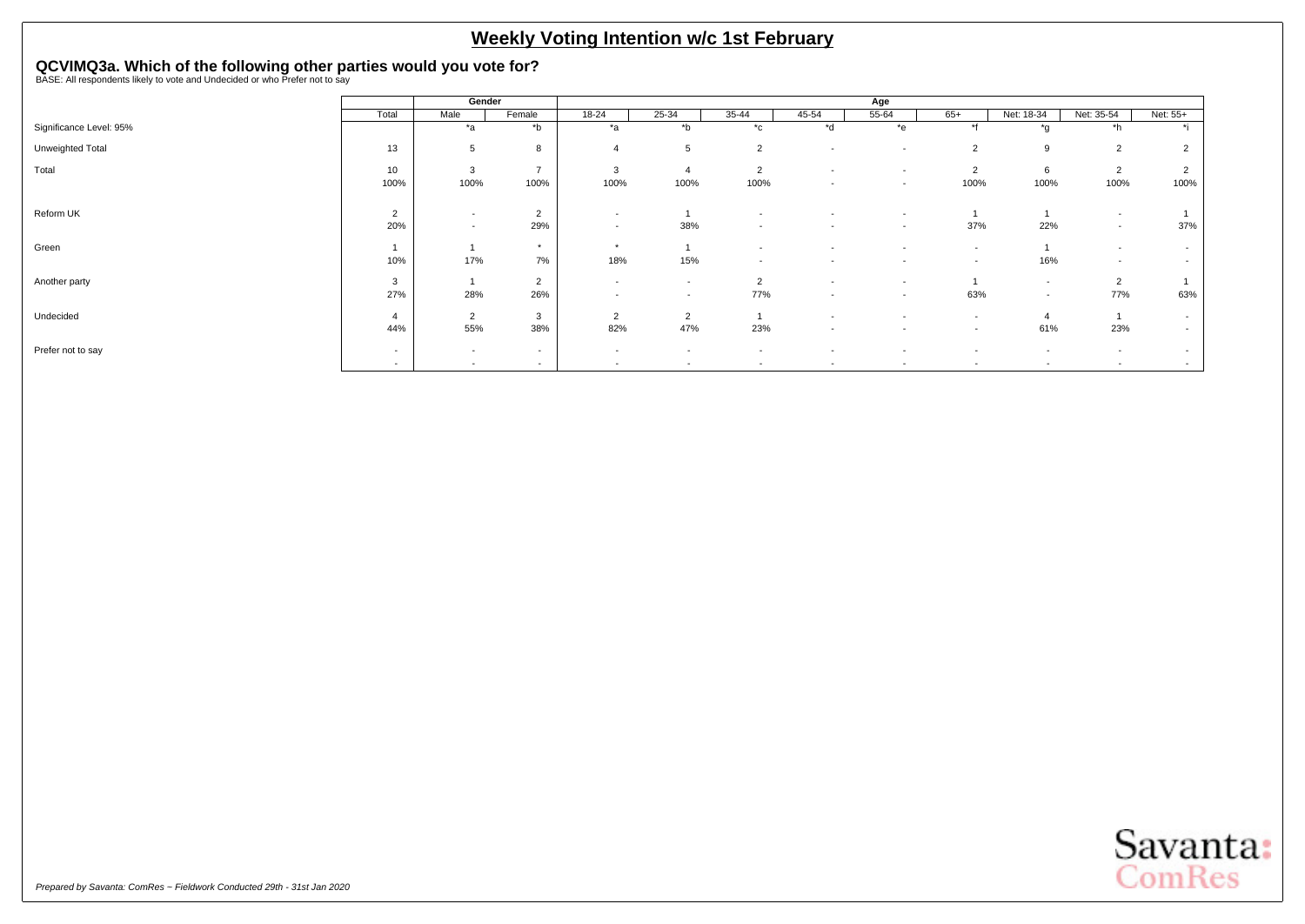# **QCVIMQ3a. Which of the following other parties would you vote for?**<br>BASE: All respondents likely to vote and Undecided or who Prefer not to say

|                         |                                                      |                                                      |                                    |                                                      |                                                      |                                    | Regions                  |                                    |                          |                                                      |                          |                                                      |                                                      | Social grade                                         |                                    |                          |
|-------------------------|------------------------------------------------------|------------------------------------------------------|------------------------------------|------------------------------------------------------|------------------------------------------------------|------------------------------------|--------------------------|------------------------------------|--------------------------|------------------------------------------------------|--------------------------|------------------------------------------------------|------------------------------------------------------|------------------------------------------------------|------------------------------------|--------------------------|
|                         | Total                                                | North-West                                           | North-East                         | Yorkshire<br>and the<br>Humber                       | Wales                                                | West<br>Midlands                   | East<br>Midlands         | South-West                         | South-East               | Eastern                                              | London                   | NET:<br>England                                      | AB                                                   | C <sub>1</sub>                                       | C <sub>2</sub>                     | DE                       |
| Significance Level: 95% |                                                      | *a                                                   | *b                                 | $^{\star}$ c                                         | *d                                                   | $*$ e                              |                          | *a                                 | *h                       |                                                      |                          | *k                                                   | *a                                                   | $*$ b                                                | $^{\star}$ c                       | $*$ d                    |
| Unweighted Total        | 13                                                   | $\overline{a}$                                       |                                    |                                                      | $\overline{2}$                                       |                                    |                          | $\overline{\phantom{a}}$           |                          | $\overline{\phantom{a}}$                             | 6                        | 11                                                   | 2                                                    | $\overline{2}$                                       | $\boldsymbol{\Delta}$              |                          |
| Total                   | 10<br>100%                                           | $\overline{\phantom{a}}$<br>$\overline{\phantom{a}}$ | $\overline{2}$<br>100%             | 100%                                                 | 100%                                                 | 100%                               | 100%                     | $\overline{\phantom{a}}$<br>$\sim$ | $\star$<br>100%          | $\overline{\phantom{a}}$<br>$\sim$                   | 100%                     | 9<br>100%                                            | $\overline{2}$<br>100%                               | 100%                                                 | 5<br>100%                          | 100%                     |
| Reform UK               | 2<br>20%                                             | $\overline{\phantom{a}}$<br>$\overline{\phantom{a}}$ | $\sim$<br>$\overline{\phantom{a}}$ | 100%                                                 | $\overline{\phantom{a}}$<br>$\overline{\phantom{a}}$ | 100%                               | $\sim$                   | $\overline{\phantom{a}}$           | $\sim$                   | $\overline{\phantom{a}}$                             | $\overline{\phantom{a}}$ | $\overline{2}$<br>22%                                | $\overline{\phantom{a}}$<br>$\overline{\phantom{a}}$ | $\overline{\phantom{a}}$<br>$\overline{\phantom{a}}$ | 32%                                | 19%                      |
| Green                   | 10%                                                  | $\overline{\phantom{a}}$<br>$\overline{\phantom{a}}$ | $\overline{\phantom{a}}$           | $\overline{\phantom{a}}$                             | $\overline{\phantom{a}}$                             |                                    | $\overline{\phantom{a}}$ | $\overline{\phantom{a}}$           | $\star$<br>100%          | $\overline{\phantom{a}}$<br>$\sim$                   | 14%                      | 11%                                                  | $\overline{\phantom{a}}$                             | 48%                                                  | $\overline{\phantom{a}}$<br>$\sim$ | $\star$<br>16%           |
| Another party           | 3<br>27%                                             | $\overline{\phantom{a}}$<br>$\overline{a}$           | $\overline{2}$<br>100%             | $\overline{\phantom{a}}$<br>$\overline{\phantom{a}}$ |                                                      |                                    | 100%                     | $\overline{\phantom{a}}$           | $\overline{\phantom{a}}$ | $\overline{\phantom{a}}$                             | $\overline{\phantom{a}}$ | 3<br>30%                                             | $\overline{\phantom{a}}$                             | $\overline{\phantom{a}}$<br>$\overline{\phantom{a}}$ | $\overline{2}$<br>39%              | 32%                      |
| Undecided               | 44%                                                  | $\overline{\phantom{a}}$<br>$\overline{\phantom{a}}$ | $\sim$<br>$\overline{\phantom{a}}$ | $\overline{\phantom{a}}$<br>$\sim$                   | 100%                                                 | $\sim$<br>$\overline{\phantom{a}}$ | $\overline{\phantom{a}}$ | $\overline{\phantom{a}}$           | $\overline{\phantom{a}}$ | $\overline{\phantom{a}}$<br>$\overline{\phantom{0}}$ | 3<br>86%                 | $\mathbf{3}$<br>37%                                  | $\overline{2}$<br>100%                               | 52%                                                  | 29%                                | 32%                      |
| Prefer not to say       | $\overline{\phantom{a}}$<br>$\overline{\phantom{a}}$ | $\overline{\phantom{a}}$                             | $\sim$                             | $\sim$                                               | $\overline{\phantom{a}}$                             | $\sim$                             | $\overline{\phantom{0}}$ | $\sim$                             | $\sim$                   | $\overline{\phantom{0}}$                             | $\overline{\phantom{a}}$ | $\overline{\phantom{a}}$<br>$\overline{\phantom{a}}$ | $\overline{\phantom{a}}$                             | $\overline{\phantom{a}}$                             | $\overline{\phantom{a}}$           | $\overline{\phantom{a}}$ |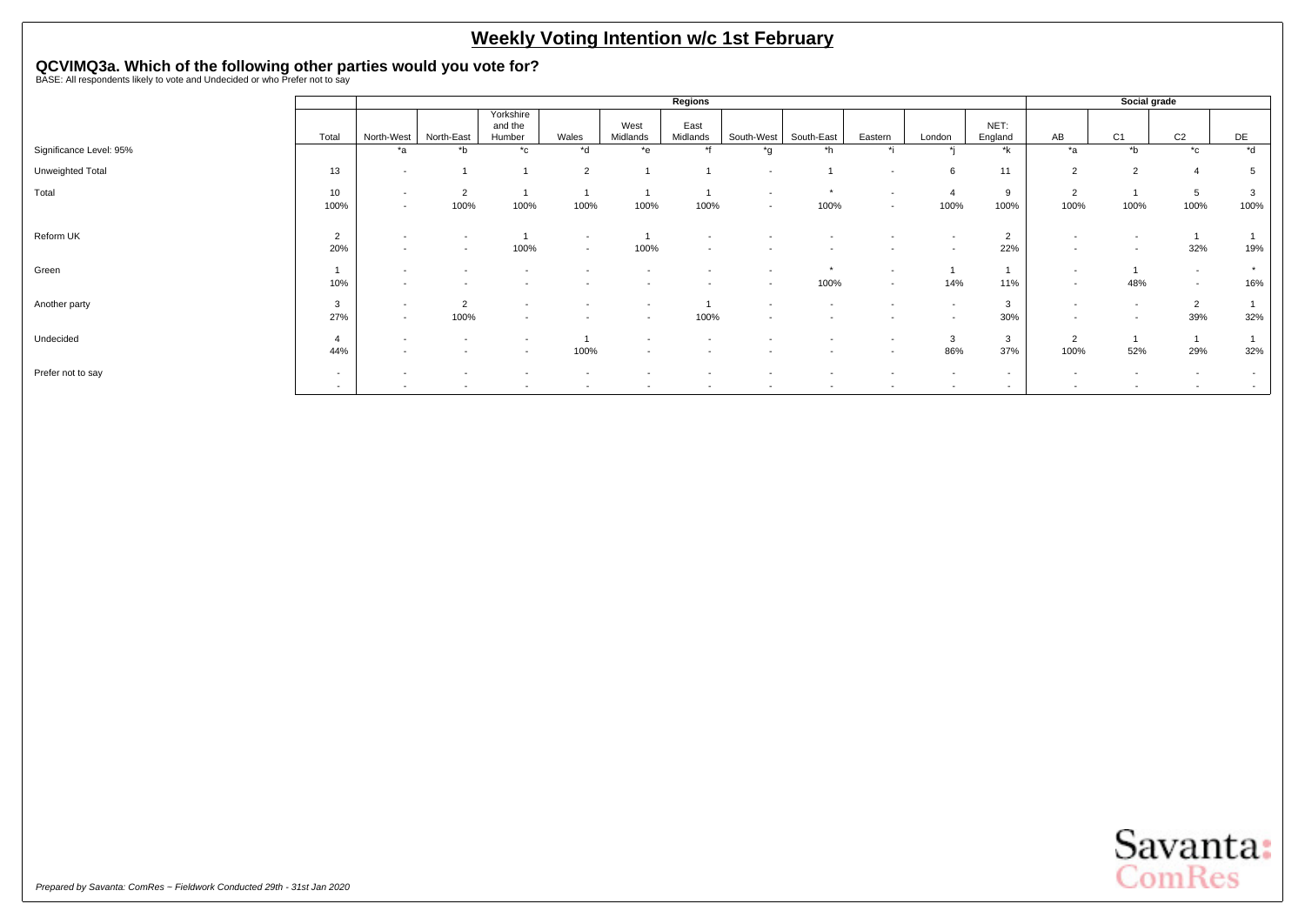# **QCVIMQ3a. Which of the following other parties would you vote for?**<br>BASE: All respondents likely to vote and Undecided or who Prefer not to say

|                         |                |                          |        | <b>Voting Intention</b> |       |                          |                          |                          |                          |                          |                 | 2019 Past Vote |         |                |                          |                          | 2016 EU Vote             |                |
|-------------------------|----------------|--------------------------|--------|-------------------------|-------|--------------------------|--------------------------|--------------------------|--------------------------|--------------------------|-----------------|----------------|---------|----------------|--------------------------|--------------------------|--------------------------|----------------|
|                         | Total          | Conservative             | Labour | Liberal<br>Democrat     | SNP   | Plaid<br>Cymru           | Another<br>party         | Conservative             | Labour                   | Liberal<br>Democrat      | Brexit<br>Party | Green          | SNP     | Plaid<br>Cymru | Another<br>party         | Did not<br>vote          | Leave                    | Remain         |
| Significance Level: 95% |                | *a                       | $b^*$  | $^{\star}$ c            | $h^*$ | $*_{e}$                  | $*f$                     | $*_{a}$                  | $b^*$                    | $*_{\alpha}$             | $h^*$           | $*_{e}$        | $\star$ | $*_{\alpha}$   | $*h$                     | $\star$ :                | $*_{a}$                  | $\overline{b}$ |
| Unweighted Total        | 13             | $\overline{\phantom{0}}$ |        |                         |       |                          |                          | 3                        |                          |                          |                 |                |         |                |                          | 3                        | 5                        | $\sim$         |
| Total                   | 10             | $\overline{\phantom{a}}$ |        |                         |       | $\overline{\phantom{a}}$ | 3                        | 3                        |                          |                          |                 |                |         |                |                          | 2                        | 5                        | $\sim$         |
|                         | 100%           |                          |        |                         |       |                          | 100%                     | 100%                     | 100%                     | $\overline{\phantom{a}}$ |                 |                |         |                | 100%                     | 100%                     | 100%                     | $\sim$         |
| Reform UK               | $\overline{2}$ |                          |        |                         |       |                          | $\overline{\phantom{a}}$ |                          |                          |                          |                 |                |         |                |                          | $\overline{\phantom{a}}$ | $\overline{2}$           | $\sim$         |
|                         | 20%            |                          |        |                         |       |                          | $\overline{\phantom{a}}$ | 19%                      |                          |                          |                 |                |         |                |                          | $\overline{\phantom{0}}$ | 38%                      | $\sim$         |
| Green                   |                | $\overline{\phantom{0}}$ |        |                         |       |                          | $\overline{\phantom{a}}$ |                          |                          |                          |                 |                |         |                | $\overline{\phantom{a}}$ | $\star$                  |                          | $\sim$         |
|                         | 10%            | $\overline{\phantom{a}}$ |        |                         |       | $\overline{\phantom{a}}$ | $\overline{\phantom{a}}$ | 19%                      | $\overline{\phantom{a}}$ |                          |                 |                |         |                | $\overline{\phantom{a}}$ | 24%                      | 11%                      | $\sim$         |
| Another party           | 3              |                          |        |                         |       |                          |                          | $\overline{2}$           |                          |                          |                 |                |         |                |                          | $\sim$                   | 3                        | $\sim$         |
|                         | 27%            |                          |        |                         |       |                          | $\sim$                   | 61%                      |                          |                          |                 |                |         |                | 100%                     | $\sim$                   | 52%                      | $\sim$         |
| Undecided               | 4              |                          |        |                         |       |                          | 3                        | $\overline{\phantom{a}}$ |                          |                          |                 |                |         |                | $\overline{\phantom{a}}$ | $\overline{2}$           | $\overline{\phantom{a}}$ | $\sim$         |
|                         | 44%            |                          |        |                         |       | $\overline{\phantom{a}}$ | 100%                     | $\overline{a}$           | 100%                     | $\overline{\phantom{a}}$ |                 |                |         |                |                          | 76%                      |                          | $\sim$         |
| Prefer not to say       | $\sim$         |                          |        |                         |       |                          | $\overline{\phantom{a}}$ | $\overline{\phantom{a}}$ |                          |                          |                 |                |         |                |                          | $\overline{\phantom{a}}$ |                          | $\sim$         |
|                         | $\sim$         | $\overline{\phantom{0}}$ |        |                         |       |                          | $\overline{\phantom{a}}$ | $\overline{\phantom{a}}$ |                          |                          |                 |                |         |                |                          | $\sim$                   |                          | $\sim$         |

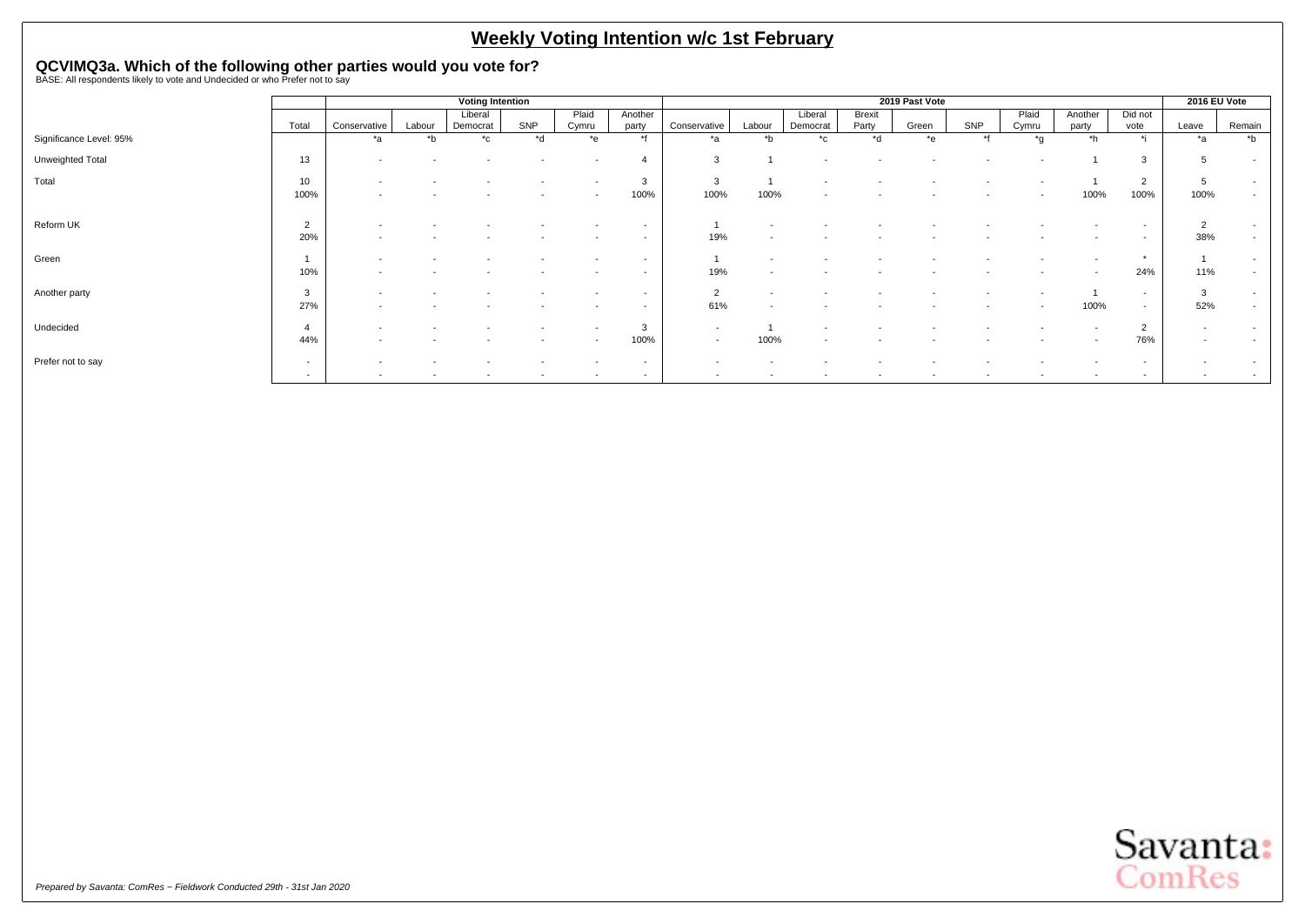<span id="page-20-0"></span>QCVIMQ3/3a. If it were a legal requirement for you to vote, which of the following parties do you think you would vote for or would you vote for another party?<br>BASE: All respondents likely to vote and Undecided or who Pref

|                         |                  | Gender                                               |                                                      |                          |                          |                                            |                          | Age                      |                |                          |                                    |                                                      |
|-------------------------|------------------|------------------------------------------------------|------------------------------------------------------|--------------------------|--------------------------|--------------------------------------------|--------------------------|--------------------------|----------------|--------------------------|------------------------------------|------------------------------------------------------|
|                         | Total            | Male                                                 | Female                                               | $18 - 24$                | $25 - 34$                | $35-44$                                    | $45 - 54$                | $55 - 64$                | $65+$          | Net: 18-34               | Net: 35-54                         | Net: 55+                                             |
| Significance Level: 95% |                  | a                                                    | b                                                    | $*_{a}$                  | b                        | $\mathbf c$                                | d                        | $\mathbf{e}$             |                | g                        | h                                  |                                                      |
| Unweighted Total        | 262              | 109                                                  | 153                                                  | 26                       | 48                       | 38                                         | 48                       | 40                       | 62             | 74                       | 86                                 | 102                                                  |
| Total                   | 261              | 109                                                  | 152                                                  | 18                       | 41                       | 33                                         | 53                       | 38                       | 78             | 58                       | 86                                 | 116                                                  |
|                         | 100%             | 100%                                                 | 100%                                                 | 100%                     | 100%                     | 100%                                       | 100%                     | 100%                     | 100%           | 100%                     | 100%                               | 100%                                                 |
| Conservative            | 13               | 5                                                    | 8                                                    | $\sim$                   | $\overline{2}$           | $\mathbf{3}$                               | $\mathbf{3}$             | $\mathbf{1}$             | 3              | $\overline{2}$           | $\overline{7}$                     | $\overline{4}$                                       |
|                         | 5%               | 5%                                                   | 5%                                                   | $\sim$                   | 4%                       | 10%                                        | 6%                       | 3%                       | 4%             | 3%                       | 8%                                 | 4%                                                   |
| Labour                  | 16               | $\overline{4}$                                       | 12                                                   | 3                        | $\mathbf{1}$             | $\overline{2}$                             | 5                        | $\overline{2}$           | $\overline{2}$ | $5\phantom{.0}$          | 8                                  | $\overline{4}$                                       |
|                         | 6%               | 4%                                                   | 8%                                                   | 19%                      | 3%                       | 7%                                         | 10%                      | 6%                       | 2%             | 8%                       | 9%                                 | $3%$                                                 |
| <b>Liberal Democrat</b> | 12<br>4%         | $\overline{7}$<br>6%                                 | 5<br>3%                                              | $\mathbf{1}$<br>7%       | $\overline{1}$<br>3%     | $\overline{2}$<br>5%                       | $\overline{2}$<br>5%     | $\overline{2}$<br>5%     | 3<br>4%        | $\overline{2}$<br>4%     | $\overline{4}$<br>5%               | 5 <sub>5</sub><br>$4\%$                              |
| Reform UK               | $\overline{2}$   | $\overline{\phantom{a}}$                             | $\overline{2}$                                       | $\sim$                   | -1                       | ٠                                          |                          | $\overline{\phantom{a}}$ | $\mathbf{1}$   | $\overline{1}$           | $\overline{\phantom{a}}$           |                                                      |
|                         | 1%               | $\overline{\phantom{a}}$                             | 1%                                                   | $\sim$                   | 4%                       |                                            |                          |                          | 1%             | 2%                       | $\sim$                             | $\star$                                              |
| Green                   | $\mathbf{1}$     | $\mathbf{1}$                                         | $\star$                                              | $\star$                  | $\mathbf{1}$             | $\overline{\phantom{a}}$                   |                          |                          | $\overline{a}$ | $\overline{1}$           | $\sim$                             | $\sim$                                               |
|                         | $\star$          | $1\%$                                                | $\star$                                              | 3%                       | 1%                       |                                            |                          |                          |                | 2%                       | $\overline{\phantom{a}}$           |                                                      |
| SNP                     | $\sim$           | $\overline{\phantom{a}}$                             | $\overline{\phantom{a}}$                             | $\overline{\phantom{a}}$ |                          |                                            |                          |                          |                |                          | $\overline{\phantom{a}}$           |                                                      |
|                         | $\sim$           | $\overline{\phantom{a}}$                             | $\overline{\phantom{a}}$                             |                          |                          |                                            |                          |                          |                |                          | $\overline{\phantom{a}}$           |                                                      |
| Plaid Cymru             | $\sim$<br>$\sim$ | $\overline{\phantom{a}}$<br>$\overline{\phantom{a}}$ | $\overline{\phantom{a}}$<br>$\overline{\phantom{a}}$ | $\overline{\phantom{a}}$ | $\overline{\phantom{a}}$ | $\overline{\phantom{a}}$<br>$\blacksquare$ |                          |                          |                | $\overline{\phantom{a}}$ | $\overline{\phantom{a}}$<br>$\sim$ | $\overline{\phantom{a}}$<br>$\overline{\phantom{a}}$ |
| Another party           | $\mathbf{3}$     | $\mathbf{1}$                                         | $\overline{2}$                                       | $\overline{\phantom{a}}$ | $\overline{\phantom{a}}$ | $\overline{2}$                             | $\overline{\phantom{a}}$ | $\overline{\phantom{a}}$ | $\mathbf{1}$   | $\overline{\phantom{a}}$ | $\overline{2}$                     | $\mathbf{1}$                                         |
|                         | 1%               | 1%                                                   | 1%                                                   |                          |                          | 5%                                         |                          |                          | $1\%$          | $\overline{\phantom{a}}$ | 2%                                 | $1\%$                                                |
|                         |                  |                                                      |                                                      |                          |                          | g                                          |                          |                          |                |                          |                                    |                                                      |
| Undecided               | 186<br>71%       | 78<br>72%                                            | 108<br>71%                                           | 10<br>55%                | 27<br>66%                | 23<br>68%                                  | 35<br>66%                | 29<br>76%                | 63<br>81%      | 37<br>63%                | 57<br>67%                          | 92<br>79%                                            |
|                         |                  |                                                      |                                                      |                          |                          |                                            |                          |                          | g              |                          |                                    | gh                                                   |
| Prefer not to say       | 28               | 13                                                   | 16                                                   | 3                        | 8                        | $\mathbf{1}$                               | $\overline{7}$           | 4                        | 5              | 11                       | 9                                  | 9                                                    |
|                         | 11%              | 12%                                                  | 10%                                                  | 16%                      | 19%<br>cfi               | 4%                                         | 14%                      | 11%                      | 6%             | 18%<br>cfi               | 10%                                | $8\%$                                                |
|                         |                  |                                                      |                                                      |                          |                          |                                            |                          |                          |                |                          |                                    |                                                      |

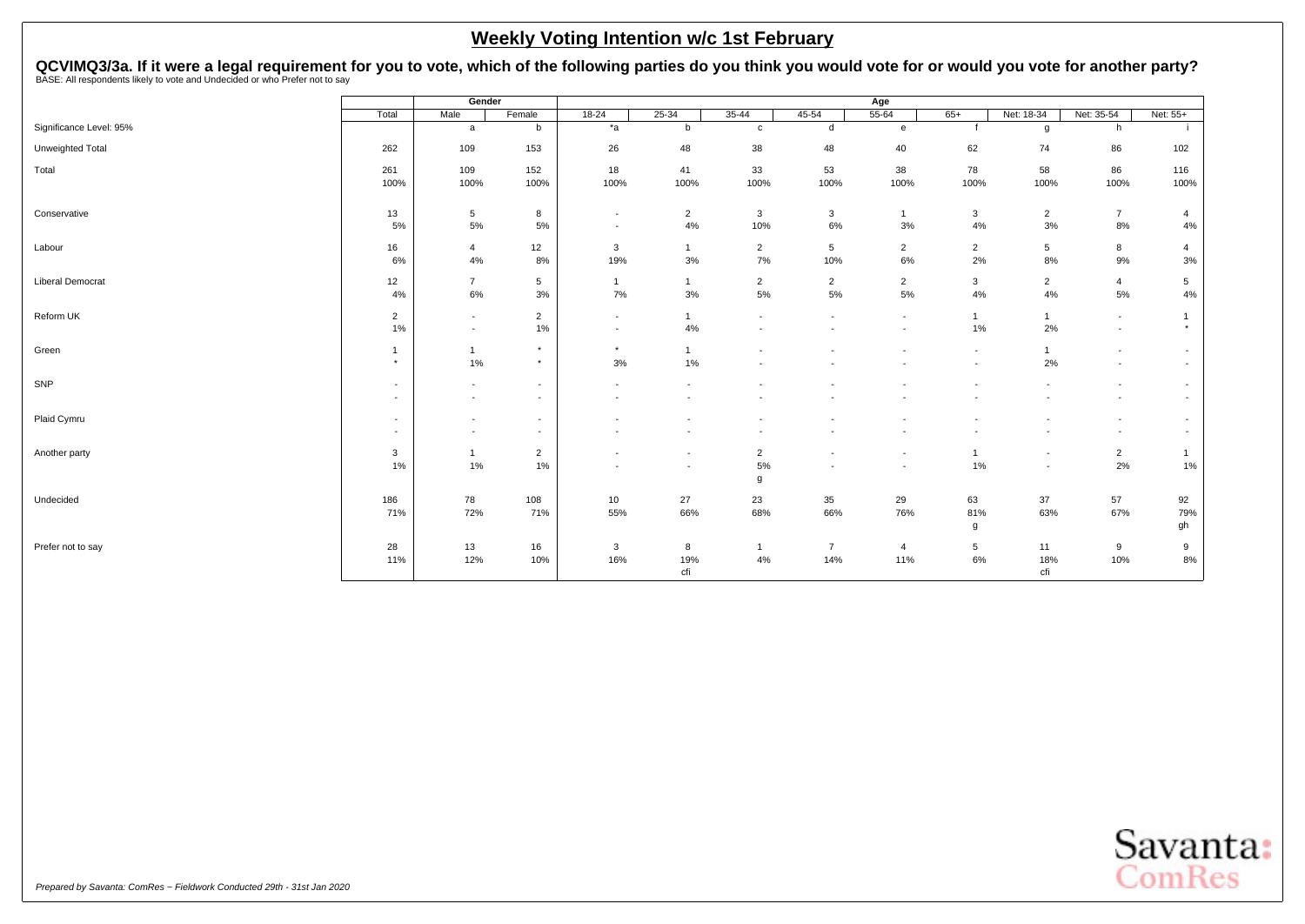QCVIMQ3/3a. If it were a legal requirement for you to vote, which of the following parties do you think you would vote for or would you vote for another party?<br>BASE: All respondents likely to vote and Undecided or who Pref

|                         |                                                      | Regions                                              |                      |                                                      |                                |                                                      |                          |                                                      |                                                      |                       |                          |                                    |                          | Social grade             |                          |                                                      |                                                      |
|-------------------------|------------------------------------------------------|------------------------------------------------------|----------------------|------------------------------------------------------|--------------------------------|------------------------------------------------------|--------------------------|------------------------------------------------------|------------------------------------------------------|-----------------------|--------------------------|------------------------------------|--------------------------|--------------------------|--------------------------|------------------------------------------------------|------------------------------------------------------|
|                         | Total                                                | Scotland                                             | North-West           | North-East                                           | Yorkshire<br>and the<br>Humber | Wales                                                | West<br>Midlands         | East<br>Midlands                                     | South-West                                           | South-East            | Eastern                  | London                             | NET:<br>England          | AB                       | C1                       | C <sub>2</sub>                                       | DE                                                   |
| Significance Level: 95% |                                                      | $*_{a}$                                              | $b^*$                | $^{\star}$ c                                         | *d                             | $*$ e                                                | *f                       | $*_{g}$                                              | $*h$                                                 |                       |                          | $*_{\mathsf{k}}$                   |                          | a                        | b                        | $\mathbf{C}$                                         | d                                                    |
| Unweighted Total        | 262                                                  | 19                                                   | 22                   | 13                                                   | 23                             | 19                                                   | 27                       | 19                                                   | 24                                                   | 50                    | 18                       | 28                                 | 224                      | 70                       | 56                       | 33                                                   | 103                                                  |
| Total                   | 261<br>100%                                          | 15<br>100%                                           | 19<br>100%           | 14<br>100%                                           | 24<br>100%                     | 16<br>100%                                           | 25<br>100%               | 18<br>100%                                           | 27<br>100%                                           | 57<br>100%            | 21<br>100%               | 25<br>100%                         | 230<br>100%              | 72<br>100%               | 65<br>100%               | 49<br>100%                                           | 76<br>100%                                           |
| Conservative            | 13<br>5%                                             | $\mathbf{1}$<br>$5\%$                                |                      | $\overline{\phantom{a}}$<br>$\overline{\phantom{a}}$ | 3<br>12%                       | $\overline{\phantom{a}}$<br>$\overline{\phantom{a}}$ | 2%                       | $\overline{\phantom{a}}$<br>$\overline{\phantom{a}}$ | 4<br>13%                                             | $\overline{4}$<br>8%  | $\overline{1}$<br>4%     | $\overline{\phantom{a}}$<br>$\sim$ | 12<br>5%                 | 3<br>4%                  | 3<br>4%                  | $\mathbf{3}$<br>$6\%$                                | 4<br>6%                                              |
| Labour                  | 16<br>6%                                             | $\overline{\phantom{a}}$<br>$\overline{\phantom{a}}$ | 3<br>14%             | $\overline{\phantom{a}}$<br>$\overline{\phantom{a}}$ | $\overline{4}$<br>16%          | $\overline{\phantom{a}}$<br>$\overline{\phantom{a}}$ | $\overline{2}$<br>8%     | $\overline{1}$<br>7%                                 | $\overline{4}$<br>13%                                | $\mathbf{1}$<br>2%    | $\overline{\phantom{a}}$ | $\overline{2}$<br>8%               | 16<br>7%                 | 3<br>5%                  | 6<br>9%                  | 4<br>9%                                              | $\overline{2}$<br>3%                                 |
| <b>Liberal Democrat</b> | 12<br>4%                                             | $\mathbf{1}$<br>8%                                   |                      | $\mathbf{3}$<br>22%                                  | $\mathbf{1}$<br>$4\%$          |                                                      | $\overline{\phantom{a}}$ | $\overline{2}$<br>9%                                 | $\overline{\phantom{a}}$<br>$\overline{\phantom{a}}$ | 3<br>5%               | $\overline{\phantom{a}}$ | $\overline{2}$<br>$9%$             | 10<br>4%                 | 6<br>9%<br>b             | $\overline{\phantom{a}}$ | $\overline{2}$<br>$4\%$                              | 3<br>4%                                              |
| Reform UK               | $\overline{2}$<br>1%                                 |                                                      |                      |                                                      | 6%                             | $\overline{\phantom{a}}$                             | 2%                       |                                                      |                                                      |                       |                          |                                    | $\overline{2}$<br>1%     |                          | $\overline{\phantom{a}}$ | 3%                                                   | 1%                                                   |
| Green                   | $\star$                                              |                                                      |                      |                                                      |                                |                                                      |                          |                                                      |                                                      | 1%                    |                          | $\mathbf{1}$<br>2%                 | $\star$                  | $\overline{\phantom{a}}$ | 1%                       | $\sim$<br>$\overline{\phantom{a}}$                   | $\star$<br>$1\%$                                     |
| SNP                     | $\overline{\phantom{a}}$<br>$\overline{\phantom{a}}$ |                                                      |                      |                                                      |                                |                                                      |                          |                                                      |                                                      |                       |                          |                                    | $\overline{\phantom{a}}$ |                          |                          | $\overline{\phantom{a}}$<br>$\overline{\phantom{a}}$ | $\overline{\phantom{a}}$<br>$\overline{\phantom{a}}$ |
| Plaid Cymru             | $\overline{\phantom{a}}$<br>$\overline{\phantom{a}}$ |                                                      |                      |                                                      |                                |                                                      |                          |                                                      |                                                      |                       |                          |                                    |                          |                          |                          | $\overline{\phantom{a}}$<br>$\overline{\phantom{a}}$ | $\overline{\phantom{a}}$                             |
| Another party           | 3<br>1%                                              |                                                      |                      | $\overline{2}$<br>13%                                |                                |                                                      |                          | 5%                                                   |                                                      |                       |                          |                                    | 3<br>1%                  |                          |                          | $\overline{2}$<br>4%                                 | $\mathbf{1}$<br>1%                                   |
| Undecided               | 186<br>71%                                           | 10<br>69%                                            | 15<br>78%            | 9<br>65%                                             | 13<br>56%                      | 14<br>90%                                            | 20<br>78%                | 12<br>67%                                            | 19<br>70%                                            | 42<br>73%             | 18<br>82%                | 15<br>59%                          | 162<br>70%               | 49<br>67%                | 48<br>74%                | 31<br>64%                                            | 59<br>78%                                            |
| Prefer not to say       | 28<br>11%                                            | 3<br>18%                                             | $\overline{2}$<br>9% | $\overline{\phantom{a}}$<br>$\overline{\phantom{a}}$ | $\overline{2}$<br>7%           | $\overline{2}$<br>10%                                | $\overline{2}$<br>$9\%$  | $\overline{2}$<br>12%                                | $\mathbf{1}$<br>4%                                   | $\overline{7}$<br>12% | 3<br>14%                 | 6<br>22%                           | 24<br>10%                | 11<br>15%                | $\overline{7}$<br>11%    | $5\overline{)}$<br>11%                               | $5\phantom{.0}$<br>$6\%$                             |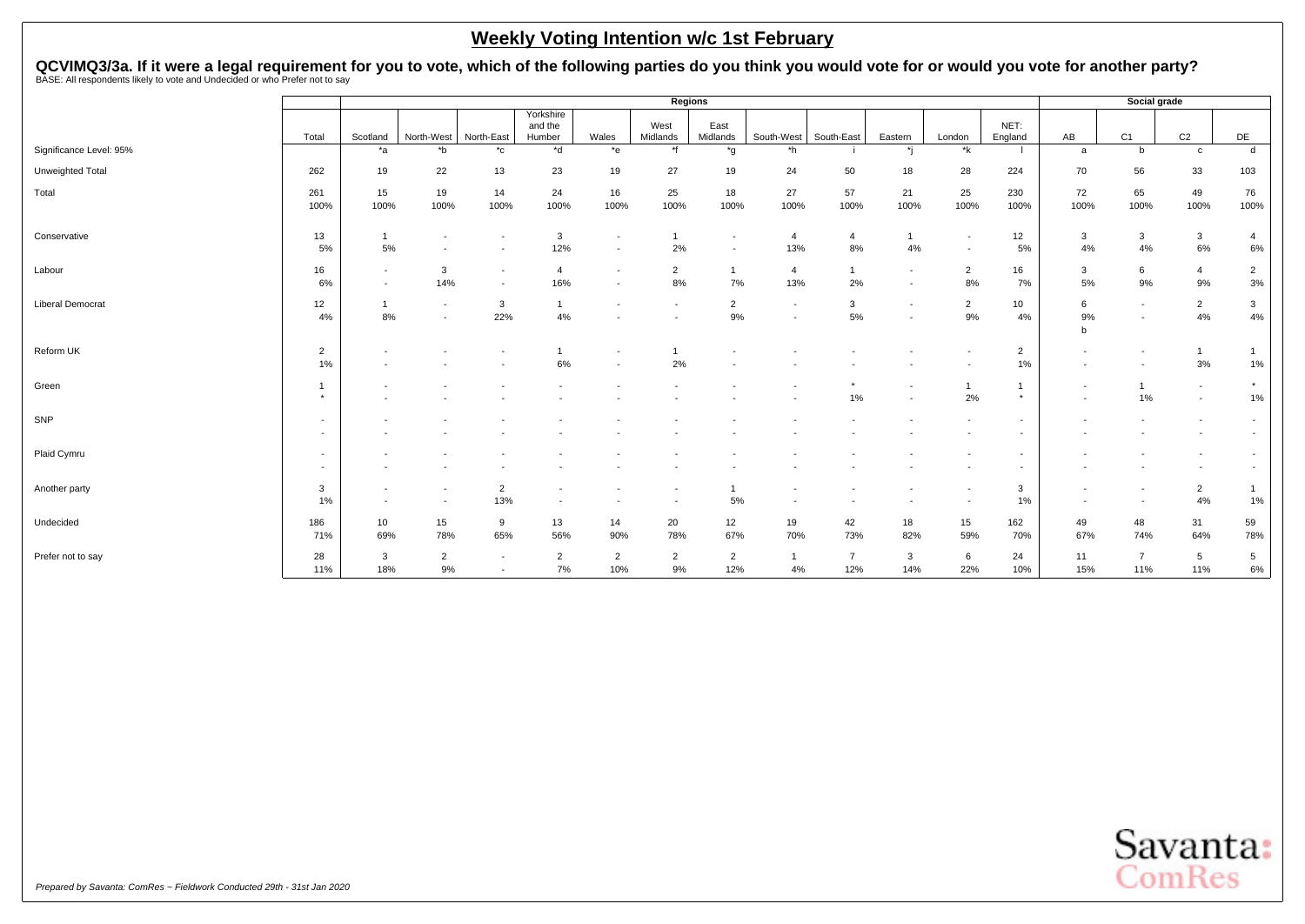QCVIMQ3/3a. If it were a legal requirement for you to vote, which of the following parties do you think you would vote for or would you vote for another party?<br>BASE: All respondents likely to vote and Undecided or who Pref

|                         |                          |              |                  | <b>Voting Intention</b> |       |                          |                          |                          |                |              |              | 2019 Past Vote |                |         |                |                          | 2016 EU Vote             |                |
|-------------------------|--------------------------|--------------|------------------|-------------------------|-------|--------------------------|--------------------------|--------------------------|----------------|--------------|--------------|----------------|----------------|---------|----------------|--------------------------|--------------------------|----------------|
|                         |                          |              |                  | Liberal                 |       | Plaid                    | Another                  |                          |                | Liberal      | Brexit       |                |                | Plaid   | Another        | Did not                  |                          |                |
|                         | Total                    | Conservative | Labour           | Democrat                | SNP   | Cymru                    | party                    | Conservative             | Labour         | Democrat     | Party        | Green          | SNP            | Cymru   | party          | vote                     | Leave                    | Remain         |
| Significance Level: 95% |                          | $*_{a}$      | $*_{\mathsf{b}}$ | $^{\star}$ c            | $*$ d | $E^*e$                   | $*$ f                    | a                        | b              | $^{\star}$ c | *d           | $*$ e          | $*$ f          | $*_{g}$ | $*h$           | -i-                      | a                        | b              |
| Unweighted Total        | 262                      |              |                  |                         |       |                          | 23                       | 85                       | 32             | 21           | 3            | 4              | $\overline{2}$ |         | $\overline{4}$ | 31                       | 99                       | 70             |
| Total                   | 261                      |              |                  |                         |       |                          | 17                       | 93                       | 31             | 26           | $\mathbf{3}$ | $\overline{4}$ | $\overline{2}$ | 4       | $\mathbf{3}$   | 28                       | 111                      | 70             |
|                         | 100%                     |              |                  |                         |       |                          | 100%                     | 100%                     | 100%           | 100%         | 100%         | 100%           | 100%           | 100%    | 100%           | 100%                     | 100%                     | 100%           |
| Conservative            | 13                       |              |                  |                         |       |                          |                          | 8                        |                |              |              |                |                |         |                | $\overline{2}$           | 6                        | $\mathbf{3}$   |
|                         | 5%                       |              |                  |                         |       |                          |                          | 9%                       |                |              |              |                |                |         |                | 6%                       | 5%                       | 4%             |
| Labour                  | 16                       |              |                  |                         |       |                          | 3                        | 5                        | $\overline{4}$ | 2            |              |                |                |         |                | 3                        | 3                        | $\overline{7}$ |
|                         | 6%                       |              |                  |                         |       |                          | 15%                      | 5%                       | 15%            | 8%           |              |                |                |         |                | 11%                      | 3%                       | 10%<br>a       |
| <b>Liberal Democrat</b> | 12                       |              |                  |                         |       |                          | 5                        | $\overline{\phantom{a}}$ | $\star$        | 5            |              |                |                |         |                | $\overline{2}$           | $\mathbf{3}$             | 4              |
|                         | 4%                       |              |                  |                         |       |                          | 32%                      | $\overline{\phantom{a}}$ | 2%             | 20%          |              |                |                |         |                | 7%<br>a                  | 2%                       | 6%             |
|                         |                          |              |                  |                         |       |                          |                          |                          |                |              |              |                |                |         |                |                          |                          |                |
| Reform UK               | $\overline{2}$           |              |                  |                         |       |                          |                          |                          |                |              |              |                |                |         |                |                          | $\overline{2}$           | $\sim$         |
|                         | 1%                       |              |                  |                         |       |                          |                          | 1%                       |                |              |              |                |                |         |                |                          | 2%                       | $\sim$         |
| Green                   | -1                       |              |                  |                         |       |                          | $\overline{\phantom{a}}$ |                          |                |              |              |                |                |         |                | $\star$                  |                          | $\sim$         |
|                         | $\star$                  |              |                  |                         |       |                          |                          | 1%                       |                |              |              |                |                |         |                | 2%                       | 1%                       | $\sim$         |
| SNP                     | $\overline{\phantom{a}}$ |              |                  |                         |       |                          |                          |                          |                |              |              |                |                |         |                | $\overline{\phantom{a}}$ | $\overline{\phantom{a}}$ | $\sim$         |
|                         | $\sim$                   |              |                  |                         |       |                          |                          |                          |                |              |              |                |                |         |                | $\overline{\phantom{a}}$ | $\sim$                   | $\sim$         |
| Plaid Cymru             |                          |              |                  |                         |       |                          |                          |                          |                |              |              |                |                |         |                |                          |                          | $\sim$         |
|                         | $\overline{\phantom{a}}$ |              |                  |                         |       |                          |                          |                          |                |              |              |                |                |         |                |                          |                          | $\sim$         |
| Another party           | 3                        |              |                  |                         |       |                          | $\overline{\phantom{a}}$ | $\overline{2}$           |                |              |              |                |                |         | $\mathbf{1}$   | $\overline{\phantom{a}}$ | 3                        | $\sim$         |
|                         | 1%                       |              |                  |                         |       |                          | $\overline{\phantom{a}}$ | 2%                       |                |              |              |                |                |         | 31%            | $\sim$                   | 2%                       | $\sim$         |
| Undecided               | 186                      |              |                  |                         |       |                          | 8                        | 76                       | 26             | 19           | 3            | $\overline{4}$ | -1             | 4       | $\overline{2}$ | 20                       | 87                       | 52             |
|                         | 71%                      |              |                  |                         |       | $\overline{\phantom{a}}$ | 48%                      | 82%                      | 84%            | 72%          | 100%         | 100%           | 40%            | 100%    | 69%            | 71%                      | 78%                      | 74%            |
| Prefer not to say       | 28                       |              |                  |                         |       |                          | $\mathbf{1}$             |                          |                |              |              |                |                |         | $\sim$         |                          | $\overline{7}$           | 4              |
|                         | 11%                      |              |                  |                         |       |                          | 5%                       |                          |                |              |              | $\sim$         | 60%            |         |                | 4%                       | 7%                       | 6%             |

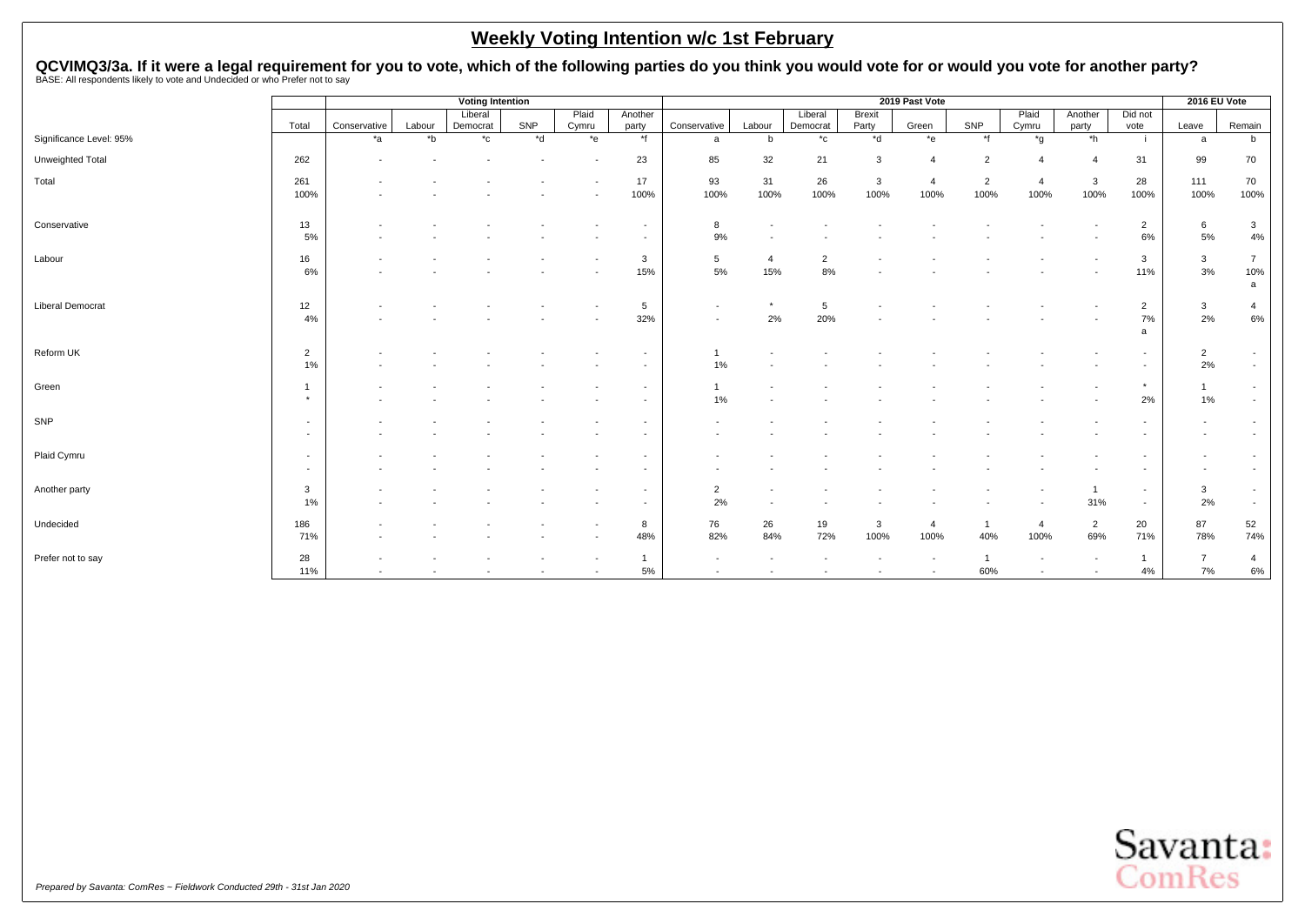<span id="page-23-0"></span>**QCVIMQ2/2a/3/3a. If there were a General Election tomorrow to elect MPs to Westminster, which of the following parties do you think you would vote for or would you vote for another party?**<br>BASE: All respondents likely to vote

|                         |       | Gender       |          |              |                |                          |                 | Age               |                          |                 |                |                 |
|-------------------------|-------|--------------|----------|--------------|----------------|--------------------------|-----------------|-------------------|--------------------------|-----------------|----------------|-----------------|
|                         | Total | Male         | Female   | $18 - 24$    | $25 - 34$      | $35 - 44$                | 45-54           | $55 - 64$         | $65+$                    | Net: 18-34      | Net: 35-54     | Net: 55+        |
| Significance Level: 95% |       | $\mathsf{a}$ | b        | a            | b              | $\mathtt{c}$             | d               | $\mathbf{e}$      | $\mathsf{f}$             | g               | h              | -i              |
| Unweighted Total        | 1584  | 814          | 770      | 166          | 266            | 256                      | 255             | 290               | 351                      | 432             | 511            | 641             |
| Total                   | 1663  | 861          | 802      | 116          | 243            | 250                      | 298             | 283               | 473                      | 358             | 549            | 756             |
|                         | 100%  | 100%         | 100%     | 100%         | 100%           | 100%                     | 100%            | 100%              | 100%                     | 100%            | 100%           | 100%            |
| Conservative            | 593   | 329          | 264      | 21           | 56             | 73                       | 104             | 100               | 239                      | 77              | 177            | 339             |
|                         | 36%   | 38%<br>b     | 33%      | 18%          | 23%            | 29%<br>ag                | 35%<br>abg      | 35%<br>abg        | 50%<br>abcdegh           | 21%             | 32%<br>abg     | 45%<br>abcdegh  |
| Labour                  | 564   | 288          | 276      | 55           | 104            | 111                      | 102             | 99                | 93                       | 159             | 213            | 192             |
|                         | 34%   | 34%          | 34%      | 47%          | 43%            | 44%                      | 34%             | 35%               | 20%                      | 44%             | 39%            | 25%             |
|                         |       |              |          | defi         | dfi            | defi                     | fi              | fi                |                          | defi            | fi             | f               |
| <b>Liberal Democrat</b> | 89    | 57           | 32       | 10           | 18             | 19                       | 13              | 5                 | 24                       | 28              | 32             | 29              |
|                         | 5%    | 7%           | 4%       | 9%           | 7%             | 7%                       | 4%              | 2%                | 5%                       | 8%              | 6%             | 4%              |
|                         |       | b            |          | ei           | ei             | ei                       |                 |                   | e                        | ei              | e              |                 |
| Reform UK               | 30    | 18           | 12       | $\star$      | $\overline{7}$ | $\overline{c}$           | $5\phantom{.0}$ | $5\phantom{.0}$   | 11                       | 8               | 6              | 16              |
|                         | 2%    | $2\%$        | $1\%$    | $\star$      | 3%<br>a        | $1\%$                    | 2%              | 2%                | 2%                       | 2%              | 1%             | 2%              |
| Green                   | 39    | 23           | 16       | 5            | 5              | $\overline{\phantom{a}}$ | 10              | $\overline{7}$    | 12                       | 10              | 10             | 19              |
|                         | 2%    | 3%           | $2\%$    | 4%           | 2%             | $\overline{\phantom{a}}$ | 4%              | 2%                | 3%                       | 3%              | 2%             | 2%              |
|                         |       |              |          | $\mathtt{C}$ | c              |                          | $\mathbf c$     | $\mathbf c$       | $\mathbf{c}$             | $\mathbf c$     | $\mathtt{C}$   | $\mathtt{C}$    |
| SNP                     | 72    | 25           | 46       | 12           | 14             | 13                       | 16              | 11                | 6                        | 26              | 29             | 17              |
|                         | 4%    | 3%           | 6%       | 11%          | 6%             | 5%                       | 5%              | 4%                | 1%                       | 7%              | 5%             | 2%              |
|                         |       |              | a        | cdefhi       | fi             | fi                       | fi              | $\mathbf{f}$      |                          | fi              | fi             |                 |
| Plaid Cymru             | 11    | 3            | 8        | $\star$      | $\mathbf{1}$   | $\overline{2}$           | $\overline{2}$  | 5                 | $\overline{\phantom{a}}$ | $\overline{2}$  | $\overline{4}$ | $5\phantom{.0}$ |
|                         | 1%    | $\star$      | 1%       | $\star$      | 1%             | $1\%$                    | 1%              | 2%<br>$\mathbf f$ | $\overline{\phantom{a}}$ | 1%              | 1%             | 1%              |
| Another party           | 58    | 31           | 27       | $\sim$       | 6              | 9                        | $\overline{7}$  | 18                | 19                       | 6               | 15             | 37              |
|                         | 4%    | $4\%$        | $3%$     | $\sim$       | 2%             | $3%$                     | 2%              | 6%                | 4%                       | 2%              | 3%             | 5%              |
|                         |       |              |          |              | a              | a                        |                 | abdgh             | a                        |                 | a              | ag              |
| Undecided               | 181   | 75           | 106      | 8            | 25             | 20                       | 33              | 29                | 65                       | 34              | 53             | 94              |
|                         | 11%   | $9\%$        | 13%<br>a | 7%           | 10%            | $8\%$                    | 11%             | 10%               | 14%<br>ac                | 9%              | 10%            | 12%             |
| Prefer not to say       | 26    | 12           | 14       | $\mathbf{3}$ | $\overline{7}$ | $\mathbf{1}$             | $\overline{7}$  | 4                 | 5                        | 10 <sup>1</sup> | 8              | 9               |
|                         | 2%    | 1%           | 2%       | 3%           | $3\%$          | $1\%$                    | 2%              | 1%                | 1%                       | 3%              | 1%             | 1%              |
|                         |       |              |          |              |                |                          |                 |                   |                          | $\mathbf c$     |                |                 |
| Net: Other party        | 210   | 99           | 110      | 18           | 33             | 26                       | 40              | 45                | 47                       | 51              | 66             | 93              |
|                         | 13%   | 12%          | 14%      | 16%          | 14%            | 10%                      | 13%             | 16%               | 10%                      | 14%             | 12%            | 12%             |

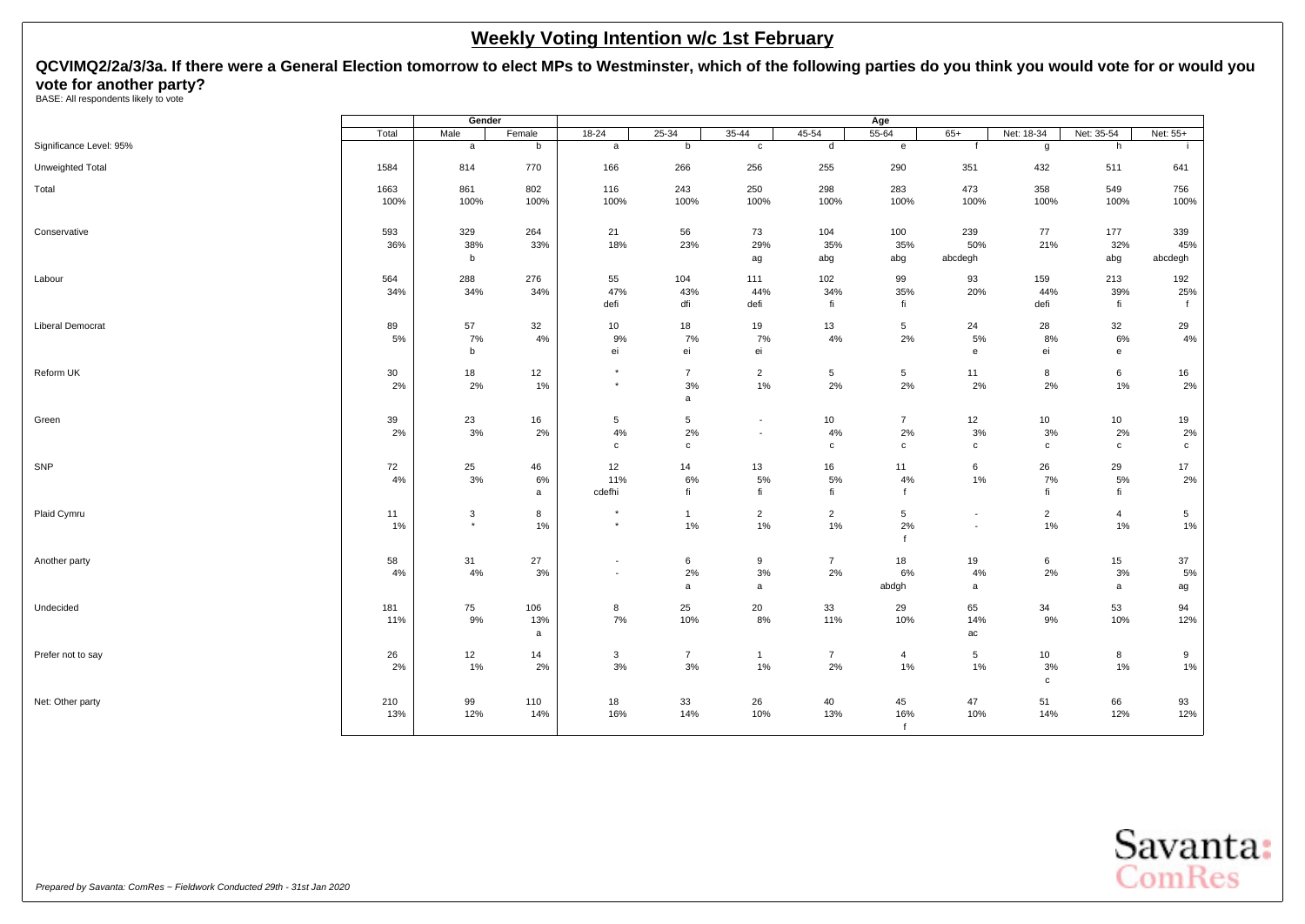**QCVIMQ2/2a/3/3a. If there were a General Election tomorrow to elect MPs to Westminster, which of the following parties do you think you would vote for or would you vote for another party?**<br>BASE: All respondents likely to vote

|                         |              |                                                      |                          |                        |                                                      |                                |                           | Regions              |                          |                         |                      |                         |                                                      |                                                      |                           | Social grade              |                      |                      |
|-------------------------|--------------|------------------------------------------------------|--------------------------|------------------------|------------------------------------------------------|--------------------------------|---------------------------|----------------------|--------------------------|-------------------------|----------------------|-------------------------|------------------------------------------------------|------------------------------------------------------|---------------------------|---------------------------|----------------------|----------------------|
|                         | Total        | Northern<br>Ireland                                  | Scotland                 | North-West             | North-East                                           | Yorkshire<br>and the<br>Humber | Wales                     | West<br>Midlands     | East<br>Midlands         | South-West              | South-East           | Eastern                 | London                                               | NET:<br>England                                      | AB                        | C <sub>1</sub>            | C <sub>2</sub>       | DE                   |
| Significance Level: 95% |              | *a                                                   | b                        | C                      | d                                                    | e                              | f                         | g                    | h                        |                         |                      | k                       |                                                      | m                                                    | a                         | b                         | $\mathbf{c}$         | $\mathsf{d}$         |
| Unweighted Total        | 1584         | 26                                                   | 191                      | 187                    | 66                                                   | 138                            | 96                        | 134                  | 114                      | 127                     | 215                  | 120                     | 170                                                  | 1271                                                 | 465                       | 356                       | 204                  | 559                  |
| Total                   | 1663<br>100% | 44<br>100%                                           | 153<br>100%              | 187<br>100%            | 67<br>100%                                           | 139<br>100%                    | 84<br>100%                | 141<br>100%          | 114<br>100%              | 153<br>100%             | 246<br>100%          | 160<br>100%             | 175<br>100%                                          | 1383<br>100%                                         | 470<br>100%               | 447<br>100%               | 322<br>100%          | 425<br>100%          |
| Conservative            | 593<br>36%   | $\blacksquare$<br>$\overline{\phantom{a}}$           | 23<br>15%                | 57<br>31%<br>b         | 22<br>32%<br>b                                       | 53<br>38%<br>b                 | 25<br>30%<br>b            | 68<br>48%<br>bcdfklm | 46<br>40%<br>b           | 87<br>57%<br>bcdefhjklm | 103<br>42%<br>bc     | 52<br>33%<br>b          | 57<br>33%<br>b                                       | 544<br>39%<br>bc                                     | 160<br>34%                | 139<br>31%                | 120<br>37%           | 175<br>41%<br>ab     |
| Labour                  | 564<br>34%   | $\overline{\phantom{a}}$<br>$\blacksquare$           | 30<br>20%                | 99<br>53%<br>befghijlm | 28<br>42%<br>bij                                     | 54<br>39%<br>bij               | 24<br>29%                 | 43<br>31%<br>b       | 46<br>41%<br>bij         | 34<br>22%               | 72<br>29%<br>b       | 67<br>42%<br>bij        | 66<br>37%<br>bi                                      | 510<br>37%<br>bij                                    | 170<br>36%<br>d           | 166<br>37%<br>d           | 111<br>35%           | 117<br>28%           |
| <b>Liberal Democrat</b> | 89<br>5%     | $\overline{\phantom{a}}$<br>$\overline{\phantom{a}}$ | 9<br>6%                  | 9<br>5%                | 3<br>4%                                              | 10<br>7%                       | 3<br>4%                   | 5<br>3%              | $\overline{7}$<br>6%     | 6<br>4%                 | 6<br>$3%$            | $\overline{7}$<br>4%    | 25<br>14%<br>bcdefghijkm                             | 77<br>6%                                             | 34<br>7%                  | 20<br>5%                  | 12<br>4%             | 24<br>6%             |
| Reform UK               | 30<br>2%     | ÷,<br>$\overline{\phantom{a}}$                       | 3<br>2%                  | $\mathbf{1}$<br>1%     | $\overline{2}$<br>3%                                 | 3<br>3%                        |                           | -1                   | $\mathbf{1}$<br>1%       | $\overline{2}$<br>1%    | 5<br>2%              | 6<br>4%                 | $\overline{7}$<br>4%                                 | 27<br>2%                                             | $\overline{7}$<br>2%      | 11<br>2%                  | 5<br>1%              | $\overline{7}$<br>2% |
| Green                   | 39<br>2%     | $\overline{\phantom{a}}$<br>$\overline{\phantom{a}}$ | $\overline{2}$<br>1%     | 6<br>3%                | 1%                                                   | 3<br>2%                        | $\overline{a}$<br>4%<br>h | 3<br>2%              | $\overline{\phantom{a}}$ | 3<br>2%                 | 10<br>4%<br>h        | 5<br>3%<br>h            | $\mathbf{3}$<br>2%                                   | 33<br>2%                                             | 6<br>1%                   | 16<br>4%<br>a             | $\overline{4}$<br>1% | 13<br>3%             |
| SNP                     | 72<br>4%     | $\blacksquare$                                       | 72<br>47%<br>cdefghijklm |                        |                                                      |                                |                           |                      |                          |                         |                      |                         | $\overline{\phantom{a}}$                             |                                                      | 17<br>4%                  | 20<br>5%                  | 20<br>6%             | 14<br>3%             |
| Plaid Cymru             | 11<br>1%     |                                                      |                          |                        |                                                      |                                | 11<br>13%<br>bcdeghijklm  |                      |                          |                         |                      |                         |                                                      | $\overline{\phantom{a}}$<br>$\overline{\phantom{a}}$ | $\overline{2}$<br>$\star$ | $\overline{2}$<br>$\star$ | 5<br>2%              | $\overline{2}$<br>1% |
| Another party           | 58<br>4%     | 44<br>100%                                           | $\overline{2}$<br>2%     |                        | $\overline{4}$<br>5%<br>cejlm                        | -1<br>1%                       | $\mathbf 1$<br>1%         | -1<br>1%             | $\mathbf{1}$<br>1%       | $\overline{1}$<br>$1\%$ | $\overline{2}$<br>1% | $\overline{2}$<br>$1\%$ | $\overline{\phantom{a}}$<br>$\overline{\phantom{a}}$ | 12<br>1%                                             | 18<br>4%                  | 17<br>4%                  | 11<br>3%             | 12<br>3%             |
| Undecided               | 181<br>11%   | $\overline{\phantom{a}}$<br>$\blacksquare$           | 10<br>7%                 | 14<br>7%               | 9<br>13%                                             | 13<br>9%                       | 14<br>16%<br>bcl          | 19<br>13%            | 11<br>10%                | 19<br>13%               | 42<br>17%<br>bcelm   | 18<br>11%               | 12<br>7%                                             | 157<br>11%                                           | 46<br>10%                 | 48<br>11%                 | 30<br>9%             | 56<br>13%            |
| Prefer not to say       | 26<br>2%     | $\overline{\phantom{a}}$<br>$\blacksquare$           | 2<br>1%                  | $\overline{2}$<br>1%   | $\overline{\phantom{a}}$<br>$\overline{\phantom{a}}$ | $\overline{2}$<br>$1\%$        | $\overline{2}$<br>2%      | $\overline{2}$<br>2% | $\overline{2}$<br>2%     | $\overline{1}$<br>1%    | 6<br>3%              | 3<br>2%                 | 5<br>3%                                              | 23<br>2%                                             | 9<br>2%                   | $\overline{7}$<br>2%      | 5<br>2%              | 5<br>1%              |
| Net: Other party        | 210<br>13%   | 44<br>100%                                           | 79<br>52%<br>cdefghijklm | $\overline{7}$<br>4%   | 6<br>9%<br>h                                         | $\overline{7}$<br>$5\%$        | 15<br>18%<br>ceghijklm    | $\overline{4}$<br>3% | $\overline{2}$<br>2%     | 6<br>4%                 | 17<br>7%<br>h        | 13<br>8%<br>h           | 10<br>$6\%$                                          | 72<br>5%                                             | 51<br>11%                 | 66<br>15%                 | 44<br>14%            | 48<br>11%            |

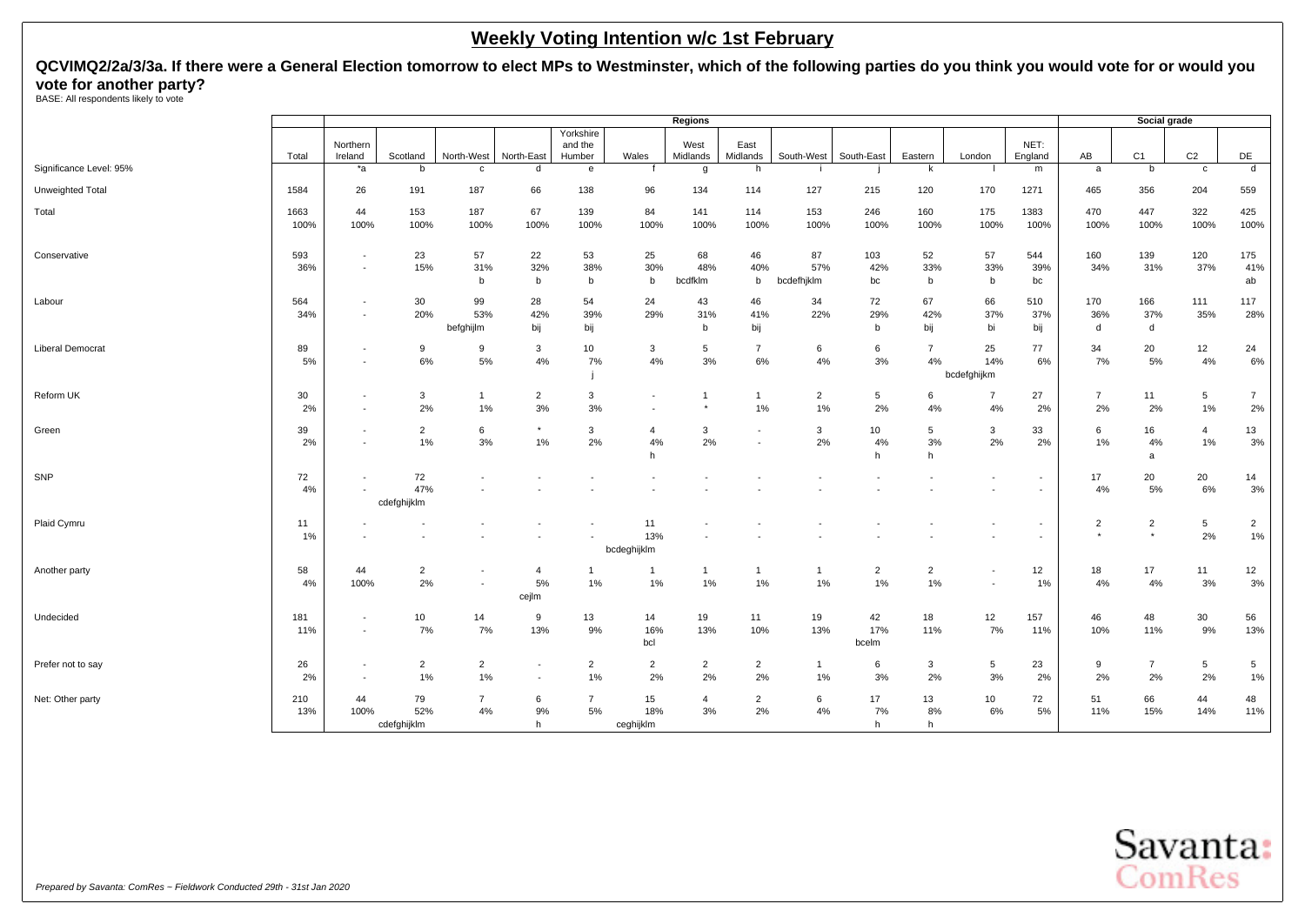**QCVIMQ2/2a/3/3a. If there were a General Election tomorrow to elect MPs to Westminster, which of the following parties do you think you would vote for or would you vote for another party?**<br>BASE: All respondents likely to vote

|                         |              |                                            |                                                      | <b>Voting Intention</b> |                    |                |                                                      |                     |                      |                                                      |                        | 2019 Past Vote        |                      |                    |                                    |                            | <b>2016 EU Vote</b>       |                           |
|-------------------------|--------------|--------------------------------------------|------------------------------------------------------|-------------------------|--------------------|----------------|------------------------------------------------------|---------------------|----------------------|------------------------------------------------------|------------------------|-----------------------|----------------------|--------------------|------------------------------------|----------------------------|---------------------------|---------------------------|
|                         | Total        | Conservative                               | Labour                                               | Liberal<br>Democrat     | SNP                | Plaid<br>Cymru | Another<br>party                                     | Conservative        | Labour               | Liberal<br>Democrat                                  | <b>Brexit</b><br>Party | Green                 | SNP                  | Plaid<br>Cymru     | Another<br>party                   | Did not<br>vote            | Leave                     | Remain                    |
| Significance Level: 95% |              | a                                          | b                                                    | $\mathbf c$             | d                  | *e             | f                                                    | a                   | b                    | $\mathbf c$                                          | *d                     | $*$ e                 |                      | *g                 | h                                  | -i                         | a                         | b                         |
| Unweighted Total        | 1584         | 526                                        | 543                                                  | 72                      | 100                | 12             | 92                                                   | 573                 | 431                  | 107                                                  | 13                     | 19                    | 84                   | 12                 | 42                                 | 158                        | 618                       | 603                       |
| Total                   | 1663<br>100% | 581<br>100%                                | 550<br>100%                                          | 82<br>100%              | 72<br>100%         | 11<br>100%     | 121<br>100%                                          | 625<br>100%         | 430<br>100%          | 162<br>100%                                          | 16<br>100%             | 25<br>100%            | 58<br>100%           | 14<br>100%         | 58<br>100%                         | 144<br>100%                | 706<br>100%               | 638<br>100%               |
| Conservative            | 593<br>36%   | 581<br>100%<br>bcdf                        | $\overline{\phantom{a}}$                             |                         |                    |                | $\overline{\phantom{a}}$<br>$\sim$                   | 484<br>77%<br>bcfhi | 16<br>4%             | 9<br>$5\%$<br>$\mathbf{f}$                           | $\overline{4}$<br>27%  | $\overline{1}$<br>2%  |                      |                    | 8<br>13%<br>bf                     | 48<br>33%<br>bcfh          | 388<br>55%<br>$\mathbf b$ | 129<br>20%                |
| Labour                  | 564<br>34%   | $\overline{\phantom{a}}$<br>$\blacksquare$ | 550<br>100%<br>acdf                                  |                         |                    |                | $\overline{\phantom{a}}$<br>$\overline{\phantom{a}}$ | 39<br>6%            | 376<br>87%<br>acfhi  | 62<br>39%<br>afh                                     |                        | $\overline{2}$<br>10% | $\overline{2}$<br>3% | $\mathbf{1}$<br>8% | $\overline{4}$<br>6%               | 49<br>34%<br>afh           | 136<br>19%                | 305<br>48%<br>$\mathsf a$ |
| <b>Liberal Democrat</b> | 89<br>5%     |                                            | $\overline{\phantom{a}}$<br>$\overline{\phantom{a}}$ | 82<br>100%<br>abdf      |                    |                | $\overline{\phantom{a}}$<br>$\overline{\phantom{a}}$ | 4<br>1%             | 3<br>1%              | 61<br>37%<br>abfhi                                   |                        |                       |                      |                    |                                    | 13<br>9%<br>abfh           | 12<br>2%                  | 54<br>8%<br>a             |
| Reform UK               | 30<br>2%     |                                            |                                                      |                         |                    |                | 28<br>23%<br>abcd                                    | 13<br>2%<br>b       |                      | $\overline{\phantom{a}}$<br>$\overline{\phantom{a}}$ | $\overline{7}$<br>41%  |                       |                      |                    |                                    | 5<br>4%<br>bc              | 23<br>3%<br>b             | $\mathbf{1}$<br>$^\star$  |
| Green                   | 39<br>2%     |                                            |                                                      |                         |                    |                | 38<br>31%<br>abcd                                    | 4<br>1%             | $\overline{7}$<br>2% | 5<br>3%<br>a                                         | $\mathbf{1}$<br>7%     | 17<br>69%             |                      |                    | $\overline{\phantom{a}}$           | 3<br>2%                    | $\overline{7}$<br>1%      | 25<br>4%<br>a             |
| SNP                     | 72<br>4%     |                                            |                                                      |                         | 72<br>100%<br>abcf |                | $\overline{\phantom{a}}$<br>$\overline{\phantom{a}}$ | 1<br>$\star$        | $\overline{2}$<br>1% |                                                      |                        |                       | 55<br>96%<br>abchi   |                    | $\star$<br>1%                      | $\overline{4}$<br>3%<br>ab | 13<br>2%                  | 41<br>6%<br>a             |
| Plaid Cymru             | 11<br>1%     |                                            |                                                      |                         |                    | 11<br>100%     | $\overline{\phantom{a}}$<br>$\overline{\phantom{a}}$ |                     | -1                   |                                                      | 3%                     |                       |                      | 8<br>59%           | $\overline{\phantom{a}}$<br>$\sim$ | $\mathbf{1}$<br>1%<br>a    | $\overline{4}$<br>1%      | 6<br>1%                   |
| Another party           | 58<br>4%     |                                            |                                                      |                         |                    |                | 55<br>46%<br>abcd                                    | 8<br>1%             | $\overline{1}$       |                                                      |                        |                       |                      |                    | 44<br>75%<br>abcfi                 | 3<br>2%<br>b               | 32<br>5%                  | 19<br>3%                  |
| Undecided               | 181<br>11%   |                                            |                                                      |                         |                    |                |                                                      | 71<br>11%<br>bf     | 23<br>5%             | 25<br>16%<br>bf                                      | $\overline{4}$<br>23%  | 5<br>19%              | $\mathbf{1}$<br>1%   | 5<br>34%           | $\mathbf{3}$<br>4%                 | 17<br>12%<br>bf            | 83<br>12%                 | 56<br>9%                  |
| Prefer not to say       | 26<br>2%     |                                            |                                                      |                         |                    |                | $\overline{\phantom{a}}$                             |                     |                      |                                                      |                        |                       |                      |                    |                                    | $\mathbf{1}$<br>1%<br>a    | $\overline{7}$<br>1%      | $\mathbf{3}$<br>1%        |
| Net: Other party        | 210<br>13%   |                                            |                                                      |                         | 72<br>100%<br>abc  | 11<br>100%     | 121<br>100%<br>abc                                   | 27<br>4%            | 12<br>3%             | 5<br>$3\%$                                           | 8<br>51%               | 17<br>69%             | 55<br>96%<br>abchi   | 8<br>59%           | 44<br>76%<br>abci                  | 16<br>11%<br>abc           | 79<br>11%                 | 91<br>14%                 |

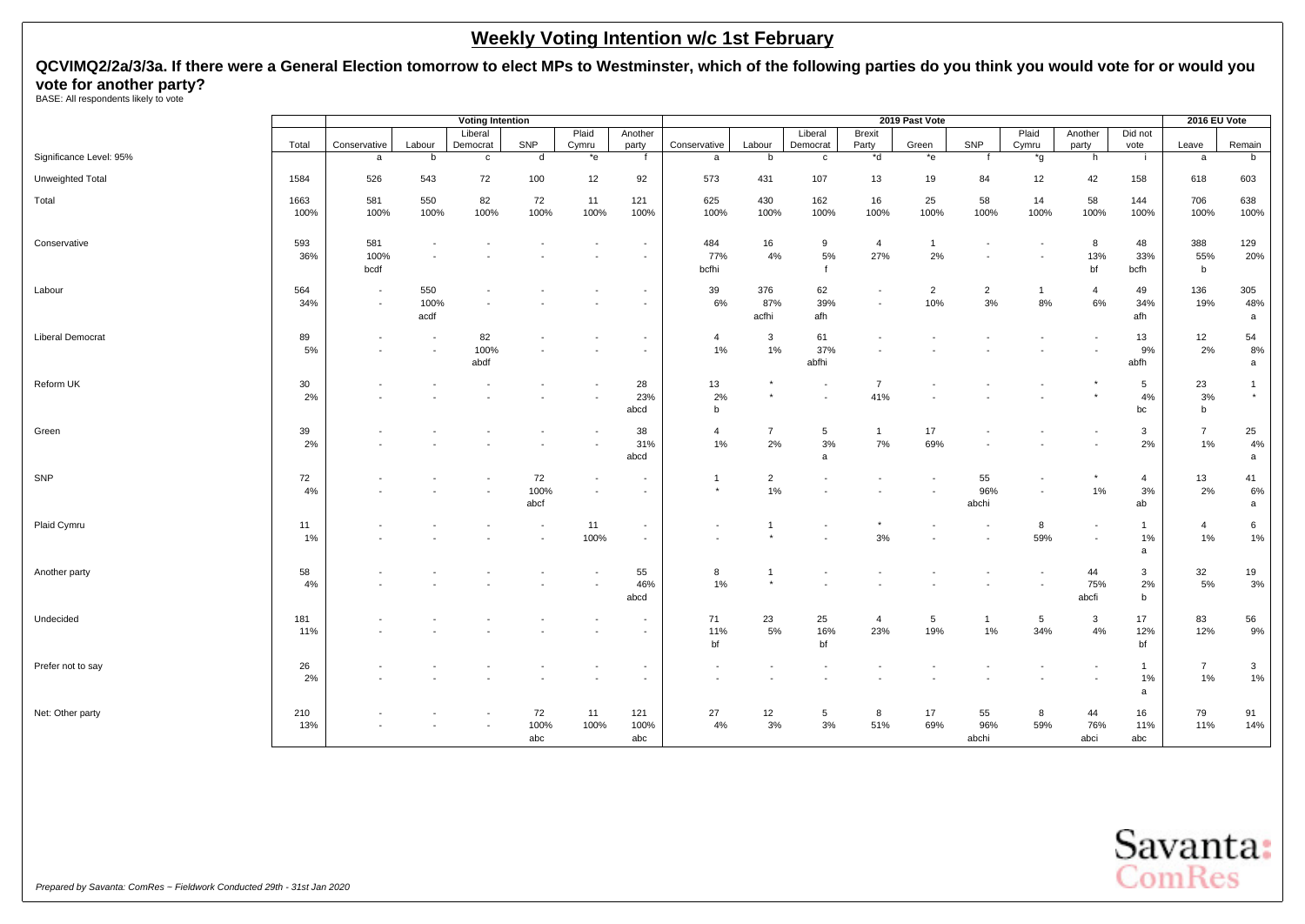# <span id="page-26-0"></span>**QCVIMQ2/2a/3/3a. If there were a General Election tomorrow to elect MPs to Westminster, which of the following parties do you think you would vote for or would you vote for another party?** BASE: All respondents likely to vote and expressing a voting intention

|                         |       | Gender      |        |                          |                |                          |                | Age            |                                   |                |                |                |
|-------------------------|-------|-------------|--------|--------------------------|----------------|--------------------------|----------------|----------------|-----------------------------------|----------------|----------------|----------------|
|                         | Total | Male        | Female | $18 - 24$                | $25 - 34$      | $35 - 44$                | $45 - 54$      | $55 - 64$      | $65+$                             | Net: 18-34     | Net: 35-54     | Net: 55+       |
| Significance Level: 95% |       | a           | b      | a                        | b              | c                        | d              | e              | f                                 | g              | h              |                |
| Unweighted Total        | 1383  | 728         | 655    | 150                      | 229            | 231                      | 219            | 255            | 299                               | 379            | 450            | 554            |
| Total                   | 1456  | 774         | 682    | 104                      | 211            | 229                      | 259            | 249            | 404                               | 315            | 488            | 653            |
|                         | 100%  | 100%        | 100%   | 100%                     | 100%           | 100%                     | 100%           | 100%           | 100%                              | 100%           | 100%           | 100%           |
| Conservative            | 593   | 329         | 264    | 21                       | 56             | 73                       | 104            | 100            | 239                               | 77             | 177            | 339            |
|                         | 41%   | 43%         | 39%    | 20%                      | 26%            | 32%<br>ag                | 40%<br>abg     | 40%<br>abg     | 59%<br>abcdeghi                   | 24%            | 36%<br>abg     | 52%<br>abcdegh |
| Labour                  | 564   | 288         | 276    | 55                       | 104            | 111                      | 102            | 99             | 93                                | 159            | 213            | 192            |
|                         | 39%   | 37%         | 40%    | 53%                      | 49%            | 48%                      | 39%            | 40%            | 23%                               | 50%            | 44%            | 29%            |
|                         |       |             |        | defi                     | defi           | fi                       | fi             | fi             |                                   | defi           | fi             |                |
| <b>Liberal Democrat</b> | 89    | 57          | 32     | 10                       | 18             | 19                       | 13             | 5              | 24                                | 28             | 32             | 29             |
|                         | 6%    | 7%          | 5%     | 10%                      | 8%             | 8%                       | 5%             | 2%             | 6%                                | 9%             | 7%             | 4%             |
|                         |       | $\mathbf b$ |        | ei                       | ei             | ei                       |                |                | $\mathsf{e}% _{t}\left( t\right)$ | ei             | e              |                |
| Reform UK               | 30    | 18          | 12     | $\star$                  | $\overline{7}$ | $\overline{2}$           | 5              | 5              | 11                                | 8              | 6              | 16             |
|                         | 2%    | 2%          | 2%     | $\star$                  | 3%             | $1\%$                    | 2%             | 2%             | 3%                                | 2%             | $1\%$          | $2\%$          |
|                         |       |             |        |                          | ac             |                          |                |                |                                   |                |                |                |
| Green                   | 39    | 23          | 16     | 5                        | 5              | $\sim$                   | 10             | $\overline{7}$ | 12                                | 10             | 10             | 19             |
|                         | 3%    | 3%          | 2%     | 5%                       | 2%             | $\overline{\phantom{a}}$ | 4%             | 3%             | 3%                                | 3%             | 2%             | $3%$           |
|                         |       |             |        | $\mathbf{C}$             | c              |                          | $\mathbf{C}$   | $\mathbf c$    | $\mathtt{c}$                      | c              | $\mathbf{c}$   | $\mathbf c$    |
| SNP                     | 72    | 25          | 46     | 12                       | 14             | 13                       | 16             | 11             | 6                                 | 26             | 29             | 17             |
|                         | 5%    | 3%          | 7%     | 12%                      | 6%             | 6%                       | 6%             | 4%             | 1%                                | 8%             | 6%             | 3%             |
|                         |       |             | a      | cefhi                    | fi             | fi                       | fi             |                |                                   | fi             | fi             |                |
| Plaid Cymru             | 11    | 3           | 8      | $^\star$                 | $\mathbf{1}$   | $\overline{a}$           | $\overline{2}$ | 5              | $\overline{\phantom{a}}$          | $\overline{2}$ | $\overline{4}$ | 5              |
|                         | 1%    | $\star$     | 1%     | $\star$                  | 1%             | $1\%$                    | 1%             | 2%             | $\overline{\phantom{a}}$          | 1%             | $1\%$          | $1\%$          |
|                         |       |             |        |                          |                |                          |                |                |                                   |                |                |                |
| Another party           | 58    | 31          | 27     | $\overline{\phantom{a}}$ | 6              | 9                        | $\overline{7}$ | 18             | 19                                | 6              | 15             | 37             |
|                         | 4%    | 4%          | 4%     | $\overline{\phantom{a}}$ | 3%             | $4\%$                    | 3%             | 7%             | 5%                                | 2%             | 3%             | $6\%$          |
|                         |       |             |        |                          | a              | a                        | a              | abdgh          | ag                                |                | a              | ag             |
| Net: Other party        | 210   | 99          | 110    | 18                       | 33             | 26                       | 40             | 45             | 47                                | 51             | 66             | 93             |
|                         | 14%   | 13%         | 16%    | 17%                      | 16%            | 11%                      | 15%            | 18%            | 12%                               | 16%            | 13%            | 14%            |
|                         |       |             |        |                          |                |                          |                | cf             |                                   |                |                |                |

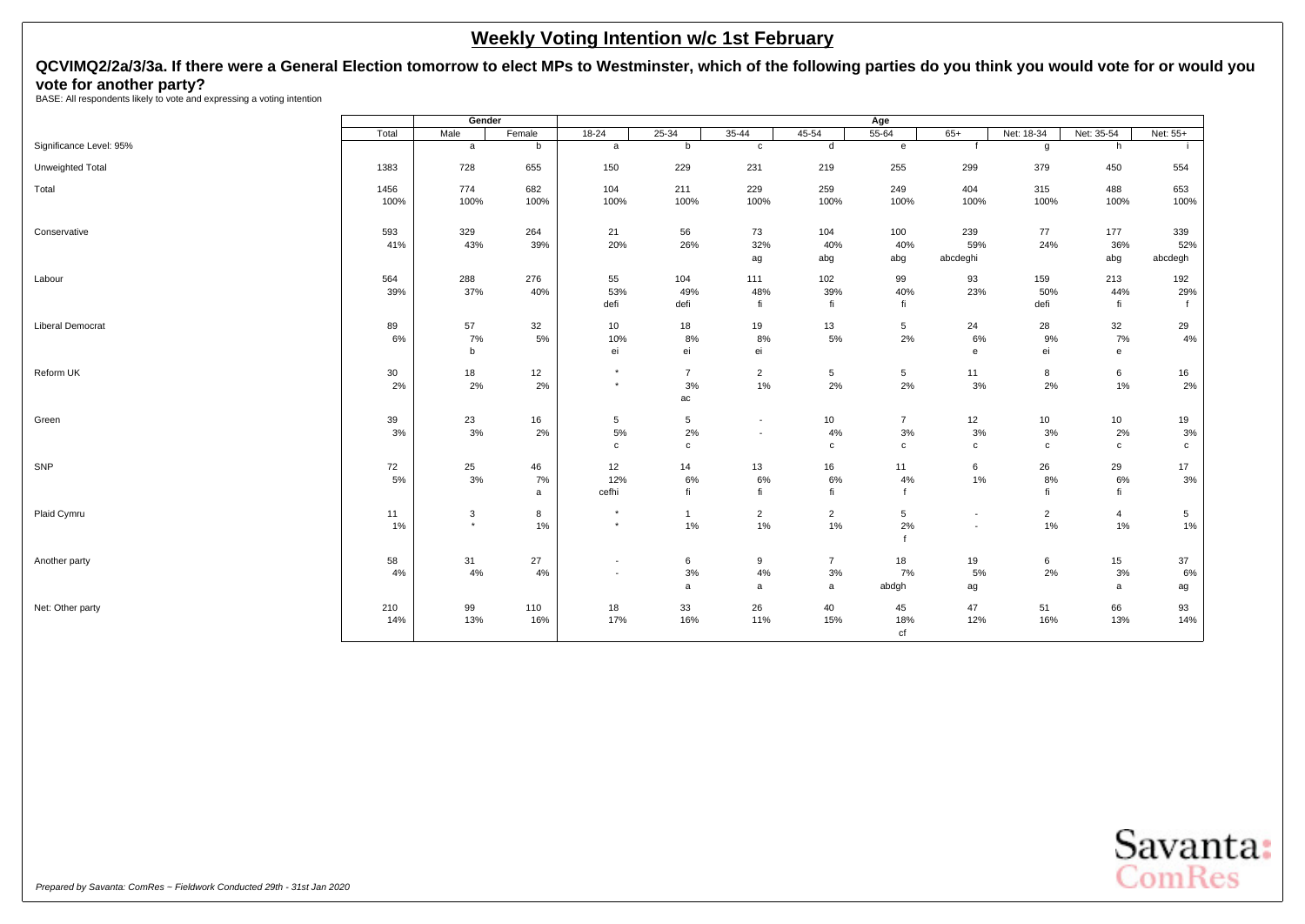# **QCVIMQ2/2a/3/3a. If there were a General Election tomorrow to elect MPs to Westminster, which of the following parties do you think you would vote for or would you vote for another party?** BASE: All respondents likely to vote and expressing a voting intention

|                         |              |                                                      |                      |                |                |                      |                          | Regions         |                                                      |                   |                |                      |                          |                          |                | Social grade              |                         |                |
|-------------------------|--------------|------------------------------------------------------|----------------------|----------------|----------------|----------------------|--------------------------|-----------------|------------------------------------------------------|-------------------|----------------|----------------------|--------------------------|--------------------------|----------------|---------------------------|-------------------------|----------------|
|                         |              | Northern                                             |                      |                |                | Yorkshire<br>and the |                          | West            | East                                                 |                   |                |                      |                          | NET:                     |                |                           |                         |                |
|                         | Total        | Ireland                                              | Scotland             | North-West     | North-East     | Humber               | Wales                    | Midlands        | Midlands                                             | South-West        | South-East     | Eastern              | London                   | England                  | AB             | C <sub>1</sub>            | C <sub>2</sub>          | DE             |
| Significance Level: 95% |              | $*a$                                                 | b                    | $\mathbf{C}$   | d              | e                    |                          | g               | h                                                    |                   |                | k                    |                          | m                        | a              | b                         | $\mathbf c$             | $\overline{d}$ |
| Unweighted Total        | 1383         | 26                                                   | 176                  | 169            | 57             | 123                  | 79                       | 114             | 99                                                   | 110               | 173            | 103                  | 154                      | 1102                     | 414            | 310                       | 181                     | 478            |
| Total                   | 1456<br>100% | 44<br>100%                                           | 141<br>100%          | 172<br>100%    | 59<br>100%     | 124<br>100%          | 68<br>100%               | 121<br>100%     | 101<br>100%                                          | 133<br>100%       | 198<br>100%    | 139<br>100%          | 158<br>100%              | 1203<br>100%             | 414<br>100%    | 391<br>100%               | 287<br>100%             | 364<br>100%    |
| Conservative            | 593          | $\overline{\phantom{a}}$                             | 23                   | 57             | 22             | 53                   | 25                       | 68              | 46                                                   | 87                | 103            | 52                   | 57                       | 544                      | 160            | 139                       | 120                     | 175            |
|                         | 41%          | $\overline{\phantom{a}}$                             | 16%                  | 33%<br>b       | 37%<br>b       | 43%<br>b             | 37%<br>b                 | 57%<br>bcdefklm | 45%<br>b                                             | 65%<br>bcdefhjklm | 52%<br>bcdfkl  | 38%<br>b             | 36%<br>b                 | 45%<br>bcl               | 39%            | 36%                       | 42%                     | 48%<br>ab      |
| Labour                  | 564<br>39%   | $\overline{\phantom{a}}$<br>$\overline{\phantom{a}}$ | 30<br>21%            | 99<br>58%      | 28<br>48%      | 54<br>44%            | 24<br>36%                | 43<br>36%       | 46<br>46%                                            | 34<br>25%         | 72<br>36%      | 67<br>48%            | 66<br>42%                | 510<br>42%               | 170<br>41%     | 166<br>42%                | 111<br>39%              | 117<br>32%     |
|                         |              |                                                      |                      | befgijlm       | bi             | bi                   | b                        | h               | bi                                                   |                   | b              | bi                   | bi                       | bi                       | d              | d                         |                         |                |
| <b>Liberal Democrat</b> | 89<br>6%     | $\overline{\phantom{a}}$<br>$\sim$                   | 9<br>6%              | 9<br>5%        | 3<br>5%        | 10<br>8%             | 3<br>5%                  | 5<br>4%         | 7<br>7%                                              | 6<br>5%           | 6<br>3%        | $\overline{7}$<br>5% | 25<br>16%                | 77<br>6%                 | 34<br>8%       | 20<br>5%                  | 12<br>4%                | 24<br>6%       |
|                         |              |                                                      |                      |                |                |                      |                          |                 |                                                      |                   |                |                      | bcdefghijkm              |                          |                |                           |                         |                |
| Reform UK               | 30           | $\overline{\phantom{a}}$                             | 3                    | $\overline{1}$ | $\overline{2}$ | 3                    | $\overline{\phantom{a}}$ |                 | $\mathbf{1}$                                         | $\overline{2}$    | 5              | 6                    | $\overline{7}$           | 27                       | $\overline{7}$ | 11                        | 5                       | $\overline{7}$ |
|                         | 2%           | $\overline{\phantom{a}}$                             | 2%                   | 1%             | 3%             | 3%                   |                          |                 | 1%                                                   | 2%                | 2%             | 4%                   | 4%                       | 2%                       | 2%             | 3%                        | 2%                      | 2%             |
| Green                   | 39<br>3%     | $\overline{\phantom{a}}$<br>$\overline{\phantom{a}}$ | $\overline{2}$<br>1% | 6<br>3%        | $\star$<br>1%  | 3<br>2%              | $\overline{4}$<br>5%     | 3<br>2%         | $\overline{\phantom{a}}$<br>$\overline{\phantom{a}}$ | 3<br>2%           | 10<br>5%       | 5<br>4%              | 3<br>2%                  | 33<br>3%                 | 6<br>2%        | 16<br>4%                  | $\overline{4}$<br>$1\%$ | 13<br>4%       |
|                         |              |                                                      |                      |                |                |                      | h                        |                 |                                                      |                   | bh             | h                    |                          |                          |                | a                         |                         |                |
| SNP                     | 72           | $\overline{\phantom{a}}$                             | 72                   |                |                |                      |                          |                 |                                                      |                   |                |                      |                          | $\overline{\phantom{a}}$ | 17             | 20                        | 20                      | 14             |
|                         | 5%           |                                                      | 51%<br>cdefghijklm   |                |                |                      |                          |                 |                                                      |                   |                |                      |                          |                          | 4%             | 5%                        | 7%                      | 4%             |
| Plaid Cymru             | 11           |                                                      |                      |                |                |                      | 11                       |                 |                                                      |                   |                |                      |                          | $\overline{\phantom{a}}$ | $\overline{2}$ | $\overline{2}$<br>$\star$ | 5                       | $\overline{a}$ |
|                         | 1%           |                                                      |                      |                |                |                      | 16%<br>bcdeghijklm       |                 |                                                      |                   |                |                      |                          | $\overline{\phantom{a}}$ | 1%             |                           | 2%                      | 1%             |
| Another party           | 58           | 44                                                   | $\overline{2}$       |                | $\overline{4}$ |                      | $\overline{1}$           |                 | $\mathbf{1}$                                         | $\mathbf{1}$      | $\overline{2}$ | $\overline{2}$       | $\overline{\phantom{a}}$ | 12                       | 18             | 17                        | 11                      | 12             |
|                         | 4%           | 100%                                                 | 2%                   | $\blacksquare$ | 6%<br>cejlm    | 1%                   | $1\%$                    | 1%              | 1%                                                   | $1\%$             | 1%             | 1%                   | $\overline{\phantom{a}}$ | 1%                       | 4%             | 4%                        | 4%                      | 3%             |
| Net: Other party        | 210          | 44                                                   | 79                   | $\overline{7}$ | 6              | $\overline{7}$       | 15                       | $\overline{4}$  | $\overline{2}$                                       | 6                 | 17             | 13                   | 10                       | 72                       | 51             | 66                        | 44                      | 48             |
|                         | 14%          | 100%                                                 | 56%                  | 4%             | 10%            | 6%                   | 22%                      | 4%              | 2%                                                   | 5%                | 8%             | 9%                   | $6\%$                    | 6%                       | 12%            | 17%                       | 15%                     | 13%            |
|                         |              |                                                      | cdefghijklm          |                | h              |                      | ceghijklm                |                 |                                                      |                   | h              | h                    |                          |                          |                |                           |                         |                |

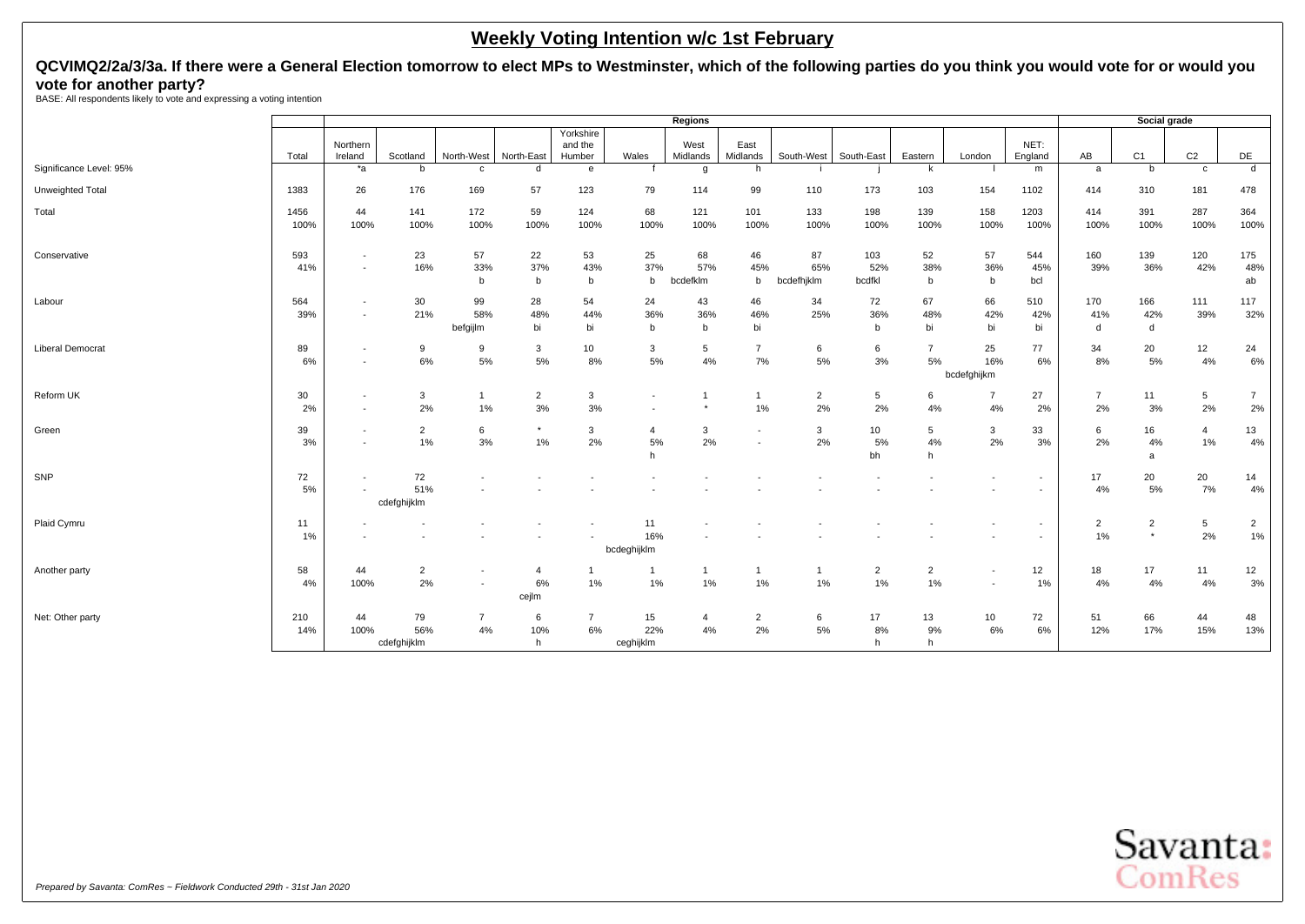# **QCVIMQ2/2a/3/3a. If there were a General Election tomorrow to elect MPs to Westminster, which of the following parties do you think you would vote for or would you vote for another party?** BASE: All respondents likely to vote and expressing a voting intention

|                         |       |                          |                          | <b>Voting Intention</b> |                          |       |                          |              |                |                          |                | 2019 Past Vote |                |              |                          |                | 2016 EU Vote   |              |
|-------------------------|-------|--------------------------|--------------------------|-------------------------|--------------------------|-------|--------------------------|--------------|----------------|--------------------------|----------------|----------------|----------------|--------------|--------------------------|----------------|----------------|--------------|
|                         |       |                          |                          | Liberal                 |                          | Plaid | Another                  |              |                | Liberal                  | <b>Brexit</b>  |                |                | Plaid        | Another                  | Did not        |                |              |
|                         | Total | Conservative             | Labour                   | Democrat                | SNP                      | Cymru | party                    | Conservative | Labour         | Democrat                 | Party          | Green          | SNP            | Cymru        | party                    | vote           | Leave          | Remain       |
| Significance Level: 95% |       | a                        | b                        | $\mathbf{C}$            | d                        | $*$ e |                          | a            | b              | $\mathbf{c}$             | *d             | $*$ e          |                | *g           | h                        | -i             | a              | b            |
| Unweighted Total        | 1383  | 526                      | 543                      | 72                      | 100                      | 12    | 92                       | 504          | 408            | 92                       | 10             | 15             | 83             | 8            | 39                       | 139            | 537            | 549          |
| Total                   | 1456  | 581                      | 550                      | 82                      | 72                       | 11    | 121                      | 554          | 407            | 136                      | 13             | 20             | 57             | 9            | 56                       | 126            | 616            | 579          |
|                         | 100%  | 100%                     | 100%                     | 100%                    | 100%                     | 100%  | 100%                     | 100%         | 100%           | 100%                     | 100%           | 100%           | 100%           | 100%         | 100%                     | 100%           | 100%           | 100%         |
| Conservative            | 593   | 581                      |                          |                         |                          |       |                          | 484          | 16             | 9                        | $\overline{4}$ | $\overline{1}$ |                |              | 8                        | 48             | 388            | 129          |
|                         | 41%   | 100%                     |                          |                         |                          |       |                          | 87%          | 4%             | 6%                       | 34%            | 2%             |                |              | 14%                      | 38%            | 63%            | 22%          |
|                         |       | bcdf                     |                          |                         |                          |       |                          | bcfhi        |                |                          |                |                |                |              | bf                       | bcfh           | b              |              |
| Labour                  | 564   | $\overline{\phantom{a}}$ | 550                      |                         |                          |       | $\overline{\phantom{a}}$ | 39           | 376            | 62                       |                | $\overline{c}$ | $\overline{2}$ | $\mathbf{1}$ | $\overline{4}$           | 49             | 136            | 305          |
|                         | 39%   | $\overline{\phantom{a}}$ | 100%                     |                         |                          |       | $\overline{\phantom{a}}$ | 7%           | 92%            | 46%                      |                | 12%            | $3%$           | 12%          | 6%                       | 38%            | 22%            | 53%          |
|                         |       |                          | acdf                     |                         |                          |       |                          |              | acfhi          | afh                      |                |                |                |              |                          | afh            |                | a            |
| <b>Liberal Democrat</b> | 89    |                          | $\overline{\phantom{a}}$ | 82                      |                          |       |                          | 4            | $\mathbf{3}$   | 61                       |                |                |                |              |                          | 13             | 12             | 54           |
|                         | 6%    |                          | $\overline{\phantom{a}}$ | 100%                    |                          |       |                          | 1%           | 1%             | 44%                      |                |                |                |              |                          | 10%            | 2%             | 9%           |
|                         |       |                          |                          | abdf                    |                          |       |                          |              |                | abfhi                    |                |                |                |              |                          | abfh           |                | a            |
| Reform UK               | 30    |                          |                          |                         |                          |       | 28                       | 13           |                | $\blacksquare$           | $\overline{7}$ |                |                |              |                          | 5              | 23             | $\mathbf{1}$ |
|                         | 2%    |                          |                          |                         |                          |       | 23%                      | 2%           | $\star$        | $\overline{\phantom{a}}$ | 53%            |                |                |              |                          | 4%             | 4%             | $\star$      |
|                         |       |                          |                          |                         |                          |       | abcd                     | b            |                |                          |                |                |                |              |                          | b              | b              |              |
| Green                   | 39    |                          |                          |                         |                          |       | 38                       | 4            | $\overline{7}$ | 5                        | $\mathbf{1}$   | 17             |                |              |                          | $\mathbf{3}$   | $\overline{7}$ | 25           |
|                         | 3%    |                          |                          |                         |                          |       | 31%                      | 1%           | 2%             | 3%                       | 9%             | 85%            |                |              |                          | 2%             | 1%             | 4%           |
|                         |       |                          |                          |                         |                          |       | abcd                     |              |                | a                        |                |                |                |              |                          |                |                | a            |
| SNP                     | 72    |                          |                          |                         | 72                       |       | $\overline{\phantom{a}}$ |              | $\overline{2}$ |                          |                |                | 55             |              |                          | $\overline{4}$ | 13             | 41           |
|                         | 5%    |                          |                          |                         | 100%                     |       |                          | $\star$      | 1%             |                          |                |                | 97%            |              | 1%                       | 3%             | 2%             | 7%           |
|                         |       |                          |                          |                         | abcf                     |       |                          |              |                |                          |                |                | abchi          |              |                          | ab             |                | a            |
| Plaid Cymru             | 11    |                          |                          |                         | $\overline{\phantom{a}}$ | 11    | $\overline{\phantom{a}}$ |              |                |                          |                |                |                | 8            | $\overline{\phantom{a}}$ | $\mathbf{1}$   | $\overline{4}$ | 6            |
|                         | $1\%$ |                          |                          |                         | $\overline{\phantom{a}}$ | 100%  |                          |              |                |                          | 4%             |                |                | 88%          |                          | 1%             | 1%             | 1%           |
|                         |       |                          |                          |                         |                          |       |                          |              |                |                          |                |                |                |              |                          | $\mathbf{a}$   |                |              |
| Another party           | 58    |                          |                          |                         |                          |       | 55                       | 8            |                |                          |                |                |                |              | 44                       | $\mathbf{3}$   | 32             | 19           |
|                         | 4%    |                          |                          |                         |                          |       | 46%                      | 2%           |                |                          |                |                |                |              | 78%                      | 2%             | 5%             | 3%           |
|                         |       |                          |                          |                         |                          |       | abcd                     |              |                |                          |                |                |                |              | abcfi                    | b              |                |              |
| Net: Other party        | 210   |                          |                          |                         | 72                       | 11    | 121                      | 27           | 12             | 5                        | 8              | 17             | 55             | 8            | 44                       | 16             | 79             | 91           |
|                         | 14%   |                          |                          |                         | 100%                     | 100%  | 100%                     | 5%           | 3%             | $3%$                     | 66%            | 85%            | 97%            | 88%          | 80%                      | 13%            | 13%            | 16%          |
|                         |       |                          |                          |                         | abc                      |       | abc                      |              |                |                          |                |                | abchi          |              | abci                     | abc            |                |              |

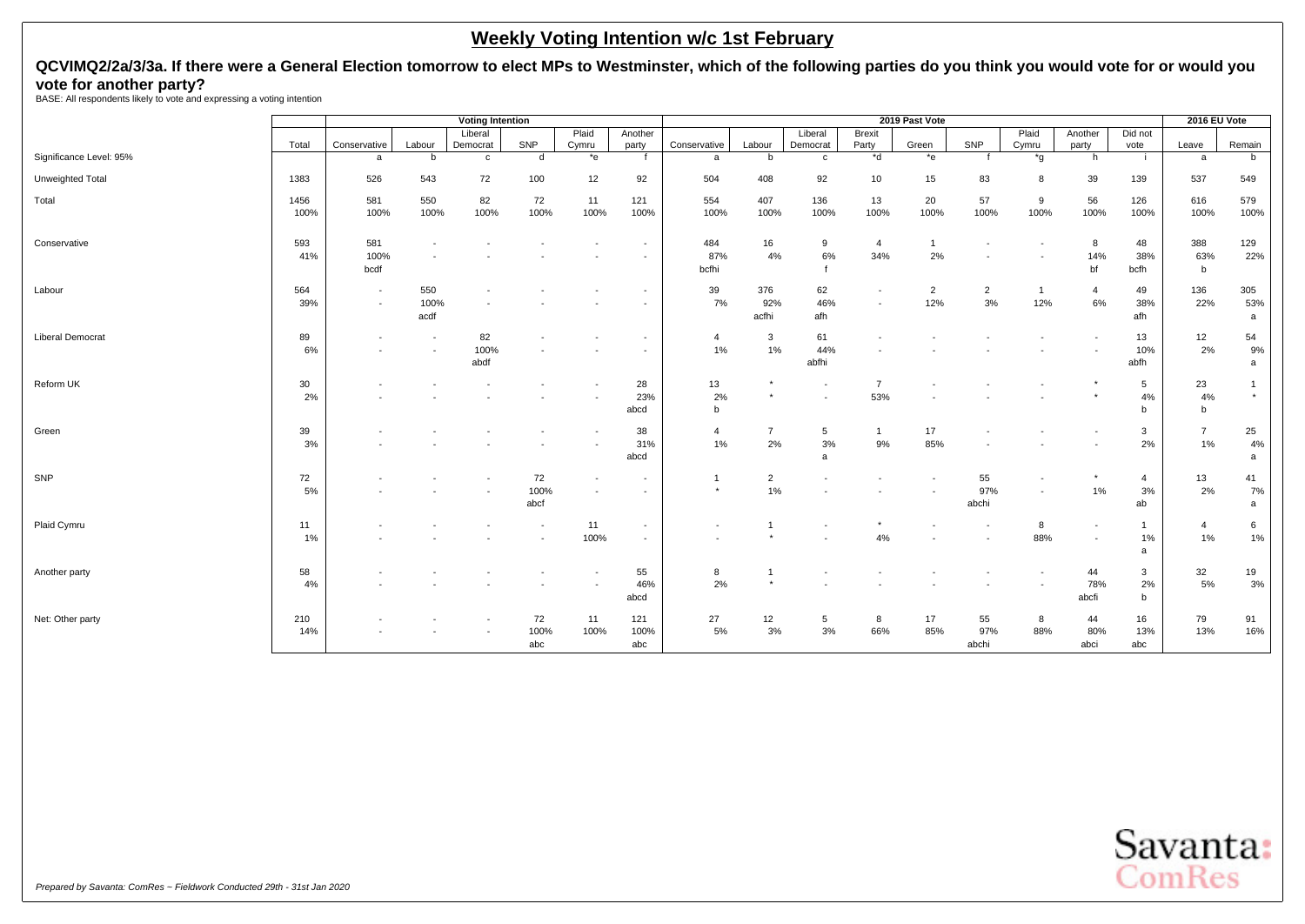# <span id="page-29-0"></span>**QCVIMQ2/2a/3/3a. If there were a General Election tomorrow to elect MPs to Westminster, which of the following parties do you think you would vote for or would you vote for another party?** BASE: All respondents likely to vote and expressing a voting intention (LTV weighted)

|                         |       | Gender         |                |                          |                |                          |                | Age            |                          |                |              |             |
|-------------------------|-------|----------------|----------------|--------------------------|----------------|--------------------------|----------------|----------------|--------------------------|----------------|--------------|-------------|
|                         | Total | Male           | Female         | $18 - 24$                | $25 - 34$      | $35 - 44$                | 45-54          | $55 - 64$      | $65+$                    | Net: 18-34     | Net: 35-54   | Net: 55+    |
| Significance Level: 95% |       | a              | b              | a                        | b              | $\mathtt{C}$             | d              | e              | $\mathsf{f}$             | g              | h            |             |
| Unweighted Total        | 1383  | 728            | 655            | 150                      | 229            | 231                      | 219            | 255            | 299                      | 379            | 450          | 554         |
| Total                   | 1368  | 727            | 641            | 91                       | 189            | 205                      | 247            | 241            | 396                      | 280            | 451          | 637         |
|                         | 100%  | 100%           | 100%           | 100%                     | 100%           | 100%                     | 100%           | 100%           | 100%                     | 100%           | 100%         | 100%        |
| Conservative            | 561   | 313            | 249            | 18                       | 49             | 66                       | 97             | 96             | 235                      | 67             | 163          | 331         |
|                         | 41%   | 43%            | 39%            | 20%                      | 26%            | 32%                      | 39%            | 40%            | 59%                      | 24%            | 36%          | 52%         |
|                         |       |                |                |                          |                | ag                       | abg            | abg            | abcdeghi                 |                | abg          | abcdegh     |
| Labour                  | 527   | 267            | 260            | 48                       | 95             | 99                       | 98             | 96             | 91                       | 143            | 197          | 187         |
|                         | 38%   | 37%            | 40%            | 52%                      | 50%            | 48%                      | 40%            | 40%            | 23%                      | 51%            | 44%          | 29%         |
|                         |       |                |                | defi                     | defi           | fi                       | fi             | fi             |                          | defhi          | fi           |             |
| <b>Liberal Democrat</b> | 82    | 53             | 29             | 9                        | 15             | 16                       | 13             | 5              | 24                       | 24             | 29           | 29          |
|                         | 6%    | 7%             | 5%             | 9%                       | 8%             | 8%                       | 5%             | 2%             | 6%                       | 9%             | 6%           | $5\%$       |
|                         |       | $\mathsf b$    |                | ei                       | ei             | $\mathbf e$              |                |                | e                        | ei             | e            |             |
| Reform UK               | 28    | 17             | 11             | $\star$                  | 6              | $\overline{2}$           | 5              | 5              | 10                       | 6              | 6            | 15          |
|                         | 2%    | 2%             | 2%             | $\star$                  | 3%             | $1\%$                    | 2%             | 2%             | 3%                       | 2%             | 1%           | $2\%$       |
| Green                   | 37    | 21             | 15             | $\overline{4}$           | 4              | $\overline{\phantom{a}}$ | 10             | 6              | 12                       | 8              | 10           | 18          |
|                         | 3%    | 3%             | 2%             | 5%                       | 2%             | $\overline{\phantom{a}}$ | 4%             | 3%             | 3%                       | 3%             | 2%           | $3\%$       |
|                         |       |                |                | $\mathbf{C}$             | $\mathbf c$    |                          | $\mathbf c$    | $\mathbf c$    | $\mathtt{C}$             | $\mathbf c$    | $\mathtt{C}$ | $\mathbf c$ |
| SNP                     | 68    | 24             | 44             | 12                       | 12             | 12                       | 15             | 10             | 6                        | 24             | 28           | 16          |
|                         | 5%    | 3%             | 7%             | 13%                      | 7%             | 6%                       | 6%             | 4%             | 1%                       | 9%             | 6%           | 3%          |
|                         |       |                | a              | bcdefhi                  | fi             | fi                       | fi             |                |                          | efi            | fi           |             |
| Plaid Cymru             | 9     | $\overline{2}$ | $\overline{7}$ | $\star$                  | $\overline{1}$ | $\overline{2}$           | $\overline{2}$ | $\overline{4}$ | $\overline{\phantom{a}}$ | $\overline{2}$ | 4            | 4           |
|                         | 1%    | $\star$        | 1%             | $\star$                  | 1%             | $1\%$                    | 1%             | 2%             | $\overline{\phantom{a}}$ | 1%             | 1%           | $1\%$       |
|                         |       |                |                |                          |                |                          |                |                |                          |                |              |             |
| Another party           | 57    | 30             | 27             | $\overline{\phantom{a}}$ | 6              | 8                        | $\overline{7}$ | 18             | 18                       | 6              | 15           | 36          |
|                         | 4%    | 4%             | 4%             | $\sim$                   | 3%             | 4%                       | 3%             | 7%             | 5%                       | 2%             | 3%           | 6%          |
|                         |       |                |                |                          | a              | a                        | a              | abdgh          | a                        |                | a            | ag          |
| Net: Other party        | 198   | 95             | 104            | 17                       | 29             | 24                       | 39             | 43             | 47                       | 45             | 63           | 90          |
|                         | 14%   | 13%            | 16%            | 18%                      | 15%            | 12%                      | 16%            | 18%            | 12%                      | 16%            | 14%          | 14%         |
|                         |       |                |                |                          |                |                          |                | cf             |                          |                |              |             |

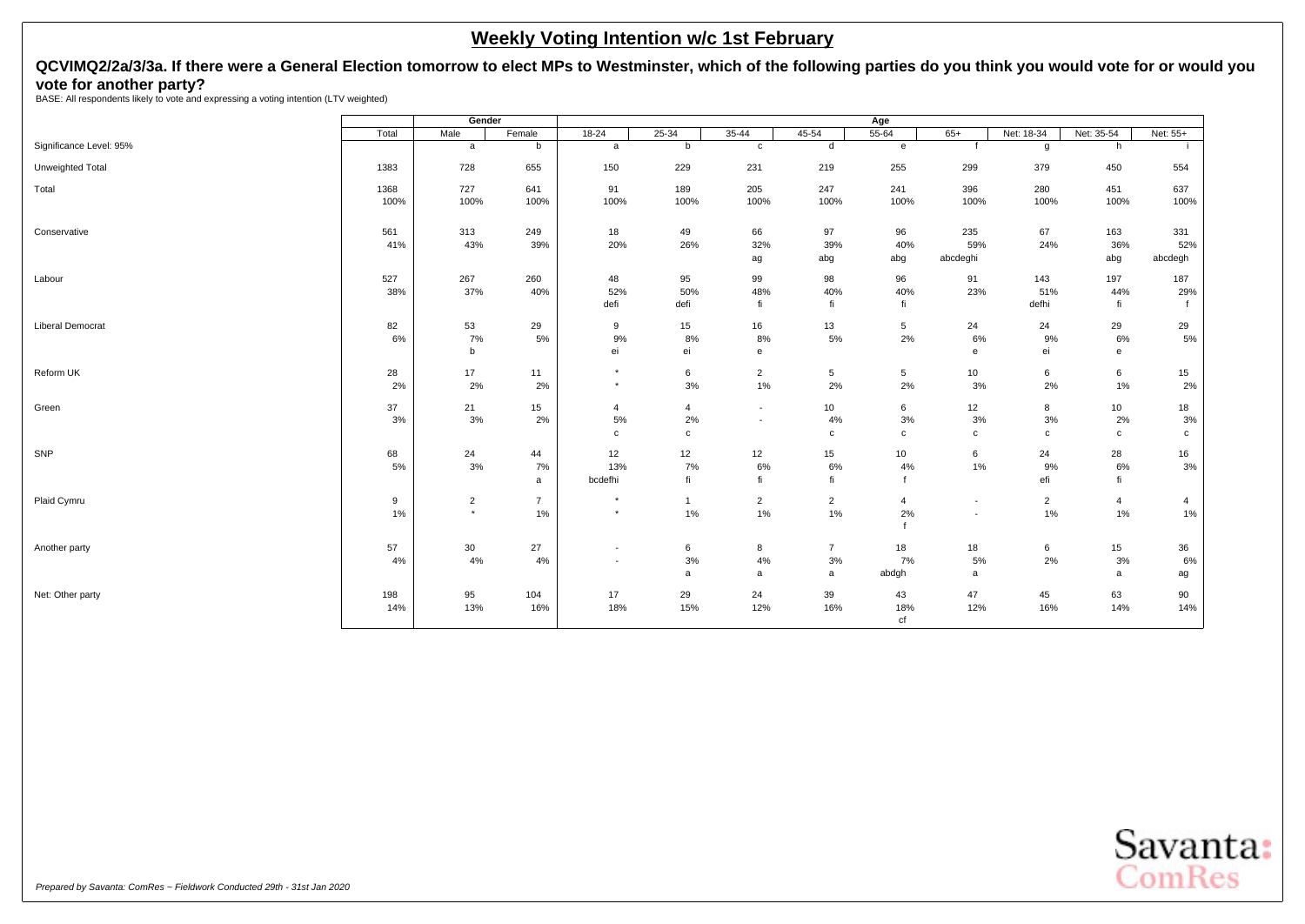# **QCVIMQ2/2a/3/3a. If there were a General Election tomorrow to elect MPs to Westminster, which of the following parties do you think you would vote for or would you vote for another party?** BASE: All respondents likely to vote and expressing a voting intention (LTV weighted)

|                         |              |                                    |                          |                          |                      |                                |                            | Regions                |                                                      |                         |                       |                      |                                                      |                   |                           | Social grade                       |                      |                      |
|-------------------------|--------------|------------------------------------|--------------------------|--------------------------|----------------------|--------------------------------|----------------------------|------------------------|------------------------------------------------------|-------------------------|-----------------------|----------------------|------------------------------------------------------|-------------------|---------------------------|------------------------------------|----------------------|----------------------|
|                         | Total        | Northern<br>Ireland                | Scotland                 | North-West               | North-East           | Yorkshire<br>and the<br>Humber | Wales                      | West<br>Midlands       | East<br>Midlands                                     | South-West              | South-East            | Eastern              | London                                               | NET:<br>England   | AB                        | C <sub>1</sub>                     | C <sub>2</sub>       | DE                   |
| Significance Level: 95% |              | $*_{a}$                            | b                        | $\mathbf{C}$             | d                    | e                              |                            | g                      | h                                                    |                         |                       | k                    |                                                      | m                 | a                         | b                                  | $\mathbf{C}$         | $\mathsf{d}$         |
| Unweighted Total        | 1383         | 26                                 | 176                      | 169                      | 57                   | 123                            | 79                         | 114                    | 99                                                   | 110                     | 173                   | 103                  | 154                                                  | 1102              | 414                       | 310                                | 181                  | 478                  |
| Total                   | 1368<br>100% | 42<br>100%                         | 135<br>100%              | 163<br>100%              | 56<br>100%           | 116<br>100%                    | 62<br>100%                 | 113<br>100%            | 95<br>100%                                           | 125<br>100%             | 186<br>100%           | 132<br>100%          | 143<br>100%                                          | 1129<br>100%      | 386<br>100%               | 365<br>100%                        | 268<br>100%          | 350<br>100%          |
| Conservative            | 561<br>41%   | $\overline{\phantom{a}}$<br>$\sim$ | 23<br>17%                | 55<br>34%<br>b           | 20<br>36%<br>b       | 50<br>43%<br>b                 | 23<br>38%<br>b             | 66<br>59%<br>bcdefhklm | 43<br>45%<br>b                                       | 81<br>65%<br>bcdefhjklm | 97<br>52%<br>bcdfkl   | 50<br>38%<br>b       | 53<br>37%<br>b                                       | 515<br>46%<br>bcl | 150<br>39%                | 130<br>36%                         | 112<br>42%           | 170<br>49%<br>ab     |
| Labour                  | 527<br>38%   | $\overline{\phantom{a}}$           | 28<br>21%                | 94<br>58%<br>befgijlm    | 27<br>49%<br>bi      | 51<br>44%<br>bi                | 22<br>36%<br>$\mathbf b$   | 39<br>34%<br>b         | 44<br>46%<br>bi                                      | 33<br>26%               | 67<br>36%<br>b        | 63<br>47%<br>bi      | 58<br>41%<br>bi                                      | 476<br>42%<br>bi  | 158<br>41%<br>d           | 155<br>42%<br>d                    | 103<br>39%           | 111<br>32%           |
| <b>Liberal Democrat</b> | 82<br>6%     | $\overline{\phantom{a}}$           | 8<br>6%                  | 8<br>5%                  | 3<br>5%              | 9<br>8%                        | 3<br>4%                    | $\overline{4}$<br>4%   | $\overline{7}$<br>7%                                 | 5<br>4%                 | 5<br>3%               | $\overline{7}$<br>5% | 23<br>16%<br>bcdefghijkm                             | 71<br>6%          | 30<br>8%                  | 17<br>5%                           | 12<br>4%             | 23<br>7%             |
| Reform UK               | 28<br>2%     | $\sim$<br>$\overline{\phantom{a}}$ | 3<br>2%                  | 1%                       | $\overline{2}$<br>3% | 3<br>3%                        | $\overline{\phantom{a}}$   |                        | $\mathbf{1}$<br>1%                                   | $\overline{2}$<br>2%    | $5\phantom{.0}$<br>2% | 5<br>4%              | 6<br>$4\%$                                           | 25<br>2%          | $\overline{7}$<br>2%      | 10<br>3%                           | $\overline{4}$<br>2% | $\overline{7}$<br>2% |
| Green                   | 37<br>3%     |                                    | $\overline{2}$<br>1%     | 5<br>3%                  | 1%                   | $\overline{2}$<br>2%           | $\overline{4}$<br>6%<br>bh | $\overline{2}$<br>2%   | $\overline{\phantom{a}}$<br>$\overline{\phantom{a}}$ | 3<br>2%                 | 10<br>5%<br>bh        | 5<br>4%<br>h         | 3<br>2%                                              | 31<br>3%          | 6<br>2%                   | 15<br>4%<br>a                      | $\overline{4}$<br>1% | 12<br>4%             |
| SNP                     | 68<br>5%     |                                    | 68<br>50%<br>cdefghijklm |                          |                      |                                |                            |                        |                                                      |                         |                       |                      | $\overline{\phantom{a}}$                             |                   | 16<br>4%                  | 20<br>5%                           | 19<br>7%             | 13<br>4%             |
| Plaid Cymru             | 9<br>1%      |                                    |                          |                          |                      |                                | 9<br>15%<br>bcdeghijklm    |                        |                                                      |                         |                       |                      |                                                      | ۰                 | $\overline{2}$<br>$\star$ | $\overline{\mathbf{1}}$<br>$\star$ | 4<br>1%              | $\overline{2}$<br>1% |
| Another party           | 57<br>4%     | 42<br>100%                         | $\overline{2}$<br>2%     | $\overline{\phantom{a}}$ | 3<br>6%<br>cejlm     | 1%                             | $\overline{1}$<br>1%       | $\mathbf{1}$<br>1%     | $\mathbf{1}$<br>$1\%$                                | -1<br>1%                | $\overline{2}$<br>1%  | $\overline{2}$<br>1% | $\overline{\phantom{a}}$<br>$\overline{\phantom{a}}$ | 11<br>1%          | 17<br>4%                  | 17<br>5%                           | 11<br>4%             | 12<br>3%             |
| Net: Other party        | 198<br>14%   | 42<br>100%                         | 75<br>56%<br>cdefghijklm | 6<br>4%                  | 5<br>10%<br>h.       | 6<br>5%                        | 13<br>22%<br>ceghijklm     | $\overline{4}$<br>3%   | $\overline{2}$<br>2%                                 | 6<br>5%                 | 16<br>9%<br>h         | 12<br>9%<br>h        | 9<br>6%                                              | 67<br>6%          | 48<br>12%                 | 63<br>17%                          | 41<br>15%            | 46<br>13%            |

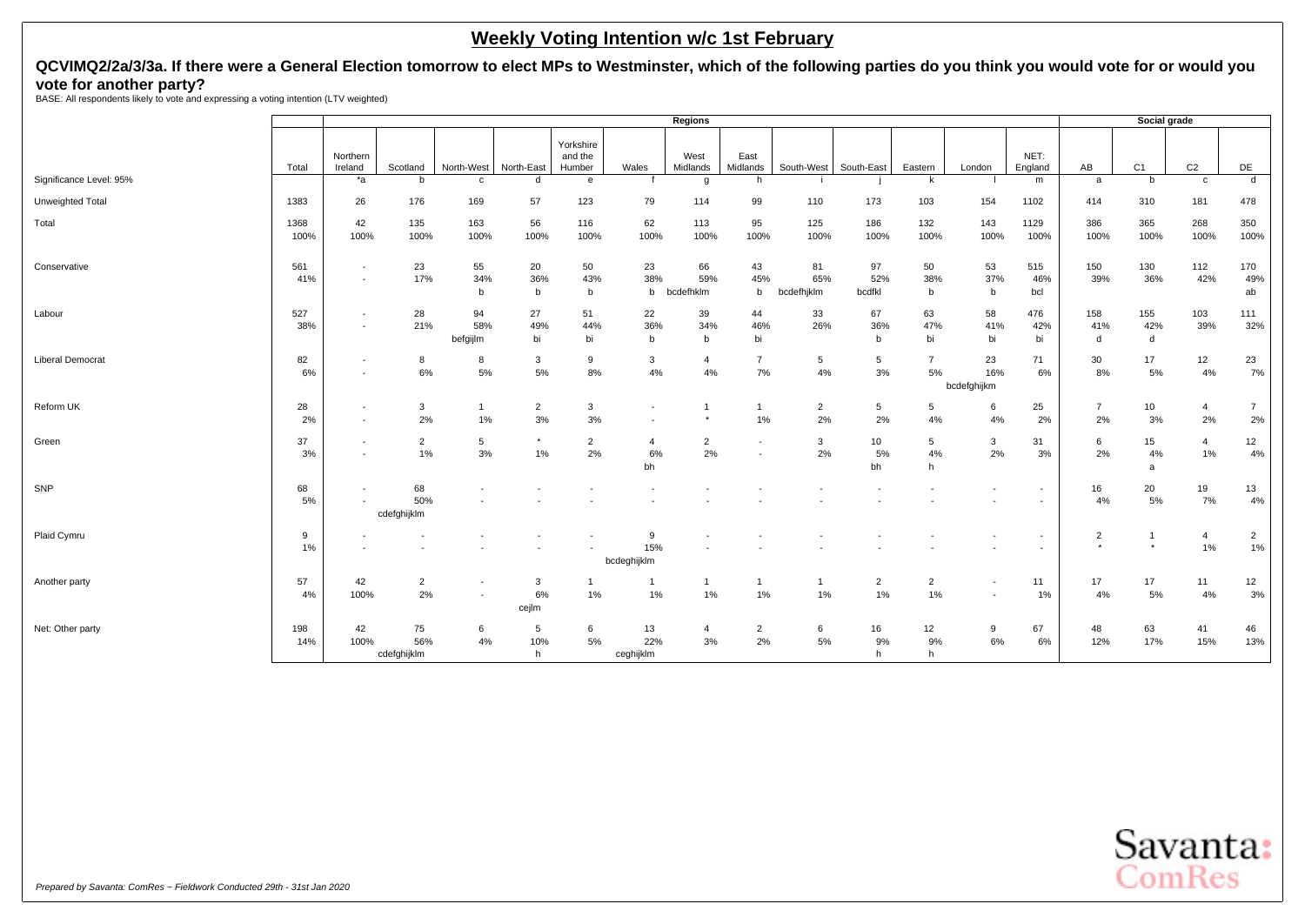# **QCVIMQ2/2a/3/3a. If there were a General Election tomorrow to elect MPs to Westminster, which of the following parties do you think you would vote for or would you vote for another party?** BASE: All respondents likely to vote and expressing a voting intention (LTV weighted)

|                         |       |                          |                          | <b>Voting Intention</b> |                          |         |                          |                |                |              |                | 2019 Past Vote |                          |                |                          |                | 2016 EU Vote   |              |
|-------------------------|-------|--------------------------|--------------------------|-------------------------|--------------------------|---------|--------------------------|----------------|----------------|--------------|----------------|----------------|--------------------------|----------------|--------------------------|----------------|----------------|--------------|
|                         |       |                          |                          | Liberal                 |                          | Plaid   | Another                  |                |                | Liberal      | <b>Brexit</b>  |                |                          | Plaid          | Another                  | Did not        |                |              |
|                         | Total | Conservative             | Labour                   | Democrat                | SNP                      | Cymru   | party                    | Conservative   | Labour         | Democrat     | Party          | Green          | SNP                      | Cymru          | party                    | vote           | Leave          | Remain       |
| Significance Level: 95% |       | a                        | b                        | $\mathbf{C}$            | d                        | $*_{e}$ |                          | a              | b              | $\mathbf{c}$ | *d             | $*_{e}$        |                          | *g             | h                        | -i             | a              | b            |
| Unweighted Total        | 1383  | 526                      | 543                      | 72                      | 100                      | 12      | 92                       | 504            | 408            | 92           | 10             | 15             | 83                       | 8              | 39                       | 139            | 537            | 549          |
| Total                   | 1368  | 551                      | 514                      | 74                      | 68                       | 9       | 116                      | 532            | 387            | 130          | 12             | 20             | 55                       | $\overline{7}$ | 55                       | 106            | 593            | 551          |
|                         | 100%  | 100%                     | 100%                     | 100%                    | 100%                     | 100%    | 100%                     | 100%           | 100%           | 100%         | 100%           | 100%           | 100%                     | 100%           | 100%                     | 100%           | 100%           | 100%         |
| Conservative            | 561   | 551                      |                          |                         |                          |         |                          | 464            | 15             | 8            | $\overline{4}$ | $\mathbf{1}$   |                          |                | $\overline{7}$           | 41             | 375            | 121          |
|                         | 41%   | 100%                     |                          |                         |                          |         | $\overline{\phantom{a}}$ | 87%            | 4%             | 7%           | 35%            | 3%             |                          |                | 13%                      | 39%            | 63%            | 22%          |
|                         |       | bcdf                     |                          |                         |                          |         |                          | bcfhi          |                |              |                |                |                          |                | bf                       | bcfh           | $\mathbf b$    |              |
| Labour                  | 527   | $\overline{\phantom{a}}$ | 514                      |                         |                          |         | $\overline{\phantom{a}}$ | 37             | 357            | 59           |                | $\overline{2}$ | $\overline{2}$           | $\mathbf{1}$   | 4                        | 42             | 128            | 292          |
|                         | 38%   | $\overline{\phantom{a}}$ | 100%                     |                         |                          |         | $\overline{\phantom{a}}$ | 7%             | 92%            | 46%          |                | 12%            | 3%                       | 14%            | 7%                       | 39%            | 22%            | 53%          |
|                         |       |                          | acdf                     |                         |                          |         |                          |                | acfhi          | afh          |                |                |                          |                |                          | afh            |                | a            |
| <b>Liberal Democrat</b> | 82    |                          | $\blacksquare$           | 74                      |                          |         |                          | $\overline{4}$ | $\overline{3}$ | 58           |                |                |                          |                |                          | 11             | 12             | 51           |
|                         | 6%    |                          | $\overline{\phantom{a}}$ | 100%                    |                          |         |                          | 1%             | 1%             | 44%          |                |                |                          |                |                          | 10%            | 2%             | 9%           |
|                         |       |                          |                          | abdf                    |                          |         |                          |                |                | abfhi        |                |                |                          |                |                          | abfh           |                | a            |
| Reform UK               | 28    |                          |                          |                         |                          |         | 26                       | 13             |                |              | 6              |                |                          |                |                          | $\overline{4}$ | 22             | $\mathbf{1}$ |
|                         | 2%    |                          |                          |                         |                          |         | 22%                      | 2%             |                |              | 52%            |                |                          |                |                          | 4%             | 4%             | $\star$      |
|                         |       |                          |                          |                         |                          |         | abcd                     | $\mathbf b$    |                |              |                |                |                          |                |                          | b              | b              |              |
| Green                   | 37    |                          |                          |                         |                          |         | 36                       | 4              | $\overline{7}$ | 5            | $\mathbf{1}$   | 17             |                          |                |                          | $\overline{2}$ | $\overline{7}$ | 24           |
|                         | 3%    |                          |                          |                         |                          |         | 31%                      | 1%             | 2%             | 4%           | 9%             | 86%            |                          |                |                          | 2%             | 1%             | 4%           |
|                         |       |                          |                          |                         |                          |         | abcd                     |                |                | a            |                |                |                          |                |                          |                |                | a            |
| SNP                     | 68    |                          |                          |                         | 68                       |         | $\overline{\phantom{a}}$ |                | $\overline{2}$ |              |                |                | 53                       |                |                          | $\overline{4}$ | 12             | 39           |
|                         | 5%    |                          |                          |                         | 100%                     |         |                          | $\star$        | 1%             |              |                |                | 97%                      |                | 1%                       | 3%             | 2%             | 7%           |
|                         |       |                          |                          |                         | abcf                     |         |                          |                |                |              |                |                | abchi                    |                |                          | ab             |                | a            |
| Plaid Cymru             | 9     |                          |                          |                         | $\overline{\phantom{a}}$ | 9       | $\overline{\phantom{a}}$ |                |                |              |                |                |                          | 6              | $\overline{\phantom{a}}$ | $\overline{1}$ | 3              | 4            |
|                         | 1%    |                          |                          |                         | $\overline{\phantom{a}}$ | 100%    | $\overline{\phantom{a}}$ |                |                |              | 4%             |                | $\overline{\phantom{a}}$ | 86%            | $\overline{\phantom{a}}$ | 1%             | 1%             | 1%           |
|                         |       |                          |                          |                         |                          |         |                          |                |                |              |                |                |                          |                |                          | a              |                |              |
| Another party           | 57    |                          |                          |                         |                          |         | 54                       | 8              |                |              |                |                |                          |                | 43                       | 3              | 32             | 18           |
|                         | 4%    |                          |                          |                         |                          |         | 47%                      | 2%             |                |              |                |                |                          |                | 79%                      | 2%             | 5%             | 3%           |
|                         |       |                          |                          |                         |                          |         | abcd                     |                |                |              |                |                |                          |                | abcfi                    | b              |                |              |
| Net: Other party        | 198   |                          |                          |                         | 68                       | 9       | 116                      | 26             | 12             | 5            | 8              | 17             | 53                       | 6              | 44                       | 13             | 77             | 87           |
|                         | 14%   |                          |                          |                         | 100%                     | 100%    | 100%                     | $5\%$          | 3%             | 4%           | 65%            | 86%            | 97%                      | 86%            | 80%                      | 12%            | 13%            | 16%          |
|                         |       |                          |                          |                         | abc                      |         | abc                      |                |                |              |                |                | abchi                    |                | abci                     | abc            |                |              |

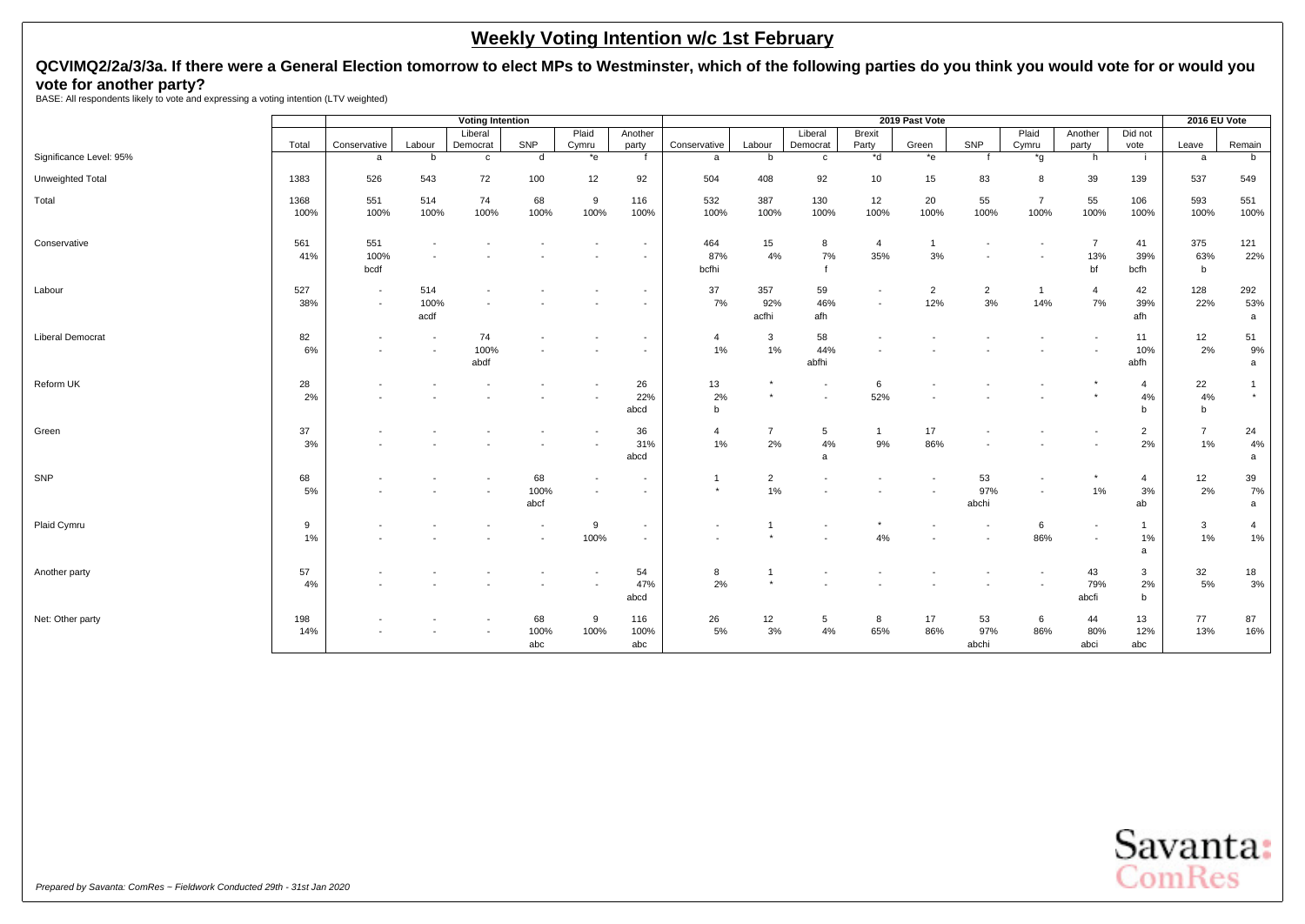<span id="page-32-0"></span>**QCVIMQ4. At the General Election that took on the 12th December 2019, 67% of people voted and 33% of people did not. Did you, or did you not vote in the 2019 General Election?**

BASE: All respondents

|                                             |       | Gender |        |           |        |              |       | Age            |         |            |            |          |
|---------------------------------------------|-------|--------|--------|-----------|--------|--------------|-------|----------------|---------|------------|------------|----------|
|                                             | Total | Male   | Female | $18 - 24$ | 25-34  | 35-44        | 45-54 | 55-64          | $65+$   | Net: 18-34 | Net: 35-54 | Net: 55+ |
| Significance Level: 95%                     |       | a      | b      | a         | b      | $\mathbf{C}$ | d     | e              |         | g          |            |          |
| Unweighted Total                            | 2288  | 1099   | 1189   | 363       | 443    | 380          | 355   | 355            | 392     | 806        | 735        | 747      |
| Total                                       | 2288  | 1117   | 1171   | 254       | 396    | 366          | 405   | 339            | 529     | 650        | 771        | 867      |
|                                             | 100%  | 100%   | 100%   | 100%      | 100%   | 100%         | 100%  | 100%           | 100%    | 100%       | 100%       | 100%     |
| I voted in the 2019 General Election        | 1594  | 825    | 769    | 76        | 217    | 233          | 302   | 282            | 484     | 293        | 535        | 766      |
|                                             | 70%   | 74%    | 66%    | 30%       | 55%    | 64%          | 75%   | 83%            | 92%     | 45%        | 69%        | 88%      |
|                                             |       | b      |        |           |        |              | abcg  | abcdgh         | abcdegh |            | abg        | abcdegh  |
|                                             |       |        |        |           | ag     | abg          |       |                |         | a          |            |          |
| I did not vote at the 2019 General Election | 390   | 163    | 227    | 85        | 99     | 69           | 56    | 46             | 35      | 184        | 125        | 81       |
|                                             | 17%   | 15%    | 19%    | 34%       | 25%    | 19%          | 14%   | 14%            | 7%      | 28%        | 16%        | 9%       |
|                                             |       |        | a      | bcdefhi   | cdefhi | fi           |       | fi             |         | cdefhi     |            |          |
| Can't remember                              | 210   | 83     | 128    | 67        | 57     | 46           | 27    | 8              | 5       | 124        | 73         | 14       |
|                                             | 9%    | 7%     | 11%    | 26%       | 14%    | 13%          | 7%    | 2%             | 1%      | 19%        | 9%         | 2%       |
|                                             |       |        | a      | bcdefghi  | defhi  | defi         | efi   |                |         | bcdefhi    | efi        |          |
| Prefer not to say                           | 94    | 45     | 49     | 26        | 24     | 17           | 20    | $\overline{2}$ | 4       | 50         | 38         |          |
|                                             | 4%    | 4%     | 4%     | 10%       | 6%     | 5%           | 5%    | 1%             | 1%      | 8%         | 5%         | 1%       |
|                                             |       |        |        | bcdefhi   | efi    | efi          | efi   |                |         | efhi       | efi        |          |

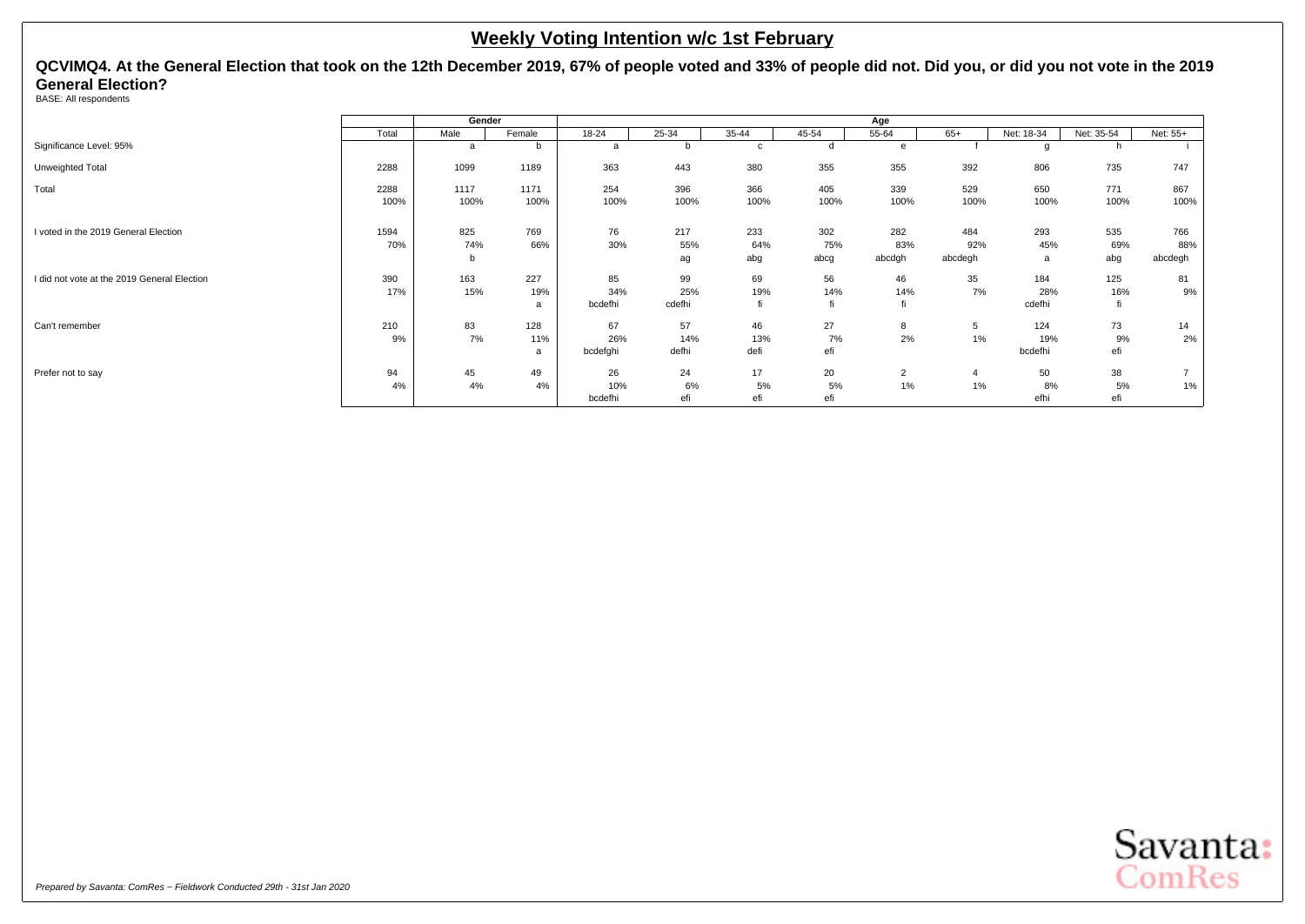**QCVIMQ4. At the General Election that took on the 12th December 2019, 67% of people voted and 33% of people did not. Did you, or did you not vote in the 2019 General Election?**

BASE: All respondents

|                                             |              |                      |                 |                      |                   |                                |                  | <b>Regions</b>   |                   |             |             |                   |                        |                  |                | Social grade   |                |                   |
|---------------------------------------------|--------------|----------------------|-----------------|----------------------|-------------------|--------------------------------|------------------|------------------|-------------------|-------------|-------------|-------------------|------------------------|------------------|----------------|----------------|----------------|-------------------|
|                                             | Total        | Northern<br>Ireland  | Scotland        | North-West           | North-East        | Yorkshire<br>and the<br>Humber | Wales            | West<br>Midlands | East<br>Midlands  | South-West  | South-East  | Eastern           | London                 | NET:<br>England  | AB             | C <sub>1</sub> | C <sub>2</sub> | DE                |
| Significance Level: 95%                     |              | а                    |                 |                      |                   | e                              |                  |                  |                   |             |             |                   |                        | m                | $\overline{a}$ |                |                | d                 |
| Unweighted Total                            | 2288         | 44                   | 254             | 258                  | 98                | 194                            | 132              | 200              | 176               | 178         | 284         | 160               | 310                    | 1858             | 648            | 541            | 310            | 789               |
| Total                                       | 2288<br>100% | 69<br>100%           | 193<br>100%     | 255<br>100%          | 93<br>100%        | 186<br>100%                    | 111<br>100%      | 197<br>100%      | 162<br>100%       | 197<br>100% | 311<br>100% | 213<br>100%       | 300<br>100%            | 1915<br>100%     | 625<br>100%    | 643<br>100%    | 464<br>100%    | 556<br>100%       |
| I voted in the 2019 General Election        | 1594<br>70%  | 48<br>70%            | 144<br>75%      | 190<br>74%           | 60<br>64%         | 140<br>75%                     | 87<br>78%<br>dlm | 135<br>68%       | 114<br>70%        | 142<br>72%  | 220<br>71%  | 164<br>77%<br>dlm | 150<br>50%             | 1315<br>69%      | 423<br>68%     | 421<br>66%     | 318<br>69%     | 432<br>78%<br>abc |
| I did not vote at the 2019 General Election | 390<br>17%   | 11<br>17%            | 23<br>12%       | 30<br>12%            | 22<br>23%<br>bcfk | 34<br>18%                      | 13<br>12%        | 32<br>16%        | 36<br>22%<br>bcfk | 33<br>17%   | 52<br>17%   | 27<br>13%         | 77<br>26%<br>bcfgijkm  | 342<br>18%<br>bc | 111<br>18%     | 120<br>19%     | 81<br>17%      | 78<br>14%         |
| Can't remember                              | 210<br>9%    | 8<br>11%<br>e        | 22<br>11%<br>eh | 24<br>9%<br>$\theta$ | 8<br>9%           | 4%                             | 8<br>7%          | 22<br>11%<br>eh  | 8<br>5%           | 15<br>8%    | 27<br>9%    | 16<br>8%          | 46<br>15%<br>cefhijkm  | 173<br>9%<br>e   | 60<br>10%<br>d | 72<br>11%<br>d | 46<br>10%<br>d | 32<br>6%          |
| Prefer not to say                           | 94<br>4%     | $\overline{2}$<br>3% | 2%              | 11<br>4%             | 4%                | 6<br>3%                        | 3<br>3%          | 8<br>4%          | 4<br>2%           | 4%          | 12<br>4%    | 6<br>3%           | 27<br>9%<br>bcefghijkm | 85<br>4%         | 31<br>5%<br>d  | 29<br>5%<br>d  | 19<br>4%       | 14<br>3%          |

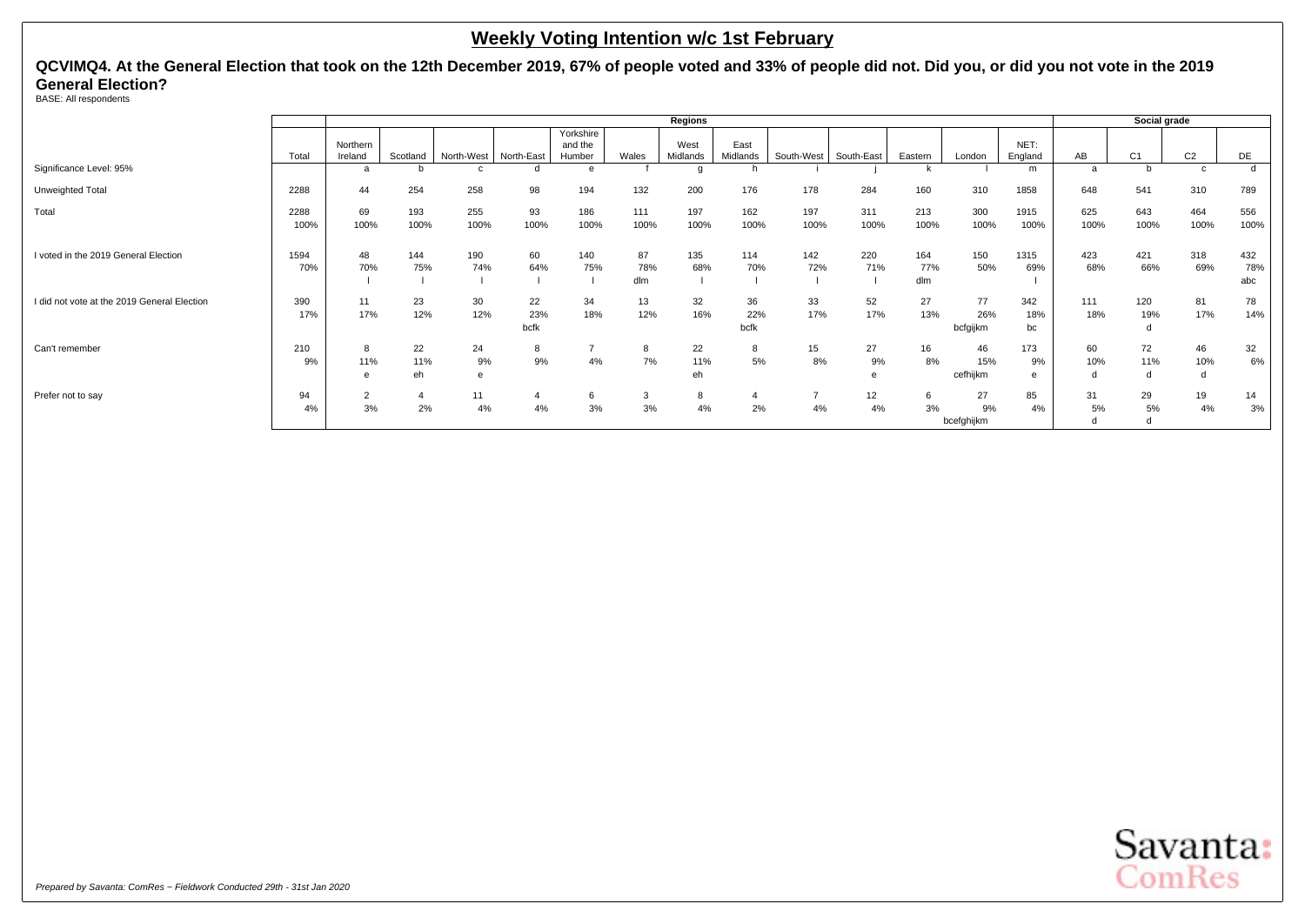**QCVIMQ4. At the General Election that took on the 12th December 2019, 67% of people voted and 33% of people did not. Did you, or did you not vote in the 2019 General Election?**

BASE: All respondents

|                                             |              |                  |                  | <b>Voting Intention</b> |                          |                                                      |                      |                                                      |             |             |               | 2019 Past Vote |            |              |            |                                                      | 2016 EU Vote |             |
|---------------------------------------------|--------------|------------------|------------------|-------------------------|--------------------------|------------------------------------------------------|----------------------|------------------------------------------------------|-------------|-------------|---------------|----------------|------------|--------------|------------|------------------------------------------------------|--------------|-------------|
|                                             |              |                  |                  | Liberal                 |                          | Plaid                                                | Another              |                                                      |             | Liberal     | <b>Brexit</b> |                |            | Plaid        | Another    | Did not                                              |              |             |
|                                             | Total        | Conservative     | Labour           | Democrat                | SNP                      | Cymru                                                | party                | Conservative                                         | Labour      | Democrat    | Party         | Green          | SNP        | Cymru        | party      | vote                                                 | Leave        | Remain      |
| Significance Level: 95%                     |              |                  |                  | $\mathbf{C}$            |                          | $*_{\Theta}$                                         |                      | a                                                    |             |             | $h^*$         | $*_{e}$        |            | $*_{\alpha}$ |            |                                                      | a            | b           |
| Unweighted Total                            | 2288         | 526              | 543              | 72                      | 100                      | 12                                                   | 115                  | 631                                                  | 501         | 117         | 15            | 25             | 91         | 14           | 49         | 438                                                  | 716          | 696         |
| Total                                       | 2288<br>100% | 609<br>100%      | 538<br>100%      | 66<br>100%              | 78<br>100%               | 10<br>100%                                           | 134<br>100%          | 725<br>100%                                          | 501<br>100% | 126<br>100% | 16<br>100%    | 28<br>100%     | 68<br>100% | 13<br>100%   | 66<br>100% | 390<br>100%                                          | 814<br>100%  | 716<br>100% |
| I voted in the 2019 General Election        | 1594<br>70%  | 544<br>89%<br>сf | 470<br>87%<br>cf | 45<br>68%               | 66<br>85%                | 9<br>88%                                             | 104<br>77%           | 725<br>100%                                          | 501<br>100% | 126<br>100% | 16<br>100%    | 28<br>100%     | 68<br>100% | 13<br>100%   | 66<br>100% | $\overline{\phantom{a}}$<br>$\overline{\phantom{a}}$ | 742<br>91%   | 663<br>93%  |
| I did not vote at the 2019 General Election | 390<br>17%   | 46<br>8%         | 47<br>9%         | 13<br>19%<br>abd        | 5%                       | 12%                                                  | 18<br>13%            | $\overline{\phantom{a}}$                             |             |             |               |                |            |              |            | 390<br>100%<br>abcfh                                 | 58<br>7%     | 40<br>6%    |
| Can't remember                              | 210<br>9%    | 17<br>3%         | 14<br>3%         | 11%<br>ab               | 10%<br>ab                | $\overline{\phantom{a}}$<br>$\overline{\phantom{a}}$ | 11<br>8%<br>ab       | $\overline{\phantom{a}}$<br>$\overline{\phantom{a}}$ |             |             |               |                |            |              |            | $\overline{\phantom{a}}$<br>$\overline{\phantom{a}}$ | 14<br>2%     | 11<br>2%    |
| Prefer not to say                           | 94<br>4%     |                  | 1%               | 2%<br>a                 | $\overline{\phantom{a}}$ |                                                      | $\overline{2}$<br>2% | $\overline{\phantom{a}}$<br>$\overline{\phantom{a}}$ |             |             |               |                |            |              |            | $\overline{\phantom{a}}$<br>$\overline{\phantom{a}}$ |              |             |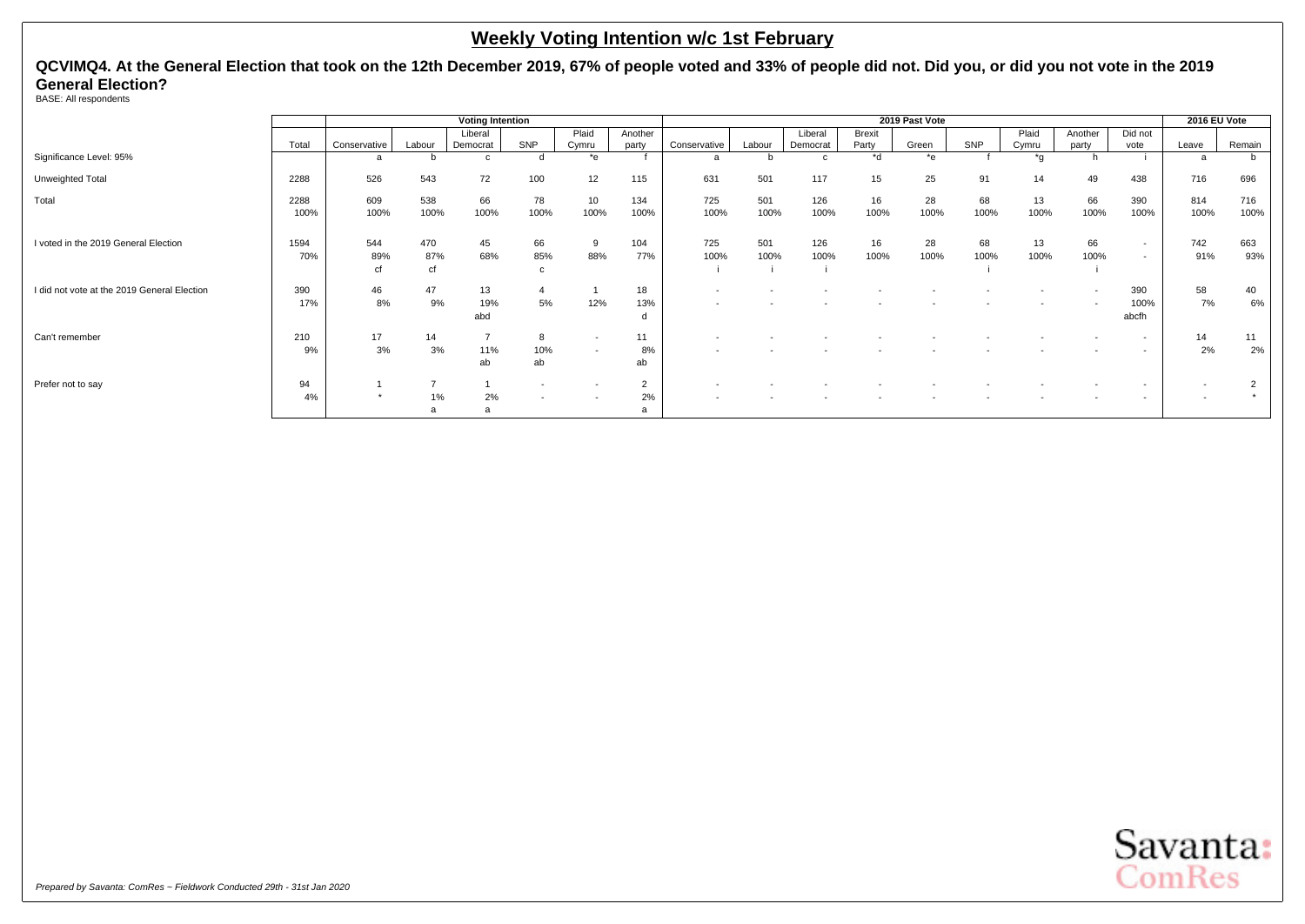2% 1% 3% 1% 4% 2% 2% 1% 2% 3% 2% 2%

<span id="page-35-0"></span>**QCVIMQ4a. Thinking back to the General Election that took on the 12th December 2019, which of the following parties did you vote for, or did you vote for another party?** BASE: All respondents that voted

**Gender Age** Total | Male | Female | 18-24 | 25-34 | 35-44 | 45-54 | 55-64 | 65+ | Net: 18-34 | Net: 35-54 | Net: 55+ Significance Level: 95% a b b b c d e f g h i Unweighted Total 1492 768 724 115 233 236 253 295 360 348 489 655 Total 1594 825 769 76 217 233 302 282 484 293 535 766 100% 100% 100% 100% 100% 100% 100% 100% 100% 100% 100% 100% Conservative 725 394 331 12 65 86 135 129 299 77 221 428 45% 48% 43% 15% 30% 37% 45% 46% 62% 26% 41% 56% a ag abg abcg abcdegh a abg abcdegh Labour 501 251 250 42 98 95 108 87 72 139 203 159 31% 30% 33% 55% 45% 41% 36% 31% 15% 48% 38% 21% cdefhi defi efi fi fi fi defhi efi f Liberal Democrat 126 77 49 5 17 15 18 17 54 22 32 71 8% 9% 6% 7% 8% 6% 6% 6% 11% 8% 6% 9% b cdeh hadded a state of the control of the control of the control of the control of the control of the control of the control of the control of the control of the control of the control of the control of the control of th SNP 68 31 38 9 12 14 15 12 7 21 29 19 4% 4% 5% 11% 5% 6% 5% 4% 1% 7% 5% 2% bdefhi fi fi fi fi fi fi fi Plaid Cymru 13 5 8 - 1 3 4 3 2 1 7 5 1% 1% 1% - \* 1% 1% 1% \* \* 1% 1% Another party 116 | 53 63 | 7 15 11 14 30 41 21 24 70 7% 6% 8% 9% 7% 5% 5% 10% 8% 7% 5% 9% cdh h chun anns an comhan anns an comhan an comhan an comhan an comhan an comhan an comhan an comhan an comhan Can't remember 12 | 3 9 | 2 2 6 2 - - 4 8 -1% \* 1% 3% 1% 3% 1% - - 1% 2% efi i efi i i fi efi Prefer not to say 32 12 20 1 8 4 7 4 9 8 11 13

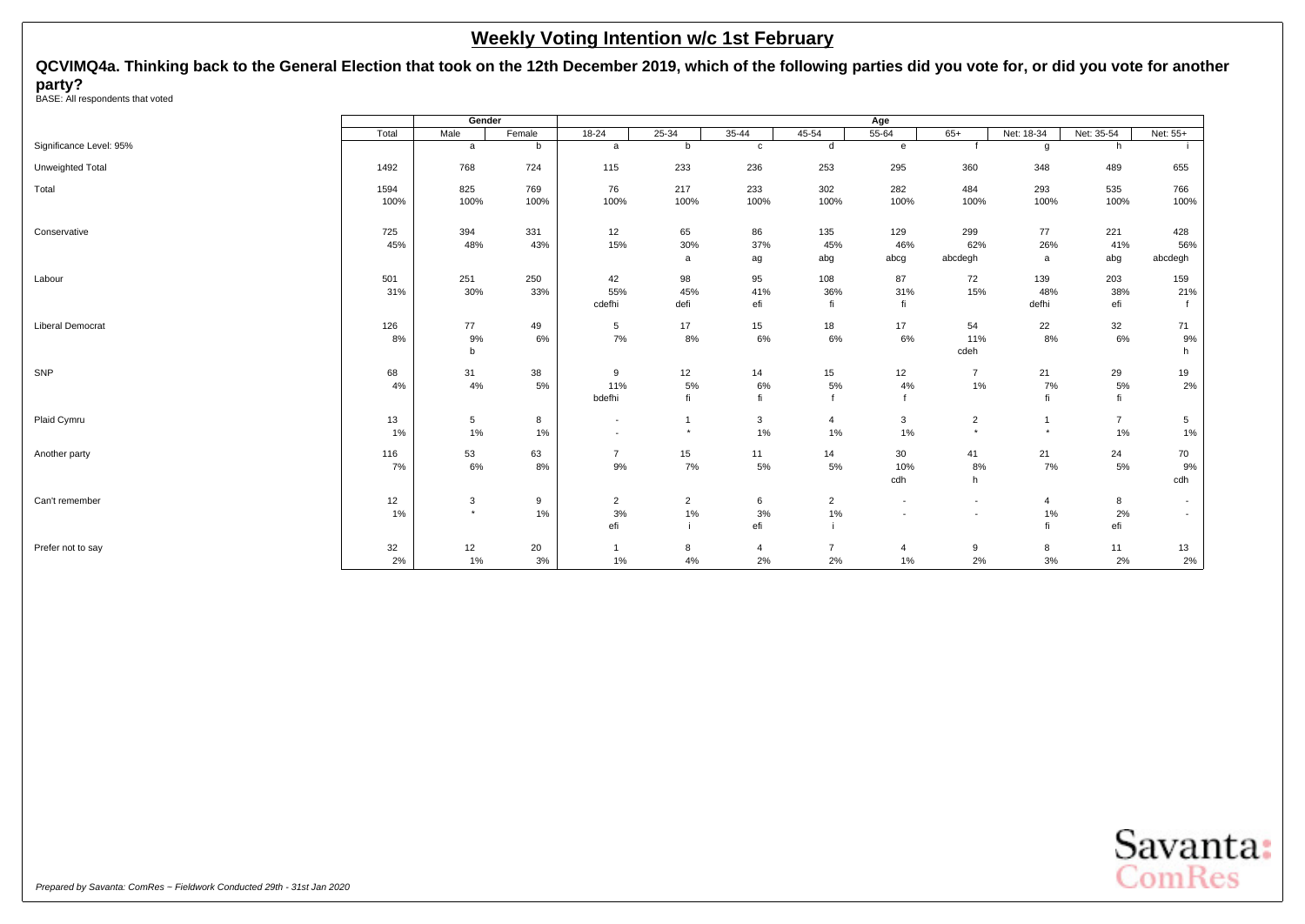**QCVIMQ4a. Thinking back to the General Election that took on the 12th December 2019, which of the following parties did you vote for, or did you vote for another party?** BASE: All respondents that voted

|                         |              |                                                      |                          |                                            |                      |                                |                          | Regions              |                    |                       |                          |                         |                    |                                                      |                      | Social grade     |                          |                           |
|-------------------------|--------------|------------------------------------------------------|--------------------------|--------------------------------------------|----------------------|--------------------------------|--------------------------|----------------------|--------------------|-----------------------|--------------------------|-------------------------|--------------------|------------------------------------------------------|----------------------|------------------|--------------------------|---------------------------|
|                         | Total        | Northern<br>Ireland                                  | Scotland                 | North-West                                 | North-East           | Yorkshire<br>and the<br>Humber | Wales                    | West<br>Midlands     | East<br>Midlands   | South-West            | South-East               | Eastern                 | London             | NET:<br>England                                      | AB                   | C1               | C <sub>2</sub>           | DE                        |
| Significance Level: 95% |              | *a                                                   | h                        | $\mathbf{c}$                               | d                    | $\mathbf{e}$                   |                          | g                    | h                  |                       |                          | k                       |                    | m                                                    | a                    | h                | $\mathbf{c}$             | d                         |
| Unweighted Total        | 1492         | 29                                                   | 174                      | 185                                        | 59                   | 135                            | 97                       | 124                  | 115                | 121                   | 189                      | 119                     | 145                | 1192                                                 | 401                  | 332              | 199                      | 560                       |
| Total                   | 1594<br>100% | 48<br>100%                                           | 144<br>100%              | 190<br>100%                                | 60<br>100%           | 140<br>100%                    | 87<br>100%               | 135<br>100%          | 114<br>100%        | 142<br>100%           | 220<br>100%              | 164<br>100%             | 150<br>100%        | 1315<br>100%                                         | 423<br>100%          | 421<br>100%      | 318<br>100%              | 432<br>100%               |
| Conservative            | 725<br>45%   | $\sim$<br>$\overline{\phantom{a}}$                   | 34<br>23%                | 75<br>39%<br>b                             | 27<br>45%<br>b       | 55<br>39%<br>b                 | 30<br>35%<br>$\mathbf b$ | 78<br>58%<br>bcef    | 61<br>53%<br>bcef  | 93<br>65%<br>bcdefklm | 123<br>56%<br>bcef       | 80<br>49%<br>bf         | 70<br>47%<br>b     | 662<br>50%<br>bcef                                   | 189<br>45%           | 175<br>41%       | 132<br>42%               | 229<br>53%<br>abc         |
| Labour                  | 501<br>31%   | $\overline{\phantom{a}}$<br>$\overline{\phantom{a}}$ | 31<br>22%                | 91<br>48%<br>befghijklm                    | 24<br>41%<br>bij     | 51<br>37%<br>bij               | 31<br>35%<br>bij         | 44<br>32%<br>b       | 36<br>31%          | 32<br>22%             | 50<br>23%                | 59<br>36%<br>bij        | 53<br>35%<br>bij   | 439<br>33%<br>bij                                    | 135<br>32%<br>d      | 164<br>39%<br>ad | 105<br>33%<br>d          | 98<br>23%                 |
| <b>Liberal Democrat</b> | 126<br>8%    | $\overline{\phantom{a}}$                             | 5<br>3%                  | 11<br>$6\%$                                | 3<br>6%              | 12<br>8%                       | 5<br>6%                  | $\overline{7}$<br>5% | 10<br>9%<br>b      | 10<br>7%              | 28<br>13%<br>bcg         | 15<br>9%<br>$\mathbf b$ | 21<br>14%<br>bcfgm | 116<br>9%<br>b                                       | 41<br>10%<br>b       | 20<br>5%         | 22<br>7%                 | 43<br>10%<br>b            |
| SNP                     | 68<br>4%     | $\overline{\phantom{a}}$                             | 68<br>47%<br>cdefghijklm | $\overline{\phantom{a}}$                   |                      |                                |                          |                      |                    |                       | $\overline{\phantom{a}}$ |                         |                    | $\overline{\phantom{a}}$<br>$\overline{\phantom{a}}$ | 14<br>3%             | 18<br>4%         | 20<br>6%                 | 16<br>4%                  |
| Plaid Cymru             | 13<br>1%     | $\overline{\phantom{a}}$                             |                          |                                            |                      |                                | 13<br>15%<br>bcdeghijklm |                      |                    |                       |                          |                         |                    | $\overline{\phantom{a}}$<br>$\overline{\phantom{a}}$ | 3<br>1%              | $\star$          | 6<br>2%<br>b             | 3<br>1%                   |
| Another party           | 116<br>7%    | 48<br>100%                                           | 3<br>2%                  | 8<br>4%                                    | $\overline{4}$<br>7% | 12<br>9%<br>bhilm              | 4<br>5%                  | 4<br>3%              | 3<br>3%            | 4<br>3%               | 14<br>6%                 | $\overline{7}$<br>5%    | 4<br>3%            | 61<br>5%                                             | 33<br>8%             | 27<br>7%         | 20<br>6%                 | 35<br>8%                  |
| Can't remember          | 12<br>1%     | $\overline{\phantom{a}}$<br>$\overline{\phantom{a}}$ | -1<br>1%                 | $\overline{\phantom{a}}$<br>$\blacksquare$ | $1\%$                | -1<br>1%                       | 1%                       | $\overline{2}$<br>1% | $\mathbf{1}$<br>1% | $\overline{2}$<br>1%  | $\overline{2}$<br>1%     | $\star$                 | 1%                 | 10<br>1%                                             | 3<br>1%              | 5<br>1%          | $\overline{2}$<br>1%     | $\overline{2}$<br>$\star$ |
| Prefer not to say       | 32<br>2%     | $\sim$<br>$\overline{\phantom{a}}$                   | -1<br>1%                 | 5<br>3%                                    | $\overline{1}$<br>1% | 8<br>6%<br>bglm                | 3<br>3%                  | $1\%$                | $\mathbf{3}$<br>2% | $\overline{2}$<br>1%  | 5<br>2%                  | 3<br>2%                 | $1\%$              | 28<br>2%                                             | $\overline{4}$<br>1% | 12<br>3%         | 10<br>3%<br>$\mathbf{a}$ | $\overline{5}$<br>1%      |

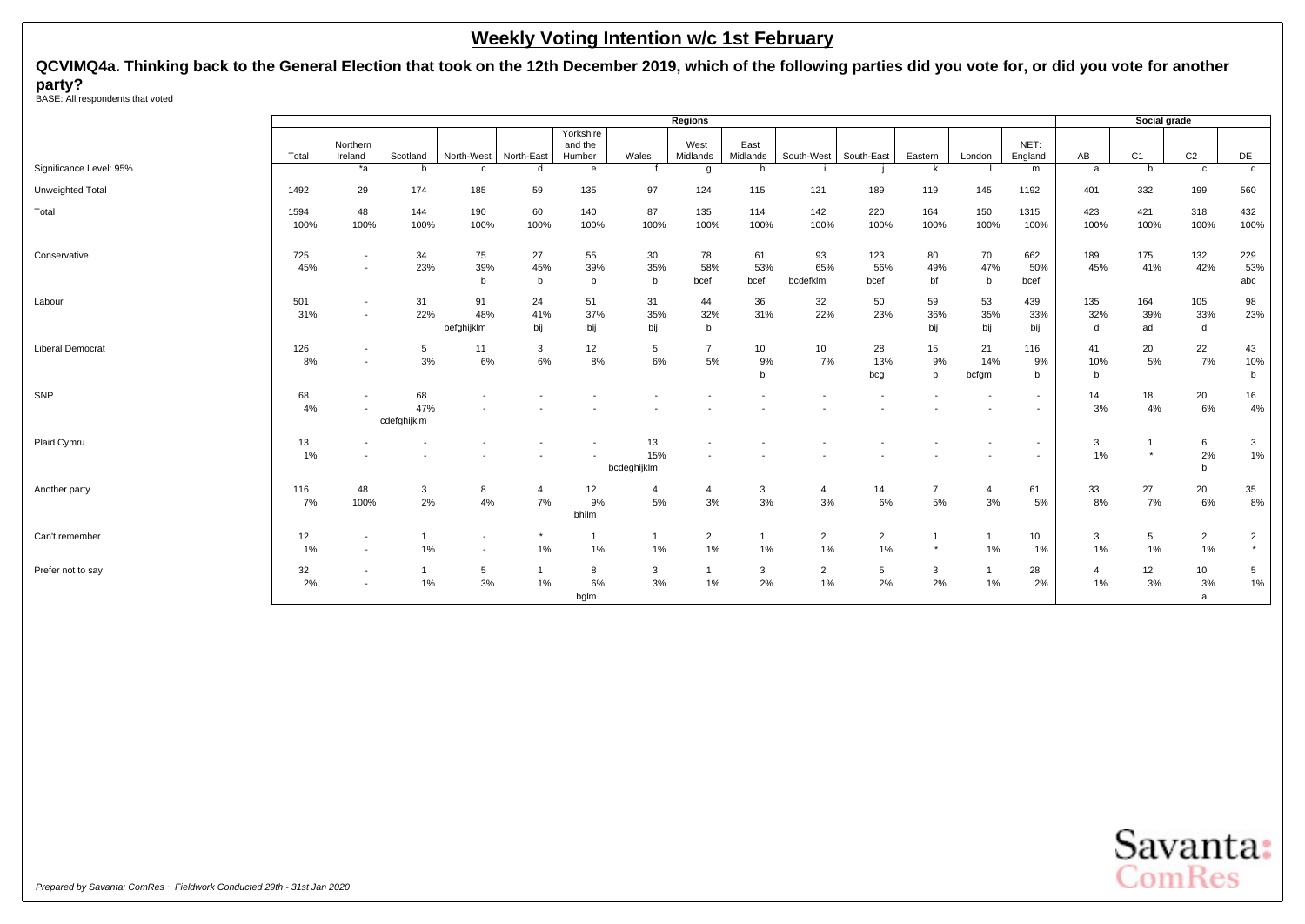**QCVIMQ4a. Thinking back to the General Election that took on the 12th December 2019, which of the following parties did you vote for, or did you vote for another party?** BASE: All respondents that voted

|                         |       |               |                | <b>Voting Intention</b> |                         |                 |         |              |             |          |               | 2019 Past Vote   |      |                  |                          |                          | 2016 EU Vote   |                |
|-------------------------|-------|---------------|----------------|-------------------------|-------------------------|-----------------|---------|--------------|-------------|----------|---------------|------------------|------|------------------|--------------------------|--------------------------|----------------|----------------|
|                         |       |               |                | Liberal                 |                         | Plaid           | Another |              |             | Liberal  | <b>Brexit</b> |                  |      | Plaid            | Another                  | Did not                  |                |                |
| Significance Level: 95% | Total | Conservative  | Labour<br>b    | Democrat                | SNP<br>d                | Cymru<br>$E^*e$ | party   | Conservative | Labour<br>b | Democrat | Party<br>*d   | Green<br>$*_{e}$ | SNP  | Cymru<br>$*_{q}$ | party                    | vote<br>*i               | Leave          | Remain<br>b    |
|                         |       | a             |                | C                       |                         |                 |         | a            |             | C        |               |                  |      |                  | h.                       |                          | a              |                |
| Unweighted Total        | 1492  | 457           | 462            | 48                      | 85                      | 10              | 83      | 631          | 501         | 117      | 15            | 25               | 91   | 14               | 49                       |                          | 645            | 642            |
| Total                   | 1594  | 544           | 470            | 45                      | 66                      | 9               | 104     | 725          | 501         | 126      | 16            | 28               | 68   | 13               | 66                       | $\overline{\phantom{a}}$ | 742            | 663            |
|                         | 100%  | 100%          | 100%           | 100%                    | 100%                    | 100%            | 100%    | 100%         | 100%        | 100%     | 100%          | 100%             | 100% | 100%             | 100%                     | $\overline{\phantom{a}}$ | 100%           | 100%           |
| Conservative            | 725   | 507           | 37             | 5                       | $\overline{\mathbf{1}}$ |                 | 25      | 725          |             |          |               |                  |      |                  |                          |                          | 508            | 170            |
|                         | 45%   | 93%           | 8%             | 10%                     | 2%                      |                 | 24%     | 100%         |             |          |               |                  |      |                  |                          |                          | 68%            | 26%            |
|                         |       | bcdf          |                | d                       |                         |                 | bd      | bcfh         |             |          |               |                  |      |                  |                          |                          | b              |                |
| Labour                  | 501   | 16            | 374            | 3                       | $\overline{2}$          | $\overline{1}$  | 11      | $\sim$       | 501         |          |               |                  |      |                  |                          |                          | 122            | 294            |
|                         | 31%   | 3%            | 80%            | 6%                      | 3%                      | 16%             | 11%     | $\sim$       | 100%        |          |               |                  |      |                  |                          |                          | 16%            | 44%            |
|                         |       |               | acdf           |                         |                         |                 | a       |              | acfh        |          |               |                  |      |                  |                          |                          |                | a              |
| <b>Liberal Democrat</b> | 126   | 6             | 44             | 38                      |                         |                 | 3       |              |             | 126      |               |                  |      |                  |                          |                          | 14             | 98             |
|                         | 8%    | 1%            | 9%             | 84%                     |                         |                 | 3%      |              |             | 100%     |               |                  |      |                  |                          |                          | 2%             | 15%            |
|                         |       |               | ad             | abdf                    |                         |                 |         |              |             | abfh     |               |                  |      |                  |                          |                          |                | a              |
| SNP                     | 68    |               | $\overline{2}$ |                         | 62                      |                 |         |              |             |          |               |                  | 68   |                  |                          |                          | 13             | 47             |
|                         | 4%    |               | $\rightarrow$  |                         | 94%                     |                 | 1%      |              |             |          |               |                  | 100% |                  |                          |                          | 2%             | 7%             |
|                         |       |               |                |                         | abcf                    |                 | a       |              |             |          |               |                  | abch |                  |                          |                          |                | a              |
| Plaid Cymru             | 13    |               |                |                         |                         | $\overline{7}$  |         |              |             |          |               |                  |      | 13               | $\overline{\phantom{a}}$ |                          | 4              | $\overline{7}$ |
|                         | 1%    |               |                |                         |                         | 79%             |         |              |             |          |               |                  |      | 100%             | $\overline{\phantom{a}}$ |                          | 1%             | 1%             |
| Another party           | 116   | 13            | 6              |                         |                         | $\star$         | 63      |              |             |          | 16            | 28               |      |                  | 66                       |                          | 63             | 40             |
|                         | 7%    | 2%            | $1\%$          |                         | $1\%$                   | 5%              | 61%     |              |             |          | 100%          | 100%             |      |                  | 100%                     |                          | 8%             | $6\%$          |
|                         |       |               |                |                         |                         |                 | abcd    |              |             |          |               |                  |      |                  | abcf                     |                          |                |                |
| Can't remember          | 12    |               | 4              |                         |                         |                 |         |              |             |          |               |                  |      |                  |                          |                          | $\overline{7}$ | 3              |
|                         | 1%    |               | 1%             |                         |                         |                 |         |              |             |          |               |                  |      |                  |                          |                          | $1\%$          |                |
|                         |       |               | a              |                         |                         |                 |         |              |             |          |               |                  |      |                  |                          |                          |                |                |
| Prefer not to say       | 32    |               | $\overline{2}$ |                         |                         |                 |         |              |             |          |               |                  |      |                  |                          |                          | 11             | 4              |
|                         | 2%    | $\rightarrow$ | $\rightarrow$  |                         |                         |                 |         |              |             |          |               |                  |      |                  |                          |                          | 1%             | 1%             |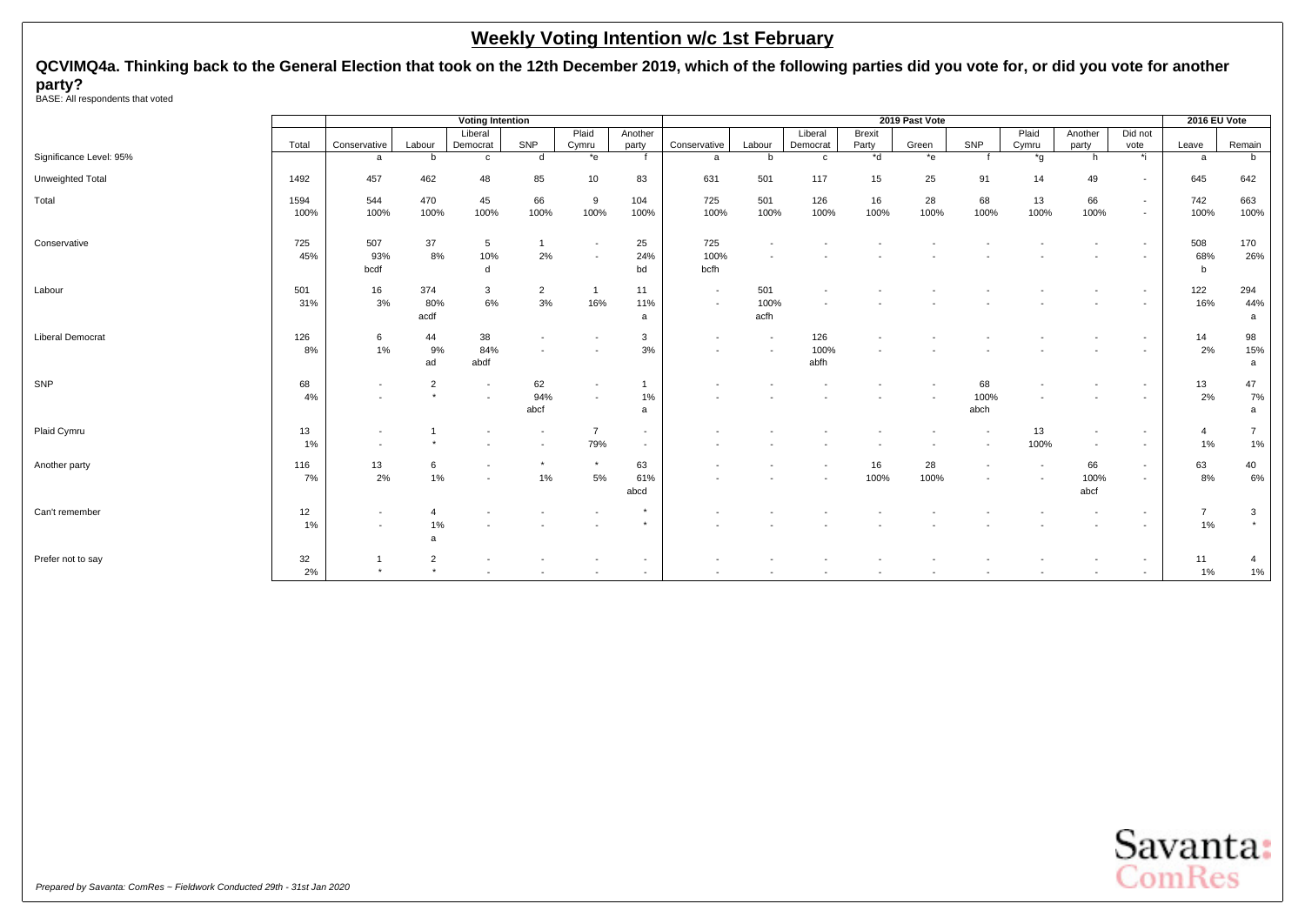# <span id="page-38-0"></span>**QCVIMQ4b. Which other party did you vote for?** BASE: All respondents that voted for another party

|                         |             | Gender                 |                      |                                                      |                                                      |                                    |                                    | Age                                                  |                                                      |                                                      |                       |                                    |
|-------------------------|-------------|------------------------|----------------------|------------------------------------------------------|------------------------------------------------------|------------------------------------|------------------------------------|------------------------------------------------------|------------------------------------------------------|------------------------------------------------------|-----------------------|------------------------------------|
|                         | Total       | Male                   | Female               | 18-24                                                | 25-34                                                | 35-44                              | 45-54                              | 55-64                                                | $65+$                                                | Net: 18-34                                           | Net: 35-54            | Net: 55+                           |
| Significance Level: 95% |             | a                      | b                    | $*_{\mathsf{a}}$                                     | $b^*$                                                | $^{\star}$ c                       | *d                                 | $*$ e                                                | $*$                                                  | *α                                                   | $*h$                  |                                    |
| Unweighted Total        | 93          | 45                     | 48                   | 6                                                    | 11                                                   | 11                                 | 11                                 | 26                                                   | 28                                                   | 17                                                   | 22                    | 54                                 |
| Total                   | 116<br>100% | 53<br>100%             | 63<br>100%           | $\overline{\phantom{a}}$<br>100%                     | 15<br>100%                                           | 11<br>100%                         | 14<br>100%                         | 30<br>100%                                           | 41<br>100%                                           | 21<br>100%                                           | 24<br>100%            | 70<br>100%                         |
| Brexit party            | 16<br>13%   | 10<br>19%              | 6<br>9%              | $\overline{\phantom{a}}$<br>$\overline{\phantom{a}}$ | $\overline{2}$<br>13%                                | 5%                                 | $\overline{2}$<br>13%              | 6<br>20%                                             | $\mathbf{p}$<br>13%                                  | $\overline{2}$<br>9%                                 | 2<br>10%              | 11<br>16%                          |
| Green                   | 28<br>24%   | 10 <sub>1</sub><br>18% | 19<br>30%            | 5<br>72%                                             | $\overline{2}$<br>10%                                | 8%                                 | 6<br>43%                           | $\overline{4}$<br>15%                                | 11<br>27%                                            | 6<br>29%                                             | $\overline{7}$<br>28% | 15<br>22%                          |
| Another party           | 66<br>57%   | 30<br>57%              | 36<br>56%            | $\overline{2}$<br>28%                                | 9<br>64%                                             | ۰,<br>65%                          | 28%                                | 19<br>65%                                            | 24<br>60%                                            | 11<br>53%                                            | 11<br>44%             | 44<br>62%                          |
| Can't remember          | 2%          | $\sim$<br>$\sim$       | $\overline{2}$<br>3% | $\overline{\phantom{a}}$<br>$\overline{\phantom{a}}$ | $\overline{\phantom{a}}$<br>$\overline{\phantom{a}}$ | $\sim$<br>$\overline{\phantom{a}}$ | $\overline{2}$<br>15%              | $\overline{\phantom{a}}$<br>$\overline{\phantom{a}}$ | $\overline{\phantom{a}}$<br>$\overline{\phantom{a}}$ | $\overline{\phantom{a}}$<br>$\overline{\phantom{a}}$ | $\overline{2}$<br>9%  | $\sim$<br>$\overline{\phantom{0}}$ |
| Prefer not to say       | 4%          | 3<br>6%                | 2%                   | $\overline{\phantom{a}}$<br>$\overline{\phantom{a}}$ | $\overline{2}$<br>12%                                | 2<br>23%                           | $\sim$<br>$\overline{\phantom{a}}$ | $\overline{\phantom{0}}$<br>$\overline{\phantom{a}}$ | $\overline{\phantom{a}}$<br>$\overline{\phantom{a}}$ | $\overline{2}$<br>9%                                 | 2<br>10%              | $\sim$<br>$\sim$                   |

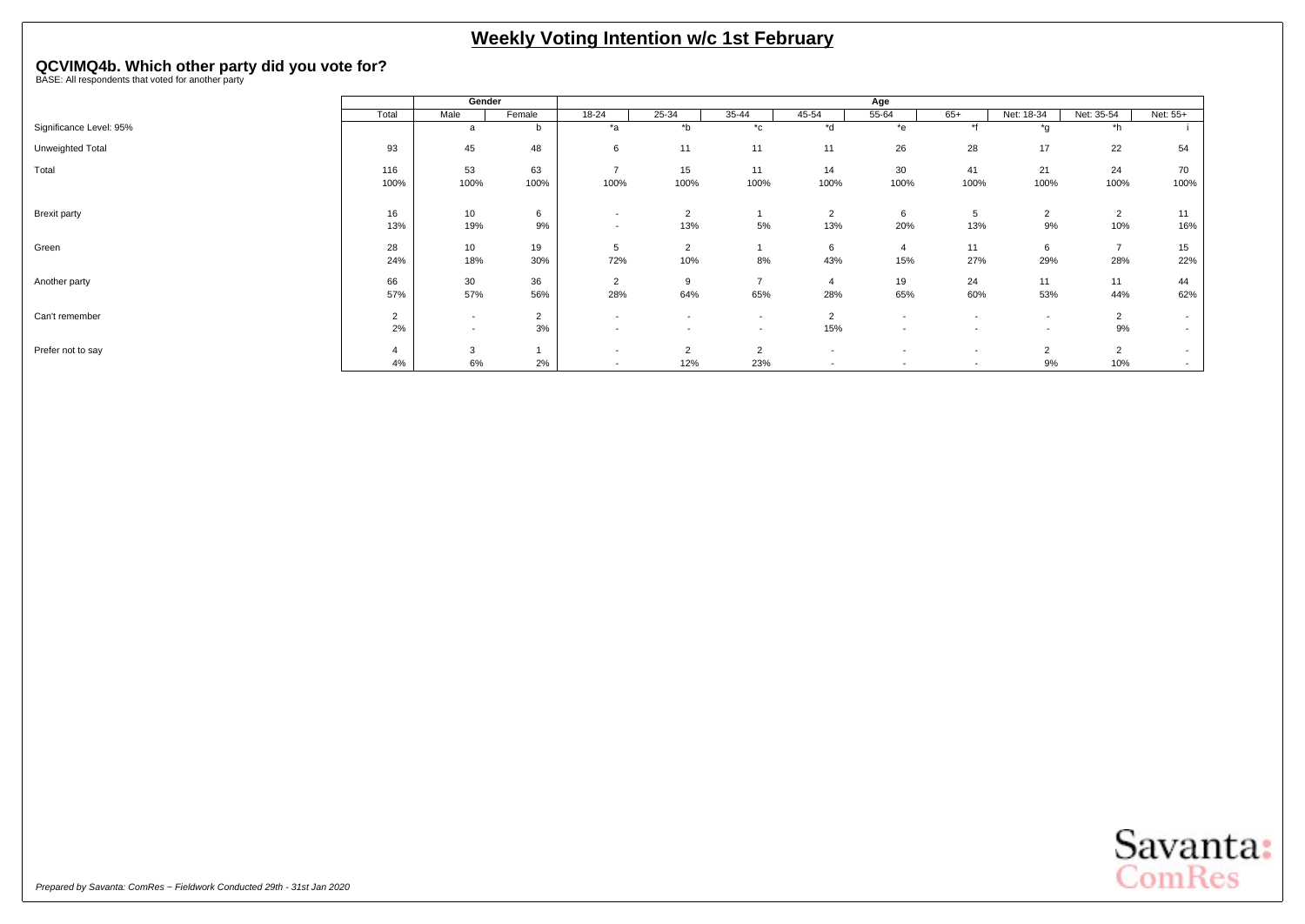# **QCVIMQ4b. Which other party did you vote for?** BASE: All respondents that voted for another party

|                         |                      |                     |                       |                       |                                    |                                |                                                      | Regions                                              |                                    |                          |            |                                    |                          |                      |                          | Social grade             |                       |                  |
|-------------------------|----------------------|---------------------|-----------------------|-----------------------|------------------------------------|--------------------------------|------------------------------------------------------|------------------------------------------------------|------------------------------------|--------------------------|------------|------------------------------------|--------------------------|----------------------|--------------------------|--------------------------|-----------------------|------------------|
|                         | Total                | Northern<br>Ireland | Scotland              | North-West            | North-East                         | Yorkshire<br>and the<br>Humber | Wales                                                | West<br>Midlands                                     | East<br>Midlands                   | South-West               | South-East | Eastern                            | London                   | NET:<br>England      | AB                       | C <sub>1</sub>           | C <sub>2</sub>        | DE               |
| Significance Level: 95% |                      | *a                  | *b                    | $^{\star}$ c          | $*_{d}$                            | $*_{e}$                        | $*$                                                  | $\mathsf{a}^*$                                       | *h                                 |                          |            | *k                                 |                          | m                    | *a                       | $b^*$                    | $^{\star}$ c          | d                |
| Unweighted Total        | 93                   | 29                  |                       | <sub>9</sub>          | 6                                  | 11                             | 5                                                    | 5                                                    | 3                                  |                          | q          |                                    |                          | 55                   | 25                       | 17                       | 11                    | 40               |
| Total                   | 116<br>100%          | 48<br>100%          | 3<br>100%             | 8<br>100%             | $\overline{4}$<br>100%             | 12<br>100%                     | 100%                                                 | $\overline{4}$<br>100%                               | 3<br>100%                          | 100%                     | 14<br>100% | $\overline{ }$<br>100%             | 100%                     | 61<br>100%           | 33<br>100%               | 27<br>100%               | 20<br>100%            | 35<br>100%       |
| <b>Brexit party</b>     | 16<br>13%            | $\sim$              |                       | 19%                   | 21%                                | 59%                            | $\overline{2}$<br>46%                                | $\overline{\phantom{a}}$<br>$\overline{\phantom{a}}$ |                                    | 30%                      | 11%        | $\sim$<br>$\overline{\phantom{a}}$ | 34%                      | 14<br>22%            | 3%                       | 4%                       | ь,<br>36%             | 6<br>17%         |
| Green                   | 28<br>24%            | $\sim$<br>$\sim$    | 44%                   | 3<br>38%              | $\sim$<br>$\overline{\phantom{a}}$ | $\sim$<br>∠<br>15%             | 19%                                                  | 3<br>80%                                             | $\sim$<br>$\overline{\phantom{0}}$ | 27%                      | 9<br>64%   | 5<br>71%                           | 3<br>66%                 | 26<br>43%            | $\overline{z}$<br>21%    | 13<br>46%                |                       | 9<br>25%         |
| Another party           | 66<br>57%            | 48<br>100%          | $\overline{2}$<br>56% | $\overline{2}$<br>30% | 3<br>79%                           | 3<br>27%                       | $\overline{\phantom{a}}$<br>$\overline{\phantom{a}}$ | 20%                                                  | 43%                                | $\Omega$<br>∠<br>42%     | 3<br>25%   |                                    |                          | 16<br>27%            | 24<br>73%                | 14<br>50%                | <b>–</b><br>37%       | 20<br>58%        |
| Can't remember          | $\overline{2}$<br>2% | $\sim$              |                       |                       |                                    |                                |                                                      |                                                      |                                    |                          |            | $\overline{2}$<br>29%              | $\overline{\phantom{a}}$ | $\overline{2}$<br>4% | $\overline{\phantom{a}}$ |                          | $\overline{2}$<br>11% | $\sim$<br>$\sim$ |
| Prefer not to say       | 4%                   |                     |                       | 13%                   |                                    |                                | 34%                                                  | $\overline{\phantom{a}}$<br>$\sim$                   | $\Omega$<br>57%                    | $\overline{\phantom{a}}$ |            |                                    |                          | 3<br>5%              | 3%                       | $\overline{\phantom{a}}$ | p<br>16%              | $\sim$<br>$\sim$ |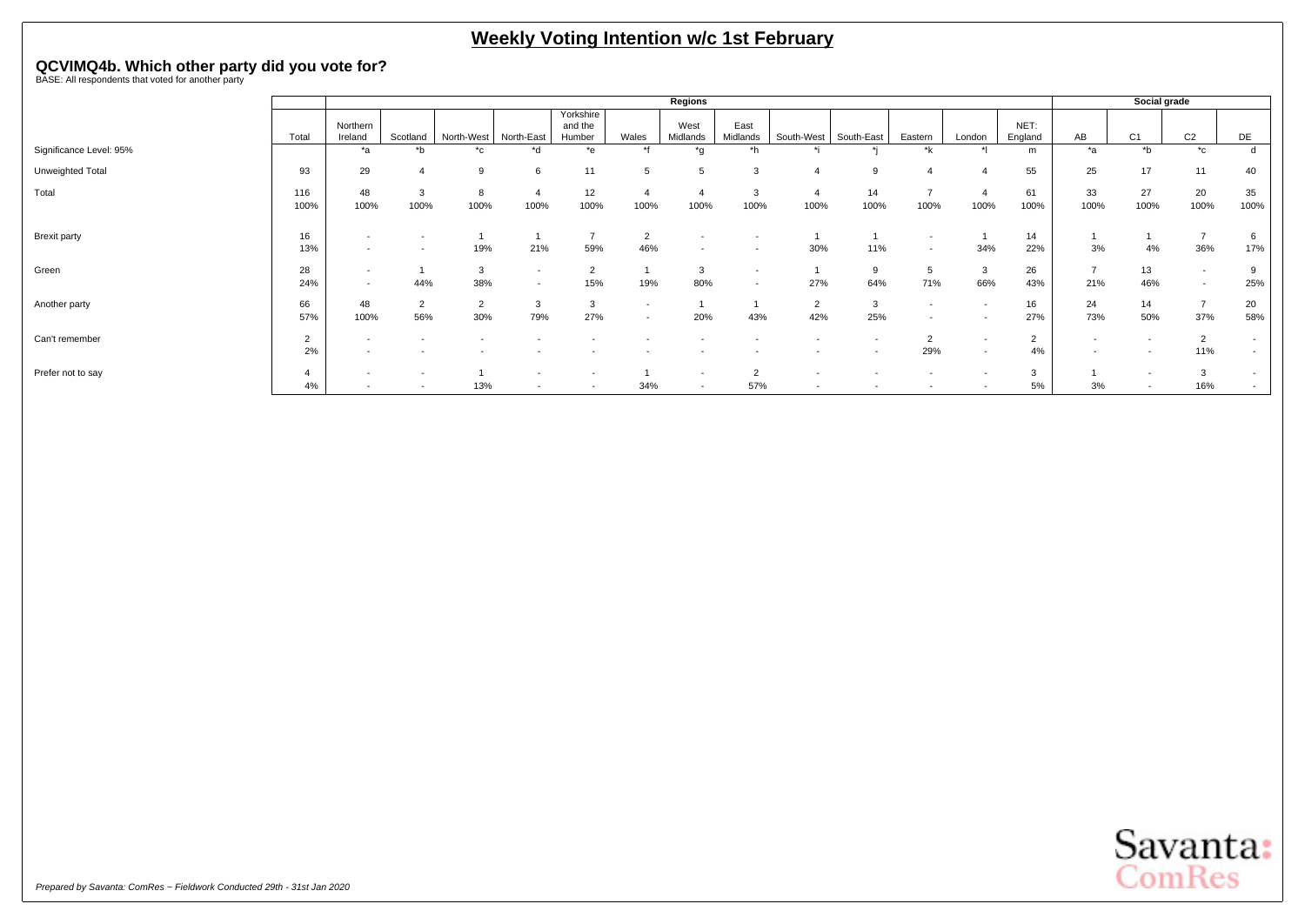# **QCVIMQ4b. Which other party did you vote for?** BASE: All respondents that voted for another party

|                         |                      |                       |                       | <b>Voting Intention</b>                              |      |                                                      |                                 |                          |        |                          |                 | 2019 Past Vote           |                                                      |                |                  |                                                      | 2016 EU Vote |                  |
|-------------------------|----------------------|-----------------------|-----------------------|------------------------------------------------------|------|------------------------------------------------------|---------------------------------|--------------------------|--------|--------------------------|-----------------|--------------------------|------------------------------------------------------|----------------|------------------|------------------------------------------------------|--------------|------------------|
|                         | Total                | Conservative          | Labour                | Liberal<br>Democrat                                  | SNP  | Plaid<br>Cymru                                       | Another<br>party                | Conservative             | Labour | Liberal<br>Democrat      | Brexit<br>Party | Green                    | SNP                                                  | Plaid<br>Cymru | Another<br>party | Did not<br>vote                                      | Leave        | Remain           |
| Significance Level: 95% |                      | *a                    | *b                    | $^{\star}$ c                                         | *d   | $*$ e                                                |                                 | *a                       | $b^*$  | $^{\star}$ c             | *d              | *e                       | $*1$                                                 | *q             |                  | *i                                                   | a            | b                |
| Unweighted Total        | 93                   | 11                    | $\overline{ }$        | $\overline{\phantom{a}}$                             |      |                                                      | 45                              | $\overline{\phantom{a}}$ |        | $\overline{\phantom{a}}$ | 15              | 25                       |                                                      |                | 49               | $\sim$                                               | 51           | 32               |
| Total                   | 116<br>100%          | 13<br>100%            | 6<br>100%             | $\overline{\phantom{a}}$<br>$\overline{\phantom{a}}$ | 100% | $\star$<br>100%                                      | 63<br>100%                      | $\overline{\phantom{a}}$ |        | $\overline{\phantom{a}}$ | 16<br>100%      | 28<br>100%               | $\overline{\phantom{0}}$<br>$\overline{\phantom{a}}$ |                | 66<br>100%       | $\sim$<br>$\sim$                                     | 63<br>100%   | 40<br>100%       |
| <b>Brexit party</b>     | 16<br>13%            | 30%                   |                       |                                                      |      | 100%                                                 | $\overline{\phantom{a}}$<br>11% | $\overline{\phantom{a}}$ |        | $\overline{\phantom{a}}$ | 16<br>100%      | $\overline{\phantom{a}}$ |                                                      |                |                  | $\sim$                                               | 13<br>21%    | 3%               |
| Green                   | 28<br>24%            | 4%                    | $\overline{2}$<br>35% |                                                      |      | ٠                                                    | 15<br>24%                       |                          |        |                          |                 | 28<br>100%               |                                                      |                |                  | $\overline{\phantom{a}}$<br>$\overline{\phantom{a}}$ | 9<br>14%     | 17<br>42%<br>a   |
| Another party           | 66<br>57%            | 53%                   | 3<br>49%              | $\overline{\phantom{0}}$                             | 100% | $\overline{\phantom{a}}$<br>$\overline{\phantom{a}}$ | 41<br>65%                       |                          |        |                          |                 |                          |                                                      |                | 66<br>100%       | $\sim$<br>$\sim$                                     | 34<br>55%    | 22<br>54%        |
| Can't remember          | $\overline{2}$<br>2% |                       |                       |                                                      |      |                                                      | $\overline{\phantom{0}}$        |                          |        |                          |                 |                          |                                                      |                |                  | $\sim$<br>$\overline{\phantom{a}}$                   | 2<br>3%      | $\sim$<br>$\sim$ |
| Prefer not to say       | 4%                   | $\overline{2}$<br>14% | 16%                   | $\overline{\phantom{a}}$                             |      |                                                      | $\overline{\phantom{a}}$        | $\overline{\phantom{a}}$ |        |                          |                 |                          |                                                      |                | $\sim$           | $\overline{\phantom{0}}$<br>$\sim$                   | 7%           | $\sim$<br>$\sim$ |

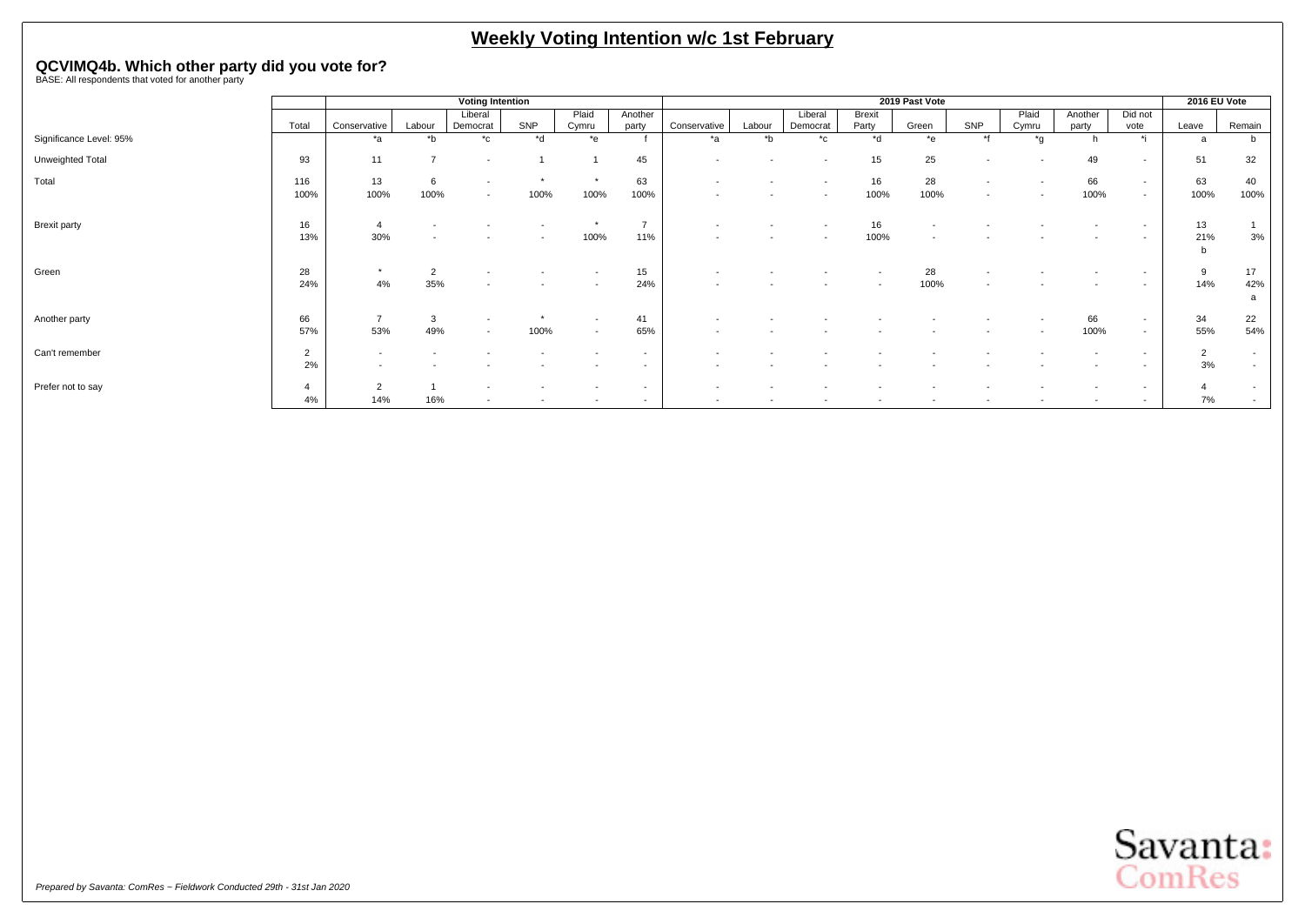<span id="page-41-0"></span>QCVIMQ9. At the EU Referendum in 2016, 72% of people voted and 28% of people did not. Did you, or did you not vote in the 2016 EU Referendum?<br><sup>BASE: All respondents</sup>

|                                          |       | Gender |        |          |        |       |       | Age    |                |            |            |                |
|------------------------------------------|-------|--------|--------|----------|--------|-------|-------|--------|----------------|------------|------------|----------------|
|                                          | Total | Male   | Female | 18-24    | 25-34  | 35-44 | 45-54 | 55-64  | $65+$          | Net: 18-34 | Net: 35-54 | Net: 55+       |
| Significance Level: 95%                  |       | a      | b      | a        |        | C     |       | e      |                | q          |            |                |
| Unweighted Total                         | 2288  | 1099   | 1189   | 363      | 443    | 380   | 355   | 355    | 392            | 806        | 735        | 747            |
| Total                                    | 2288  | 1117   | 1171   | 254      | 396    | 366   | 405   | 339    | 529            | 650        | 771        | 867            |
|                                          | 100%  | 100%   | 100%   | 100%     | 100%   | 100%  | 100%  | 100%   | 100%           | 100%       | 100%       | 100%           |
| I voted in the 2016 EU Referendum        | 1558  | 813    | 746    | 48       | 202    | 215   | 307   | 287    | 500            | 250        | 522        | 787            |
|                                          | 68%   |        | 64%    | 19%      | 51%    |       | 76%   | 85%    | 95%            | 38%        | 68%        | 91%            |
|                                          |       | 73%    |        |          |        | 59%   |       |        |                |            |            |                |
|                                          |       | b      |        |          | ag     | abg   | abcgh | abcdgh | abcdeghi       | a          | abcg       | abcdegh        |
| I did not vote in the 2016 EU Referendum | 428   | 183    | 245    | 132      | 112    | 75    | 55    | 32     | 23             | 243        | 130        | 55             |
|                                          | 19%   | 16%    | 21%    | 52%      | 28%    | 21%   | 14%   | 9%     | 4%             | 37%        | 17%        | 6%             |
|                                          |       |        | a      | bcdefghi | cdefhi | defi  | fi    |        |                | bcdefhi    | efi        |                |
| Can't remember                           | 198   | 80     | 118    | 47       | 49     | 54    | 30    | 16     | $\overline{2}$ | 96         | 84         | 18             |
|                                          | 9%    | 7%     | 10%    | 19%      | 12%    | 15%   | 7%    | 5%     | $\star$        | 15%        | 11%        | 2%             |
|                                          |       |        | a      | bdefhi   | defi   | defi  |       |        |                | defhi      | efi        |                |
| Prefer not to say                        | 103   | 41     | 62     | 27       | 34     | 21    | 14    | 4      | 3              | 61         | 35         | $\overline{ }$ |
|                                          | 5%    | 4%     | 5%     | 11%      | 8%     | 6%    | 3%    | 1%     | 1%             | 9%         | 5%         | 1%             |
|                                          |       |        |        | cdefhi   | defhi  | efi   |       |        |                | cdefhi     | efi        |                |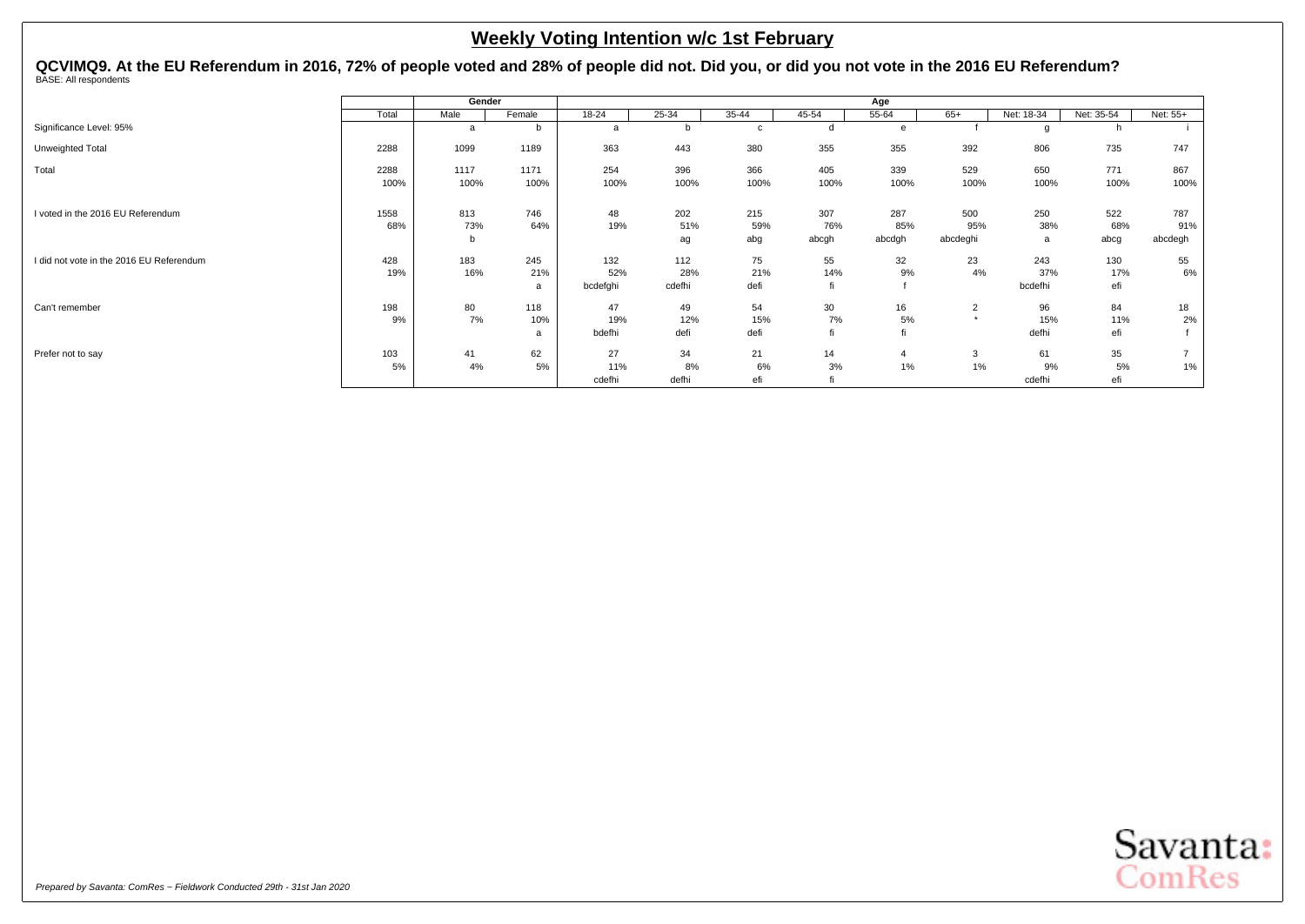QCVIMQ9. At the EU Referendum in 2016, 72% of people voted and 28% of people did not. Did you, or did you not vote in the 2016 EU Referendum?<br><sup>BASE: All respondents</sup>

|                                          |              |                     |             |             |            |                                |                | <b>Regions</b>   |                  |             |             |                    |                         |                 |                  | Social grade    |                |                   |
|------------------------------------------|--------------|---------------------|-------------|-------------|------------|--------------------------------|----------------|------------------|------------------|-------------|-------------|--------------------|-------------------------|-----------------|------------------|-----------------|----------------|-------------------|
|                                          | Total        | Northern<br>Ireland | Scotland    | North-West  | North-East | Yorkshire<br>and the<br>Humber | Wales          | West<br>Midlands | East<br>Midlands | South-West  | South-East  | Eastern            | London                  | NET:<br>England | AB               | C <sub>1</sub>  | C <sub>2</sub> | DE                |
| Significance Level: 95%                  |              | a                   |             | $\Omega$    |            |                                |                | g                |                  |             |             |                    |                         | m               | <b>a</b>         | b               | $\mathbf{c}$   | d                 |
| Unweighted Total                         | 2288         | 44                  | 254         | 258         | 98         | 194                            | 132            | 200              | 176              | 178         | 284         | 160                | 310                     | 1858            | 648              | 541             | 310            | 789               |
| Total                                    | 2288<br>100% | 69<br>100%          | 193<br>100% | 255<br>100% | 93<br>100% | 186<br>100%                    | 111<br>100%    | 197<br>100%      | 162<br>100%      | 197<br>100% | 311<br>100% | 213<br>100%        | 300<br>100%             | 1915<br>100%    | 625<br>100%      | 643<br>100%     | 464<br>100%    | 556<br>100%       |
| I voted in the 2016 EU Referendum        | 1558<br>68%  | 40<br>59%           | 139<br>72%  | 177<br>69%  | 63<br>68%  | 133<br>72%                     | 77<br>69%      | 137<br>69%       | 108<br>67%       | 145<br>74%  | 224<br>72%  | 164<br>77%<br>ahlm | 151<br>51%              | 1303<br>68%     | 403<br>65%       | 402<br>63%      | 315<br>68%     | 438<br>79%<br>abc |
| I did not vote in the 2016 EU Referendum | 428<br>19%   | 18<br>27%           | 31<br>16%   | 39<br>15%   | 18<br>19%  | 34<br>18%                      | 19<br>17%      | 37<br>19%        | 31<br>19%        | 34<br>17%   | 55<br>18%   | 29<br>14%          | 83<br>28%<br>bcefghijkm | 360<br>19%      | 142<br>23%<br>cd | 139<br>22%<br>d | 76<br>16%      | 71<br>13%         |
| Can't remember                           | 198<br>9%    | 3<br>4%             | 16<br>9%    | 25<br>10%   | 9<br>10%   | 5%                             | 13<br>11%<br>e | 13<br>6%         | 19<br>12%        | 13<br>7%    | 22<br>7%    | 13<br>6%           | 44<br>15%<br>abegijkm   | 167<br>9%       | 48<br>8%         | 63<br>10%<br>d  | 52<br>11%      | 35<br>6%          |
| Prefer not to say                        | 103<br>5%    | 11%<br>fhij         | 4%          | 14<br>5%    | 3<br>3%    | 5%                             | 3<br>2%        | 11<br>6%         | 5<br>3%          | 2%          | 10<br>3%    | 8<br>4%            | 21<br>7%<br>hijm        | 86<br>4%        | 31<br>5%         | 39<br>6%<br>d   | 21<br>4%       | 13<br>2%          |

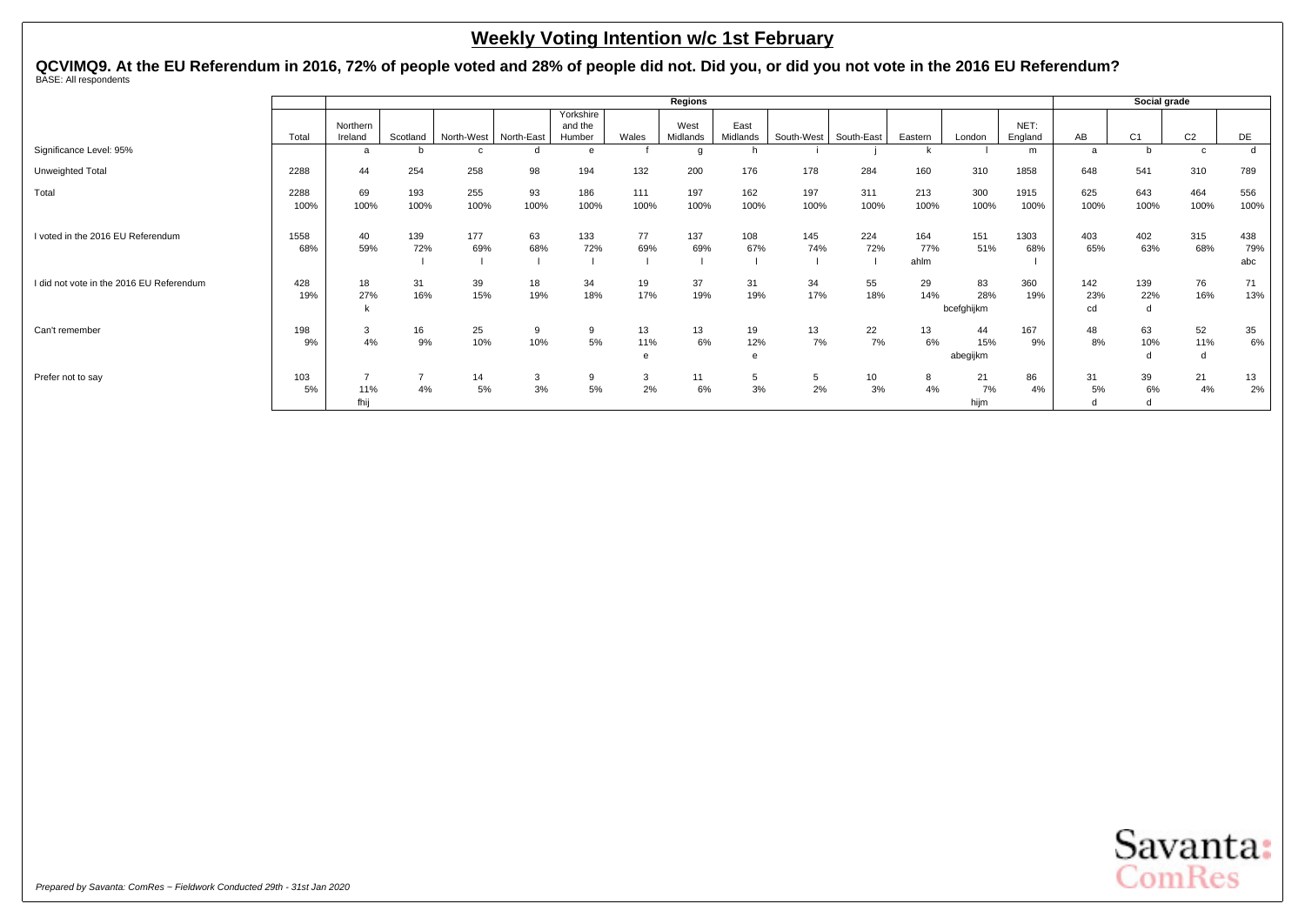QCVIMQ9. At the EU Referendum in 2016, 72% of people voted and 28% of people did not. Did you, or did you not vote in the 2016 EU Referendum?<br><sup>BASE: All respondents</sup>

|                                          |       |              |        | <b>Voting Intention</b> |      |                          |         |                          |        |          |               | 2019 Past Vote |        |       |         |         | 2016 EU Vote |                          |
|------------------------------------------|-------|--------------|--------|-------------------------|------|--------------------------|---------|--------------------------|--------|----------|---------------|----------------|--------|-------|---------|---------|--------------|--------------------------|
|                                          |       |              |        | Liberal                 |      | Plaid                    | Another |                          |        | Liberal  | <b>Brexit</b> |                |        | Plaid | Another | Did not |              |                          |
|                                          | Total | Conservative | Labour | Democrat                | SNP  | Cymru                    | party   | Conservative             | Labour | Democrat | Party         | Green          | SNP    | Cymru | party   | vote    | Leave        | Remain                   |
| Significance Level: 95%                  |       |              |        |                         |      | $*_{e}$                  |         |                          |        |          | $h^*$         | *e             |        | *a    |         |         |              | b                        |
| Unweighted Total                         | 2288  | 526          | 543    | 72                      | 100  | 12                       | 115     | 631                      | 501    | 117      | 15            | 25             | 91     | 14    | 49      | 438     | 716          | 696                      |
| Total                                    | 2288  | 609          | 538    | 66                      | 78   | 10                       | 134     | 725                      | 501    | 126      | 16            | 28             | 68     | 13    | 66      | 390     | 814          | 716                      |
|                                          | 100%  | 100%         | 100%   | 100%                    | 100% | 100%                     | 100%    | 100%                     | 100%   | 100%     | 100%          | 100%           | 100%   | 100%  | 100%    | 100%    | 100%         | 100%                     |
| I voted in the 2016 EU Referendum        | 1558  | 540          | 428    | 44                      | 60   | 8                        | 105     | 683                      | 420    | 113      | 16            | 26             | 60     | 11    | 56      | 102     | 814          | 716                      |
|                                          | 68%   | 89%          | 79%    | 66%                     | 77%  | 83%                      | 78%     | 94%                      | 84%    | 90%      | 100%          | 91%            | 88%    | 85%   | 85%     | 26%     | 100%         | 100%                     |
|                                          |       | bcdf         | C      |                         |      |                          |         | bfhi                     |        |          |               |                |        |       |         |         |              |                          |
| I did not vote in the 2016 EU Referendum | 428   | 46           | 81     | 17                      | 10   | $\overline{2}$           | 17      | 32                       | 52     | 12       |               | 3              | 5      |       | 3       | 250     |              |                          |
|                                          | 19%   | 8%           | 15%    | 25%                     | 13%  | 17%                      | 13%     | 4%                       | 10%    | 9%       |               | 9%             | 8%     | 9%    | 5%      | 64%     |              | $\overline{\phantom{a}}$ |
|                                          |       |              | a      | abdf                    |      |                          |         |                          | я      |          |               |                |        |       |         | abcfh   |              |                          |
| Can't remember                           | 198   | 21           | 23     | 5                       | 6    | $\overline{\phantom{a}}$ | 12      | 10                       | 24     |          |               |                |        |       | 2       | 34      |              |                          |
|                                          | 9%    | 3%           | $4\%$  | 7%                      | 8%   | $\overline{\phantom{a}}$ | 9%      | 1%                       | 5%     | $1\%$    |               |                | 2%     | 7%    | 3%      | 9%      |              | $\overline{\phantom{a}}$ |
|                                          |       |              |        |                         |      |                          | ab      |                          | a      |          |               |                |        |       |         | abcf    |              |                          |
| Prefer not to say                        | 103   | $\sim$       |        |                         | ∠    | $\overline{\phantom{a}}$ |         | $\overline{\phantom{a}}$ |        |          |               |                | $\sim$ |       | 5       |         |              |                          |
|                                          | 5%    |              | 1%     | 2%                      | 2%   | $\overline{\phantom{a}}$ | $\star$ | $\overline{\phantom{a}}$ | 1%     |          |               |                | 2%     |       | 7%      | 1%      |              |                          |
|                                          |       |              |        |                         |      |                          |         |                          |        |          |               |                |        |       | abci    |         |              |                          |

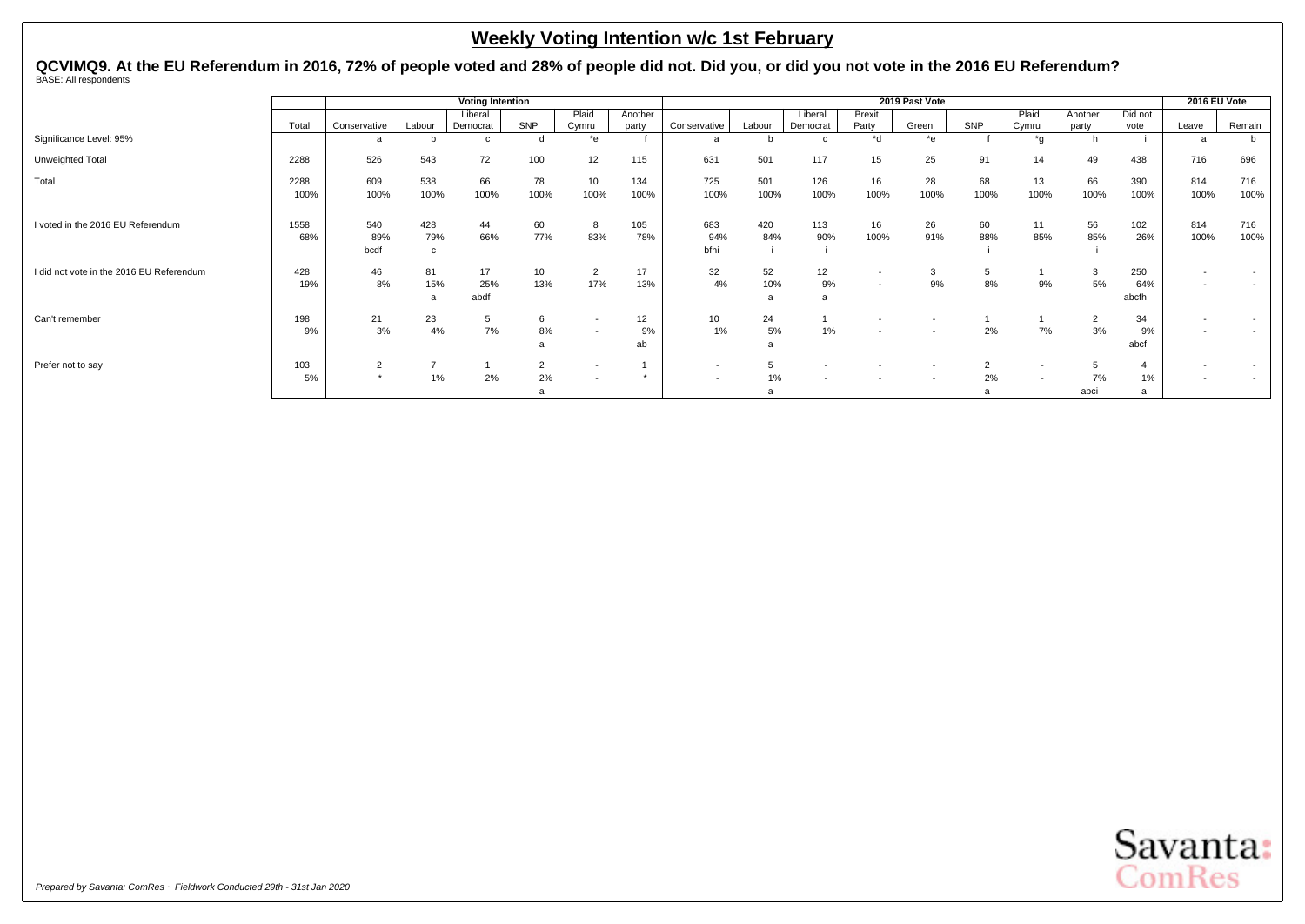# <span id="page-44-0"></span>**QCVIMQ10. Thinking back to the EU Referendum in 2016 how did you vote?** BASE: All respondents that voted

|                         |       | Gender         |        |        |              |                |               | Age                      |                          |                |                 |          |
|-------------------------|-------|----------------|--------|--------|--------------|----------------|---------------|--------------------------|--------------------------|----------------|-----------------|----------|
|                         | Total | Male           | Female | 18-24  | 25-34        | 35-44          | 45-54         | 55-64                    | $65+$                    | Net: 18-34     | Net: 35-54      | Net: 55+ |
| Significance Level: 95% |       | a              | b      | a      | b            | C              |               | e                        |                          | g              |                 |          |
| Unweighted Total        | 1440  | 752            | 688    | 75     | 222          | 217            | 258           | 298                      | 370                      | 297            | 475             | 668      |
| Total                   | 1558  | 813            | 746    | 48     | 202          | 215            | 307           | 287                      | 500                      | 250            | 522             | 787      |
|                         | 100%  | 100%           | 100%   | 100%   | 100%         | 100%           | 100%          | 100%                     | 100%                     | 100%           | 100%            | 100%     |
| Leave                   | 814   | 413            | 401    | 14     | 73           | 101            | 144           | 168                      | 316                      | 86             | 244             | 483      |
|                         | 52%   | 51%            | 54%    | 29%    | 36%          | 47%            | 47%           | 58%                      | 63%                      | 35%            | 47%             | 61%      |
|                         |       |                |        |        |              | abg            | abg           | abcdgh                   | abcdgh                   |                | abg             | abcdgh   |
| Remain                  | 716   | 388            | 328    | 32     | 120          | 110            | 159           | 117                      | 178                      | 152            | 269             | 295      |
|                         | 46%   | 48%            | 44%    | 67%    | 60%          | 51%            | 52%           | 41%                      | 35%                      | 61%            | 52%             | 37%      |
|                         |       |                |        | cdefhi | efi          | efi            | efi           |                          |                          | cdefhi         | efi             |          |
| Can't remember          | 13    | $\overline{7}$ | 5      |        | 6            | 3              |               | $\overline{2}$           | $\overline{\phantom{a}}$ | $\overline{7}$ | $\overline{4}$  | 2        |
|                         | 1%    | 1%             | 1%     | 2%     | $3%$         | $1\%$          | $\rightarrow$ | 1%                       | $\overline{\phantom{a}}$ | 3%             | 1%              |          |
|                         |       |                |        | fi     | dfhi         |                |               |                          |                          | dfhi           |                 |          |
| Prefer not to say       | 16    | $\overline{4}$ | 11     |        | 3            | $\overline{2}$ | 3             | $\overline{\phantom{a}}$ | $\overline{ }$           | $\overline{4}$ | $5\phantom{.0}$ |          |
|                         | 1%    | 1%             | 2%     | 2%     | 2%           | $1\%$          | 1%            | $\overline{\phantom{a}}$ | 1%                       | 2%             | 1%              | 1%       |
|                         |       |                |        | e      | $\mathbf{e}$ |                |               |                          | $\epsilon$               | e              |                 |          |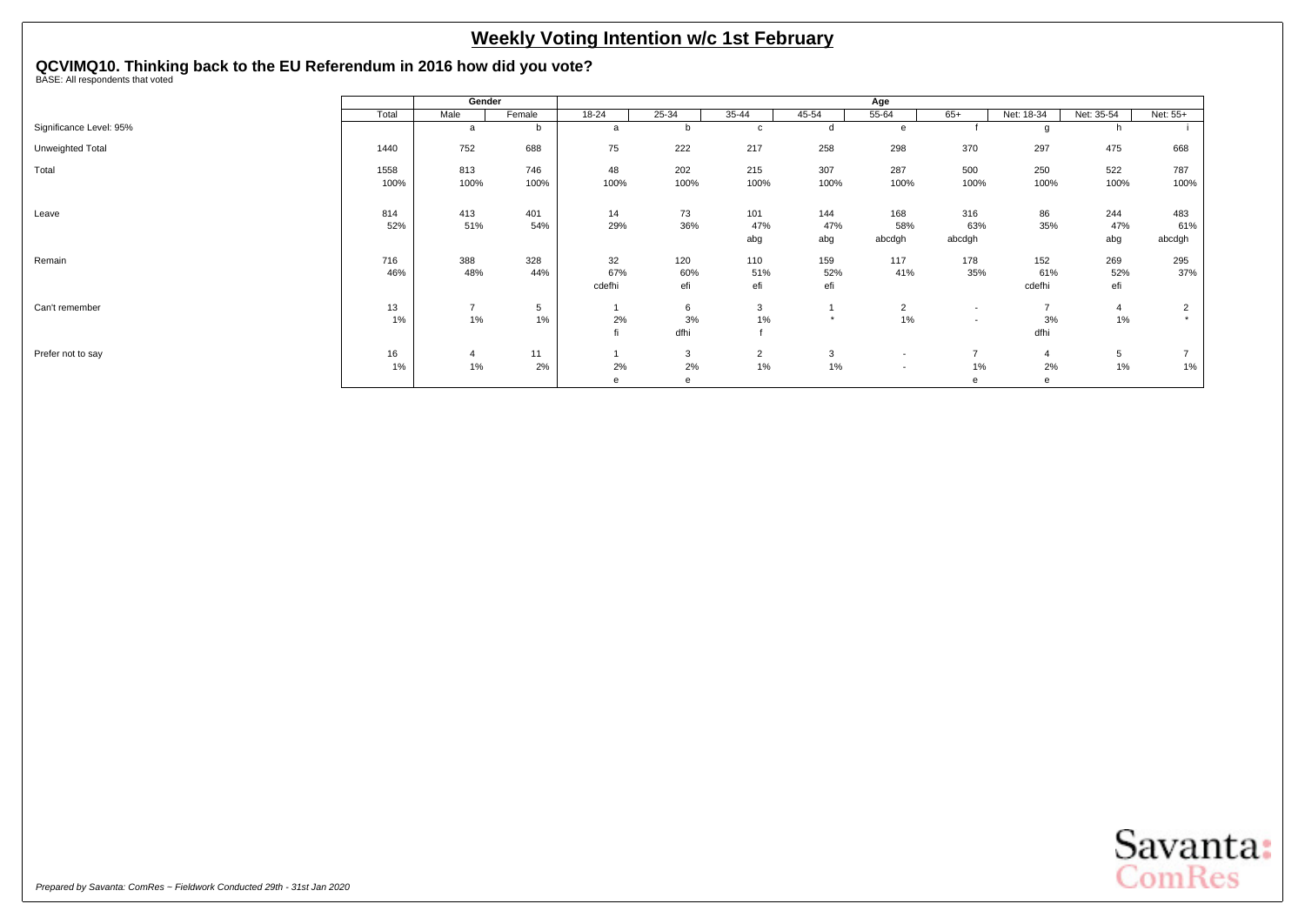# **QCVIMQ10. Thinking back to the EU Referendum in 2016 how did you vote?** BASE: All respondents that voted

|                         |              |                                    |                          |                      |                          |                                                      |                                                      | Regions          |                                                      |                          |                         |                                                      |                 |                 |                      |                 | Social grade    |                 |
|-------------------------|--------------|------------------------------------|--------------------------|----------------------|--------------------------|------------------------------------------------------|------------------------------------------------------|------------------|------------------------------------------------------|--------------------------|-------------------------|------------------------------------------------------|-----------------|-----------------|----------------------|-----------------|-----------------|-----------------|
|                         | Total        | Northern<br>Ireland                | Scotland                 | North-West           | North-East               | Yorkshire<br>and the<br>Humber                       | Wales                                                | West<br>Midlands | East<br>Midlands                                     | South-West               | South-East              | Eastern                                              | London          | NET:<br>England | AB                   | C <sub>1</sub>  | C <sub>2</sub>  | DE              |
| Significance Level: 95% |              | *a                                 |                          | c                    |                          | e                                                    |                                                      | g                |                                                      |                          |                         | k                                                    |                 | m               | a                    |                 | $\mathbf{c}$    | d               |
| Unweighted Total        | 1440         | 25                                 | 167                      | 170                  | 60                       | 127                                                  | 88                                                   | 121              | 110                                                  | 124                      | 188                     | 118                                                  | 142             | 1160            | 383                  | 306             | 192             | 559             |
| Total                   | 1558<br>100% | 40<br>100%                         | 139<br>100%              | 177<br>100%          | 63<br>100%               | 133<br>100%                                          | 77<br>100%                                           | 137<br>100%      | 108<br>100%                                          | 145<br>100%              | 224<br>100%             | 164<br>100%                                          | 151<br>100%     | 1303<br>100%    | 403<br>100%          | 402<br>100%     | 315<br>100%     | 438<br>100%     |
| Leave                   | 814<br>52%   | 20<br>50%                          | 42<br>30%                | 88<br>49%            | 38<br>60%<br>b           | 74<br>55%<br>b                                       | 38<br>49%<br>b                                       | 73<br>54%<br>b   | 69<br>64%<br>bcfil                                   | 94<br>64%<br>bcfilm      | 116<br>52%<br>b         | 92<br>56%<br>b                                       | 72<br>48%       | 715<br>55%      | 158<br>39%           | 221<br>55%<br>a | 177<br>56%<br>a | 258<br>59%<br>a |
| Remain                  | 716<br>46%   | 20<br>50%                          | 95<br>69%<br>cdefghijklm | 87<br>49%<br>hi      | 24<br>39%                | 54<br>41%                                            | 39<br>50%<br>hi                                      | 58<br>42%        | 39<br>36%                                            | 51<br>35%                | 103<br>46%              | 71<br>43%                                            | 75<br>50%<br>hi | 562<br>43%      | 236<br>59%<br>bcd    | 176<br>44%      | 131<br>41%      | 173<br>39%      |
| Can't remember          | 13<br>1%     | $\sim$<br>$\overline{\phantom{a}}$ | 1%                       | $1\%$                | $1\%$                    | $\overline{\phantom{a}}$<br>$\overline{\phantom{a}}$ | $1\%$                                                | 4<br>3%<br>eim   | $\overline{\phantom{a}}$                             | $\overline{\phantom{a}}$ | $\overline{2}$<br>$1\%$ | $\overline{\phantom{a}}$<br>$\overline{\phantom{a}}$ | 3<br>2%         | 11<br>1%        | $\overline{ }$<br>2% |                 |                 | $1\%$           |
| Prefer not to say       | 16<br>1%     |                                    |                          | $\overline{2}$<br>1% | $\overline{\phantom{a}}$ | 4%<br>bhm                                            | $\overline{\phantom{a}}$<br>$\overline{\phantom{a}}$ | 1%               | $\overline{\phantom{a}}$<br>$\overline{\phantom{a}}$ | $1\%$                    | 2%                      | 1%                                                   | 1%              | 16<br>1%        | 3<br>1%              | 4<br>1%         | 6<br>2%         | 3<br>1%         |